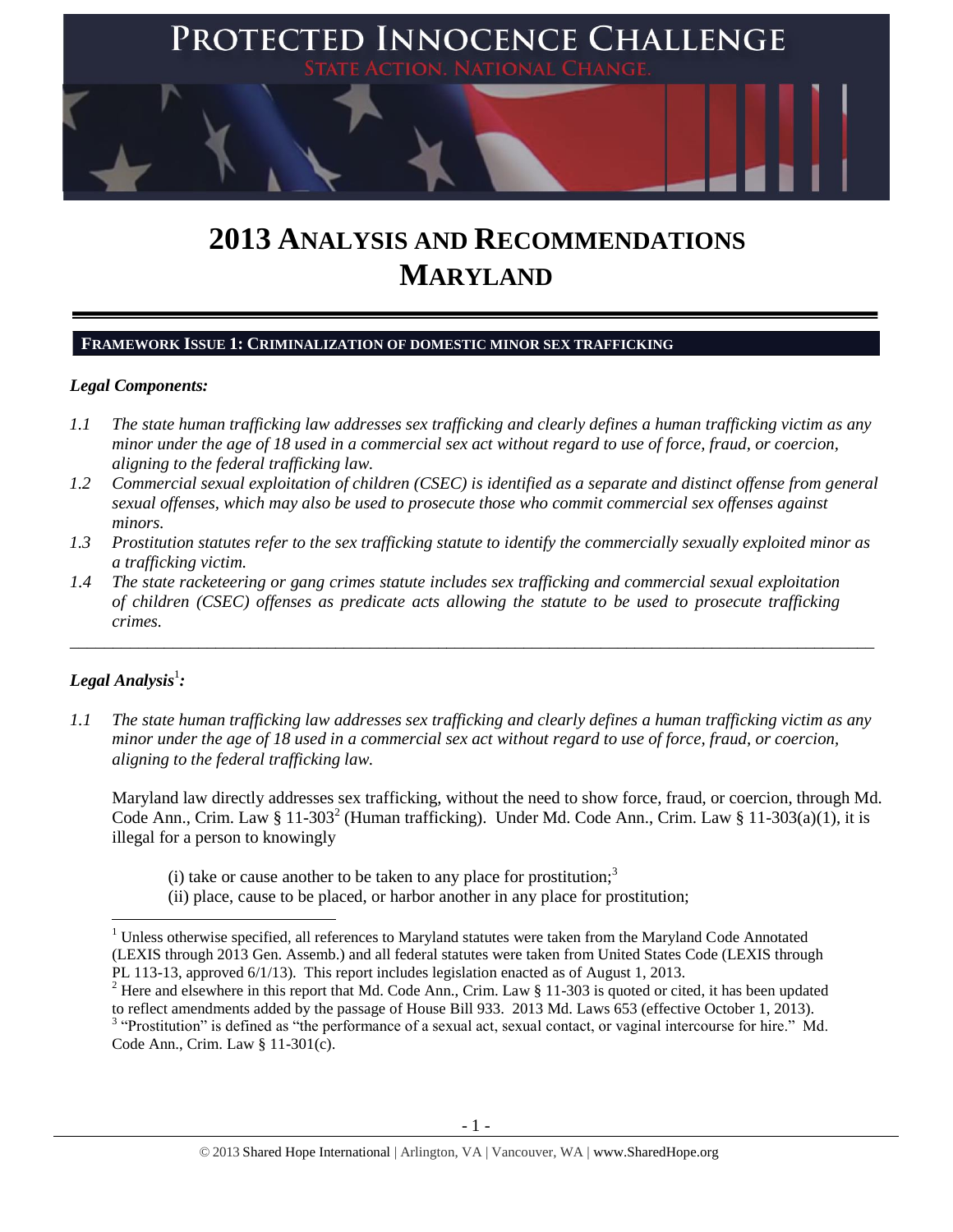<span id="page-1-0"></span>(iii) persuade, induce, entice, or encourage another to be taken to or placed in any place for prostitution; (iv) receive consideration to procure for or place in a house of prostitution or elsewhere another with the intent of causing the other to engage in prostitution or assignation; $<sup>4</sup>$ </sup>

(v) engage in a device, scheme, or continuing course of conduct intended to cause another to believe that if the other did not take part in a sexually explicit performance,<sup>5</sup> the other or a third person would suffer physical restraint or serious physical harm . . .

<span id="page-1-1"></span>. . . .

If the victim of the conduct described in Md. Code Ann., Crim. Law  $\S 11-303(a)(1)$  is a minor,<sup>6</sup> the defendant is guilty of a felony punishable by imprisonment up to 25 years, a fine not to exceed \$15,000, or both. Md. Code Ann., Crim. Law § 11-303(b), (c)(2).

Pursuant to Md. Code Ann., Crim. Law § 11-303(e), "A person who knowingly benefits financially or by receiving anything of value from participation in a venture that includes an act described in subsection (a) or (b) of this section is subject to the same penalties that would apply if the person had violated that subsection." If the offense involves a minor, that person also will be guilty, without regard to the use of force, fraud, or coercion, of a felony punishable by imprisonment up to 25 years, a fine not to exceed \$15,000 or both. Md. Code Ann., Crim. Law § 11-303(e)(1), (c)(2).

*1.2 Commercial sexual exploitation of children (CSEC) is identified as a separate and distinct offense from general sexual offenses, which may also be used to prosecute those who commit commercial sex offenses against minors.*

The following Maryland laws specifically criminalize CSEC.

1. Md. Code Ann., Crim. Law § 11-305(a) (Abduction of child under 16) states,

For purposes of prostitution or committing a crime under Title 3, Subtitle 3 of this article [Sexual crimes, including sexual solicitation of minor], a person may not:

(1) persuade or entice or aid in the persuasion or enticement of an individual under the age of 16 years from the individual's home or from the custody of the individual's parent or guardian; or (2) knowingly secrete or harbor or aid in the secreting or harboring of an individual under the age of 16 years who has been persuaded or enticed in a manner described in item (1) of this subsection.

A conviction under this statute is a misdemeanor conviction punishable by imprisonment up to 10 years, a fine not to exceed \$5,000, or both. Md. Code Ann., Crim. Law § 11-305(b).

2. Md. Code Ann., Crim. Law § 3-324(b) (Sexual solicitation of minor) makes it a crime for a person to "with the intent to commit a violation of § 3-304 [Rape in the second degree], § 3-306 [Sexual offense in the second degree], or § 3-307 [Sexual offense in the third degree] of this subtitle or § 11-304 [Receiving] earnings of prostitute], § 11-305 [Abduction of child under 16], or § 11-306 [House of prostitution] of this article, knowingly solicit a minor, or a law enforcement officer posing as a minor, to engage in activities

 4 "Assignation" means "the making of an appointment or engagement for prostitution or any act in furtherance of the appointment or engagement." Md. Code Ann., Crim. Law § 11-301(b).

<sup>&</sup>lt;sup>5 "S</sup>exually explicit performance" is defined as "a public or private, live, photographed, recorded, or videotaped act or show in which the performer is wholly or partially nude, and which is intended to sexually arouse or appeal to the prurient interest of patrons or viewers." Md. Code Ann., Crim. Law § 11-301(f).

 $6$  The term "minor" is not defined in Md. Code Ann., Crim. Law  $\frac{8}{11}$ -301 (Definitions), but "minor" is defined under Md. Crim. Code Ann. §  $1-101(g)$  (Definitions) as "an individual under the age of 18 years." Md. Code Ann., Crim. Law § 1-101 contains general definitions used throughout Maryland's Criminal Code.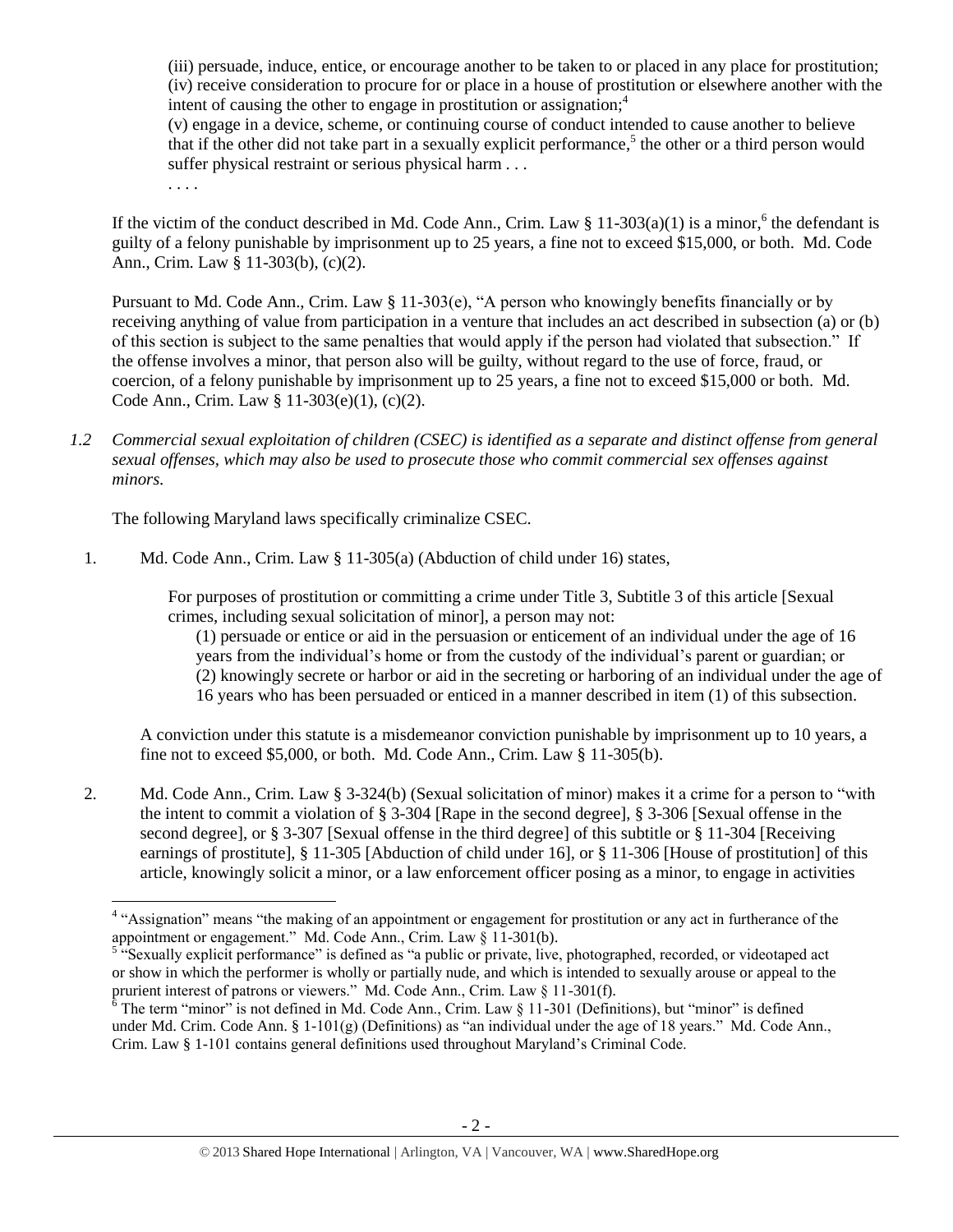that would be unlawful for the person to engage in under § 3-304 [Rape in the second degree], § 3-306 [Sexual offense in the second degree], or § 3-307 [Sexual offense in the third degree] of this subtitle or § 11-304 [Receiving earnings of prostitute], § 11-305 [Abduction of child under 16], or § 11-306 [House of prostitution] of this article." As used within Md. Code Ann., Crim. Law § 3-324(b), "solicit" is not defined in an expressly commercial way, but Md. Code Ann., Crim. Law § 3-324(a) defines "solicit" as the following:

[T]o command, authorize, urge, entice, request, or advise a person by any means, including:

- (1) in person;
- (2) through an agent or agency;
- (3) over the telephone;
- (4) through any print medium;
- (5) by mail;
- (6) by computer or Internet; or
- (7) by any other electronic means.

A conviction under this statute is a felony punishable by imprisonment up to 10 years, a fine not to exceed \$25,000, or both. Md. Code Ann., Crim. Law § 3-324(d).

3. Md. Code Ann., Crim. Law § 11-207(a) (Child pornography) makes it a crime for a person to

(1) cause, induce, solicit, or knowingly allow a minor to engage as a subject in the production of obscene matter or a visual representation or performance that depicts a minor engaged as a subject in sadomasochistic abuse or sexual conduct;

(2) photograph or film a minor engaging in an obscene act, sadomasochistic abuse, or sexual conduct; (3) use a computer to depict or describe a minor engaging in an obscene act, sadomasochistic abuse, or sexual conduct;

(4) knowingly promote, advertise, solicit, distribute, or possess with the intent to distribute any matter, visual representation, or performance:

(i) that depicts a minor engaged as a subject in sadomasochistic abuse or sexual conduct; or

(ii) in a manner that reflects the belief, or that is intended to cause another to believe, that the matter, visual representation, or performance depicts a minor engaged as a subject of sadomasochistic abuse or sexual conduct; or

(5) use a computer to knowingly compile, enter, transmit, make, print, publish, reproduce, cause, allow, buy, sell, receive, exchange, or disseminate any notice, statement, advertisement, or minor's name, telephone number, place of residence, physical characteristics, or other descriptive or identifying information for the purpose of engaging in, facilitating, encouraging, offering, or soliciting unlawful sadomasochistic abuse or sexual conduct of or with a minor.

A first conviction under this statute is a felony conviction punishable by imprisonment up to 10 years, a fine not to exceed \$25,000, or both. Md. Code Ann., Crim. Law § 11-207(b)(1). Subsequent convictions are punishable by imprisonment up to 20 years, a fine not to exceed \$50,000, or both. Md. Code Ann., Crim. Law § 11-207(b)(2).

Several other laws, while non-commercial in nature or not limited in application to minors, may also apply in cases involving the commercial sexual exploitation of a child. Those statutes are as follows:

1. Md. Code Ann., Crim. Law § 3-602(b) (Sexual abuse of a minor) prohibits a "parent or other person who has permanent or temporary care or custody or responsibility for the supervision of a minor," a "household"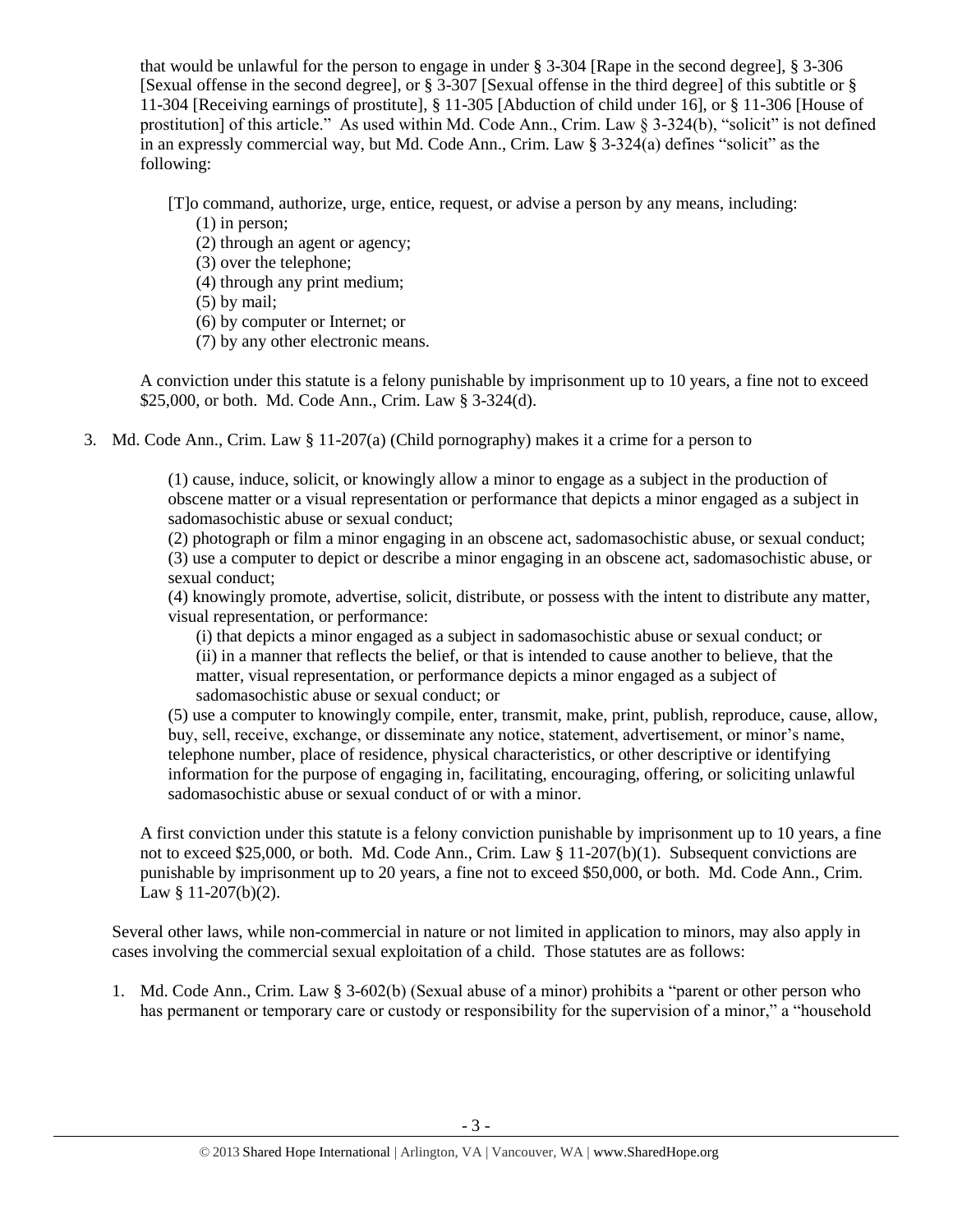member,"<sup>7</sup> or a "family member"<sup>8</sup> from "caus[ing] sexual abuse to a minor." "Sexual abuse" is defined as "an act that involves sexual molestation or exploitation of a minor whether physical injuries are sustained or not." Md. Code Ann., Crim. Law § 3-602(a)(4)(i). Sexual abuse "includes: 1. incest; 2. rape; 3. sexual offense in any degree; 4. sodomy; and 5. unnatural or perverted sexual practices." Md. Code Ann., Crim. Law § 3-602(a)(4)(ii). A conviction under this statute is a felony conviction punishable by imprisonment up to 25 years.  $9 \text{ Md}$ . Code Ann., Crim. Law § 3-602(c).

- <span id="page-3-0"></span>2. Md. Code Ann., Crim. Law § 3-304(a)(3) (Rape in the second degree) prohibits a person from engaging in vaginal intercourse with a child who is younger than 14 "and the person performing the act is at least 4 years older than the victim." A conviction under this statute is a felony conviction punishable by imprisonment up to 20 years. Md. Code Ann., Crim. Law  $\S 3-304(c)(i)$ . However, if the defendant has a prior conviction under Md. Code Ann., Crim. Law § 3-303 (Rape in the first degree), § 3-306 (Rape in the second degree), § 3-305 (Sexual offense in the first degree), or § 3-306 (Sexual offense in the second degree), a conviction is punishable by a sentence not to exceed life imprisonment.<sup>10</sup> Md. Code Ann., Crim. Law  $§ 3-313(a)$ .
- 3. Md. Code Ann., Crim. Law § 11-207(a)(5) (Child pornography) makes it illegal for a person to use a computer to knowingly compile, enter, transmit, make, print, publish, reproduce, cause, allow, buy, sell, receive, exchange, or disseminate any notice, statement, advertisement, or minor's name, telephone number, place of residence, physical characteristics, or other descriptive or identifying information for the purpose of engaging in, facilitating, encouraging, offering, or soliciting unlawful sadomasochistic abuse or sexual conduct of or with a minor.

A first conviction under this statute is a felony conviction punishable by imprisonment up to 10 years, a fine not to exceed \$25,000, or both. Md. Code Ann., Crim. Law § 11-207(b)(1). Subsequent convictions are punishable by imprisonment up to 20 years, a fine not to exceed \$50,000, or both. Md. Code Ann., Crim. Law § 11-207(b)(2).

<sup>&</sup>lt;sup>7</sup> "Household member" is defined as "a person who lives with or is a regular presence in a home of a minor at the time of the alleged abuse." Md. Code Ann., Crim. Law  $\S$  3-601(a)(4), 3-602(a)(3).

<sup>&</sup>lt;sup>8</sup> "Family member" is defined as a "relative of a minor by blood, adoption, or marriage." Md. Code Ann., Crim. Law §§ 3-601(a)(3), 3-602(a)(2).

<sup>&</sup>lt;sup>9</sup> Pursuant to Md. Code Ann., Crim. Law § 14-101(a)(16) (Mandatory sentences for crimes of violence), if "the victim is under the age of 13 and the offender is an adult at the time of the offense," sexual abuse of a minor is considered a "crime of violence" if any of the following are involved in the offense:

<sup>1.</sup> vaginal intercourse, as defined in § 3-301 of this article;

<sup>2.</sup> a sexual act, as defined in § 3-301 of this article;

<sup>3.</sup> an act in which a part of the offender's body penetrates, however slightly, into the victim's genital opening or anus; or

<sup>4.</sup> the intentional touching, not through the clothing, of the victim's or the offender's genital, anal, or other intimate area for sexual arousal, gratification, or abuse.

Upon a second conviction of a crime of violence, an offender shall receive a prison sentence of at least 10 years. Md. Code Ann., Crim. Law § 14-101(e). Upon a third conviction, when the "convictions do not arise from a single incident," of a "crime of violence," an offender shall serve a prison sentence of at least 25 years, and upon a fourth separate conviction of a "crime of violence," an offender shall be sentenced to life imprisonment without the possibility of parole. Md. Code Ann., Crim. Law

 $§ 14-101(c)$ , (d).

<sup>&</sup>lt;sup>10</sup> Rape is a "crime of violence" as defined in Md. Code Ann., Crim. Law § 14-101(a)(8). *See supra* not[e 9](#page-3-0) for the minimum sentences applicable to repeat offenders of crimes of violence.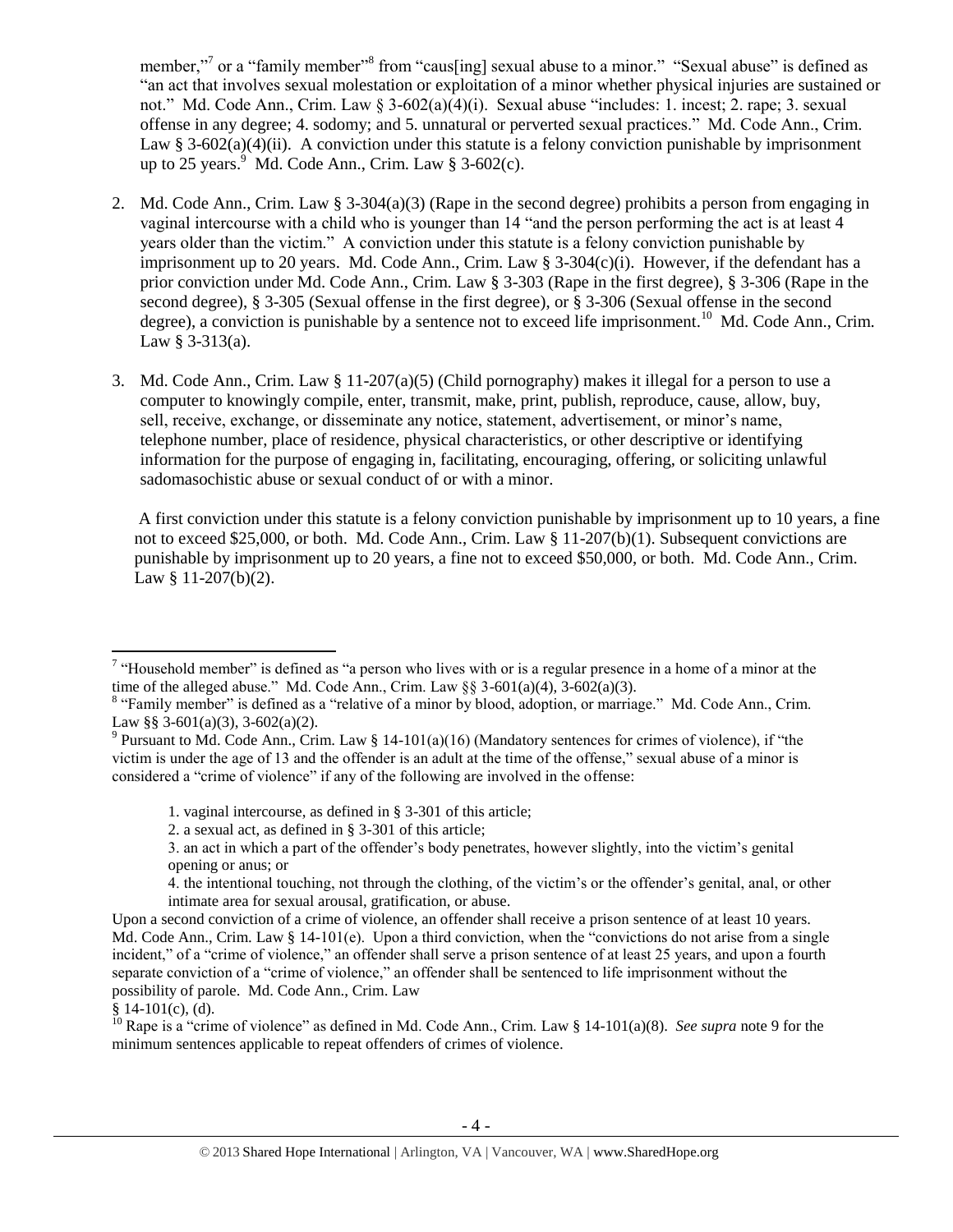- 4. Md. Code Ann., Crim. Law § 3-306(a)(3) (Sexual offense in the second degree) prohibits a defendant from engaging in a sexual act with a victim under 14 where the defendant is at least 4 years older than the victim. A conviction under this statute is a felony conviction punishable by imprisonment up to 20 years. Md. Code Ann., Crim. Law § 3-306(c)(1).<sup>11</sup> However, if the defendant has a prior conviction under Md. Code Ann., Crim. Law § 3-303 (Rape in the first degree), § 3-306 (Rape in the second degree), § 3-305 (Sexual offense in the first degree), or § 3-306 (Sexual offense in the second degree), a conviction is punishable by a sentence not to exceed life imprisonment. Md. Code Ann., Crim. Law § 3-313(a).
- 5. Md. Code Ann., Crim. Law  $\S 3-307(a)(3)-(5)$  (Sexual offense in the third degree) makes it a crime for a person to

(3) engage in sexual contact with another if the victim is under the age of 14 years, and the person performing the sexual act is at least 4 years older than the victim; or

(4) engage in a sexual act with another if the victim is 14 or 15 years old, and the person performing the sexual act is at least 21 years old; or

(5) engage in vaginal intercourse with another if the victim is 14 or 15 years old, and the person performing the act is at least 21 years old.

A conviction under this statute is a felony conviction punishable by imprisonment up to 10 years. Md. Code Ann., Crim. Law § 3-307(b). However, if the defendant has a prior conviction under Md. Code Ann., Crim. Law § 3-303 (Rape in the first degree), § 3-306 (Rape in the second degree), § 3-305 (Sexual offense in the first degree), or § 3-306 (Sexual offense in the second degree), a conviction is punishable by a sentence not to exceed life imprisonment. Md. Code Ann., Crim. Law § 3-313(a).

6. Md. Code Ann., Crim. Law  $\S$  3-308(b)(2), (3) (Sexual offense in the fourth degree) states,

A person may not engage in:

. . .

(2) except as provided in § 3-307(a)(4) [prohibiting a defendant who is at least 21 years old from engaging in a sexual act with a victim 14 or 15 years of age] of this subtitle, a sexual act with another if the victim is 14 or 15 years old, and the person performing the sexual act is at least 4 years older than the victim; or

(3) except as provided in § 3-307(a)(5) [prohibiting a defendant who is at least 21 years old from engaging in vaginal intercourse with a victim 14 or 15 years of agel of this subtitle, vaginal intercourse with another if the victim is 14 or 15 years old, and the person performing the act is at least 4 years older than the victim.

A conviction under this statute is a misdemeanor conviction punishable by imprisonment up to 1 year, a fine not to exceed \$1,000, or both. Md. Code Ann., Crim. Law § 3-308(1). However, if the defendant has a prior conviction under Md. Code Ann., Crim. Law §§ 3-303–3-312 (Rape in the first or second degree; Sexual offense in the first through fourth degree; Attempted rape in the first or second degree; Attempted sexual offense in the first or second degree), § 3-315 (Continuing course of conduct with child), or § 3-602 (Sexual abuse of a minor), a conviction is punishable by imprisonment up to 3 years, a fine not to exceed \$1,000, or both. Md. Code Ann., Crim. Law § 3-  $308(d)(2)(i)$ .

l <sup>11</sup> Sexual offense in the second degree is a "crime of violence" as defined in Md. Crim. Code § 14-101(a)(13). *See supra* note [9](#page-3-0) for the minimum sentences applicable to repeat offenders of crimes of violence.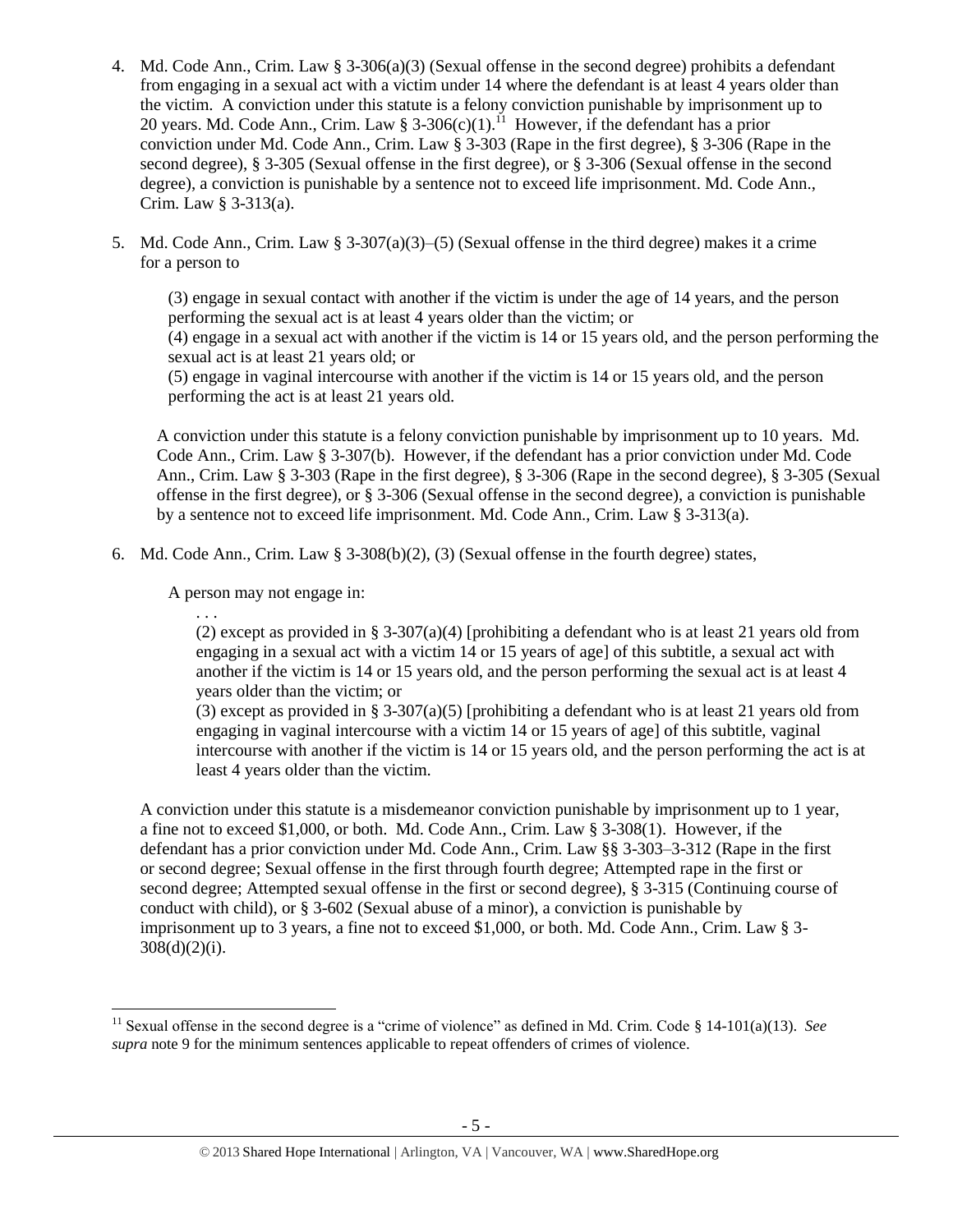- 7. Md. Code Ann., Crim. Law § 3-315(a) (Continuing course of conduct with child) makes it a separate crime for a person to "engage in a continuing course of conduct which includes three or more acts that would constitute violations of § 3-303 [Rape in the first degree], § 3-304 [Rape in the second degree], § 3-305 [Sexual offense in the first degree], § 3-306 [Sexual offense in the second degree], or § 3-307 [Sexual offense in the third degree] of this subtitle over a period of 90 days or more, with a victim who is under the age of 14 years at any time during the course of conduct." A conviction under this statute is a felony conviction punishable by imprisonment up to 30 years, which "may be separate from and consecutive to or concurrent with a sentence under § 3-602 [Sexual abuse of a minor] of this title."<sup>12</sup> Md. Code Ann., Crim. Law § 3-315(b).
- *1.3 Prostitution statutes refer to the sex trafficking statute to identify the commercially sexually exploited minor as a trafficking victim.*

Md. Code Ann., Crim. Law § 11-306(a)(1) (House of prostitution) does not refer to § 11-303 when the person engaged in prostitution is a minor.

- 1.3.1 Recommendation: Amend Md. Code Ann., Crim. Law § 11-306(a)(1) (House of prostitution) when the person engaged in prostitution is a minor to refer to Md. Code Ann., Crim. Law § 11-303(b) (Human trafficking) in order to identify CSEC victims as domestic minor sex trafficking victims.
- *1.4 The state racketeering or gang crimes statute includes sex trafficking and commercial sexual exploitation of children (CSEC) offenses as predicate acts allowing the statute to be used to prosecute trafficking crimes.*

Although Maryland does not have a crime that pertains to racketeering offenses, it does criminalize participation in a criminal gang. Md. Code Ann., Crim. Law § 9-804(a) (Participation in criminal gang prohibited) makes it unlawful for a person to

(1) participate in a criminal gang knowing that the members of the gang engage in a pattern of criminal gang activity; and

(2) knowingly and willfully direct or participate in an underlying crime, or act by a juvenile that would be an underlying crime if committed by an adult, committed for the benefit of, at the direction of, or in association with a criminal gang.

Pursuant to Md. Code Ann., Crim. Law § 9-801(c) (Definitions), a "criminal gang<sup>13</sup>" is defined as

a group or association of three or more persons whose members:

 $\overline{\phantom{a}}$ 

(1) individually or collectively engage in a pattern of criminal gang activity;

(2) have as one of their primary objectives or activities the commission of one or more underlying crimes, including acts by juveniles that would be underlying crimes if committed by adults; and

(3) have in common an overt or covert organizational or command structure.

<sup>&</sup>lt;sup>12</sup> Continuing course of conduct with child is a "crime of violence" as defined in Md. Code Ann., Crim. Law § 14-101(a)(18). *See supra* not[e 9](#page-3-0) for the minimum sentences applicable to repeat offenders of crimes of violence.

<sup>&</sup>lt;sup>13</sup> Md. Code Ann., Crim. Law § 9-802(a) (Criminal gang activity) makes it illegal for a person to "threaten an individual, or a friend or family member of an individual, with physical violence with the intent to coerce, induce, or solicit the individual to participate in or prevent the individual from leaving a criminal gang." A conviction under Md. Code Ann., Crim. Law § 9-802(a) is a misdemeanor conviction punishable by imprisonment up to 2 years, a possible fine not to exceed \$1,000, or both. Md. Code Ann., Crim. Law § 9-802(b).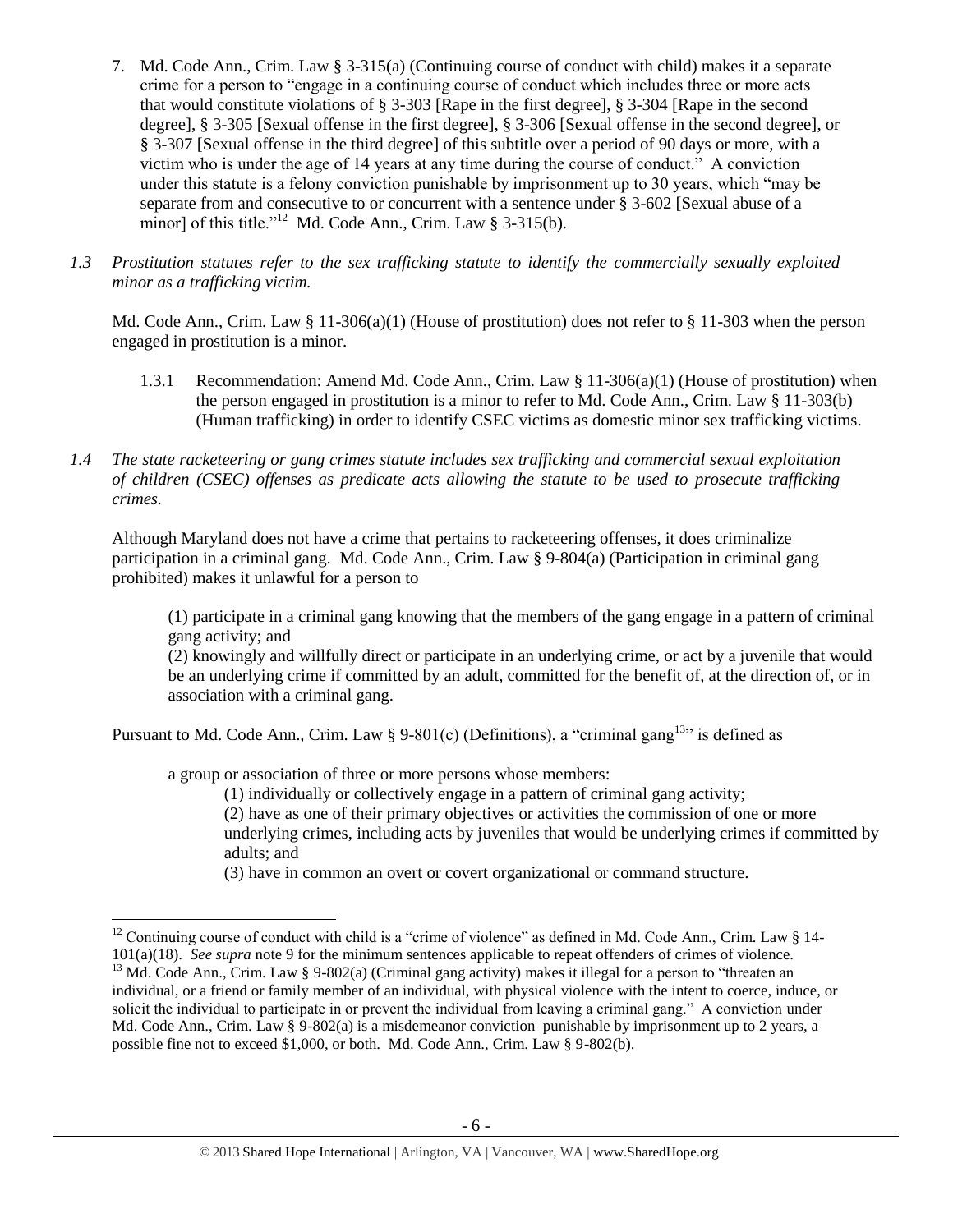A "pattern of criminal gang activity" is defined as "the commission of, attempted commission of, conspiracy to commit, or solicitation of two or more underlying crimes or acts by a juvenile that would be an underlying crime if committed by an adult, provided the crimes or acts were not part of the same incident." Md. Code Ann., Crim. Law § 9-801(d). The definition of "underlying crime" includes "a violation of . . . § 11-303<sup>14</sup> (human trafficking), § 11-304 (receiving earnings of prostitute), or § 11-306 (a)(2), (3), or (4) (house of prostitution) . . . . " and "a crime of violence," which is defined under § 14-101 to include "abduction." Md. Code Ann., Crim. Law § 9-801(f)(1), (2).

A conviction under Md. Code Ann., Crim. Law § 9-804(a) is a felony conviction punishable by imprisonment up to 10 years, a fine not to exceed \$100,000, or both. Md. Code Ann., Crim. Law § 9-804(c)(1)(i). However, if the commission of the underlying crime results in the victim's death, a conviction is punishable by imprisonment up to 20 years, a fine not to exceed \$100,000, or both. Md. Code Ann., Crim. Law § 9-  $804(c)(1)(ii)$ . Lastly, persons who "organize, supervise, finance, or manage a criminal gang" are guilty of a felony punishable by imprisonment up to 20 years, a fine not to exceed \$100,000, or both. Md. Code Ann., Crim. Law § 9-805(a), (b).<sup>15</sup>

<sup>14</sup> *See supra* note [2.](#page-0-0)

<sup>&</sup>lt;sup>15</sup> "A sentence imposed under this section shall be separate from and consecutive to a sentence for any crime based on the act establishing a violation of this section." Md. Code Ann., Crim. Law § 9-805(c).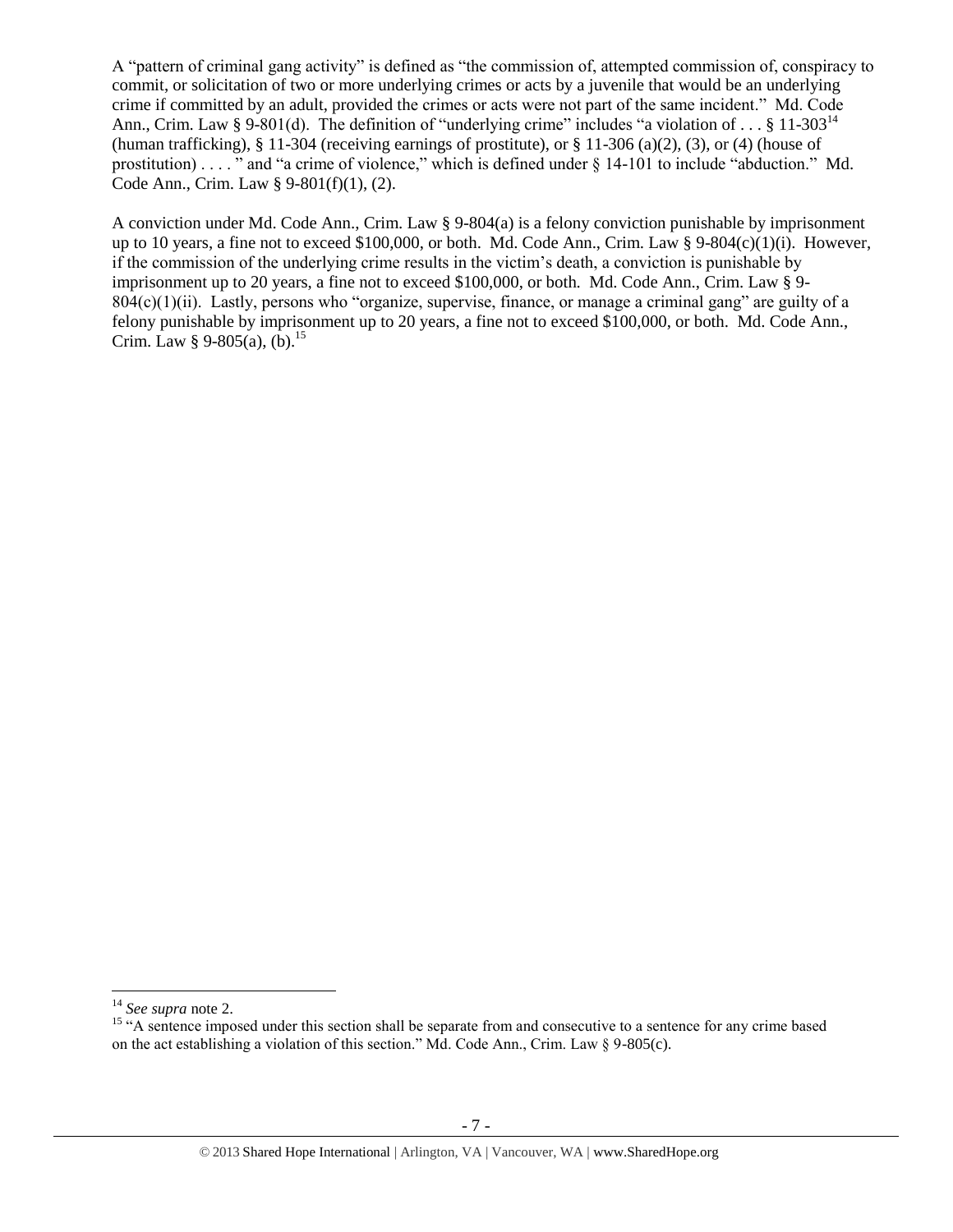#### **FRAMEWORK ISSUE 2: CRIMINAL PROVISIONS ADDRESSING DEMAND**

#### *Legal Components:*

- *2.1 The state sex trafficking law can be applied to buyers of commercial sex acts from a victim of domestic minor sex trafficking.*
- *2.2 Buyers of commercial sex acts with a minor can be prosecuted under commercial sexual exploitation of children (CSEC) laws.*
- *2.3 Solicitation of prostitution laws differentiate between buying sex acts with an adult and buying sex acts with a minor under 18.*
- *2.4 Penalties for buyers of commercial sex acts with minors are as high as federal penalties.*
- *2.5 Using the Internet to lure, entice, or purchase, or attempt to lure, entice, or purchase commercial sex acts with a minor is a separate crime or results in an enhanced penalty for buyers.*
- *2.6 No age mistake defense is permitted for a buyer of commercial sex acts with any minor under 18.*
- *2.7 Base penalties for buying sex acts with a minor under 18 are sufficiently high and not reduced for older minors.*
- *2.8 Financial penalties for buyers of commercial sex acts with minors are sufficiently high to make it difficult for buyers to hide the crime.*
- *2.9 Buying and possessing child pornography carries penalties as high as similar federal offenses.*
- *2.10 Convicted buyers of commercial sex acts with minors and child pornography are required to register as sex offenders.*

\_\_\_\_\_\_\_\_\_\_\_\_\_\_\_\_\_\_\_\_\_\_\_\_\_\_\_\_\_\_\_\_\_\_\_\_\_\_\_\_\_\_\_\_\_\_\_\_\_\_\_\_\_\_\_\_\_\_\_\_\_\_\_\_\_\_\_\_\_\_\_\_\_\_\_\_\_\_\_\_\_\_\_\_\_\_\_\_\_\_\_\_\_\_

### *Legal Analysis:*

*2.1 The state sex trafficking law can be applied to buyers of commercial sex acts from a victim of domestic minor sex trafficking.* 

The plain language of Md. Code Ann., Crim. Law § 11-303<sup>16</sup> (Human trafficking) does not clearly apply to buyers of sex with minors, as it does not refer to obtaining a person for sex, purchasing sex or engaging another for the purpose of prostitution. $17$ 

- 2.1.1 Recommendation: Amend Md. Code Ann., Crim. Law § 11-303 (Human trafficking) to expressly criminalize the purchasing of sex with a minor for commercial sexual activity.
- *2.2 Buyers of commercial sex acts with a minor can be prosecuted under commercial sexual exploitation of children (CSEC) laws.*

Md. Code Ann., Crim. Law § 3-324(b) (Sexual solicitation of minor) makes it a crime for a person "with the intent to commit a violation of § 3-304 [Rape in the second degree], § 3-306 [Sexual offense in the second degree], or § 3-307 [Sexual offense in the third degree] of this subtitle or § 11-304 [Receiving earnings of prostitute], § 11-305 [Abduction of child under 16], or § 11-306 [House of prostitution] of this article, [to] knowingly solicit<sup>18</sup> a minor, or a law enforcement officer posing as a minor, to engage in activities that would be unlawful for the person to engage in under § 3-304 [Rape in the second degree], § 3-306 [Sexual offense in the second degree], or § 3-307 [Sexual offense in the third degree] of this subtitle or § 11-304 [Receiving earnings of prostitute], § 11-305 [Abduction of child under 16], or § 11-306 [House of prostitution] of this

<sup>16</sup> *See supra* note [2.](#page-0-0)

<sup>17</sup> *See* discussion of relevant provision *supra* Section 1.1*.*

<sup>&</sup>lt;sup>18</sup> *See supra* Section 1.2 for discussion of the definition of "solicit."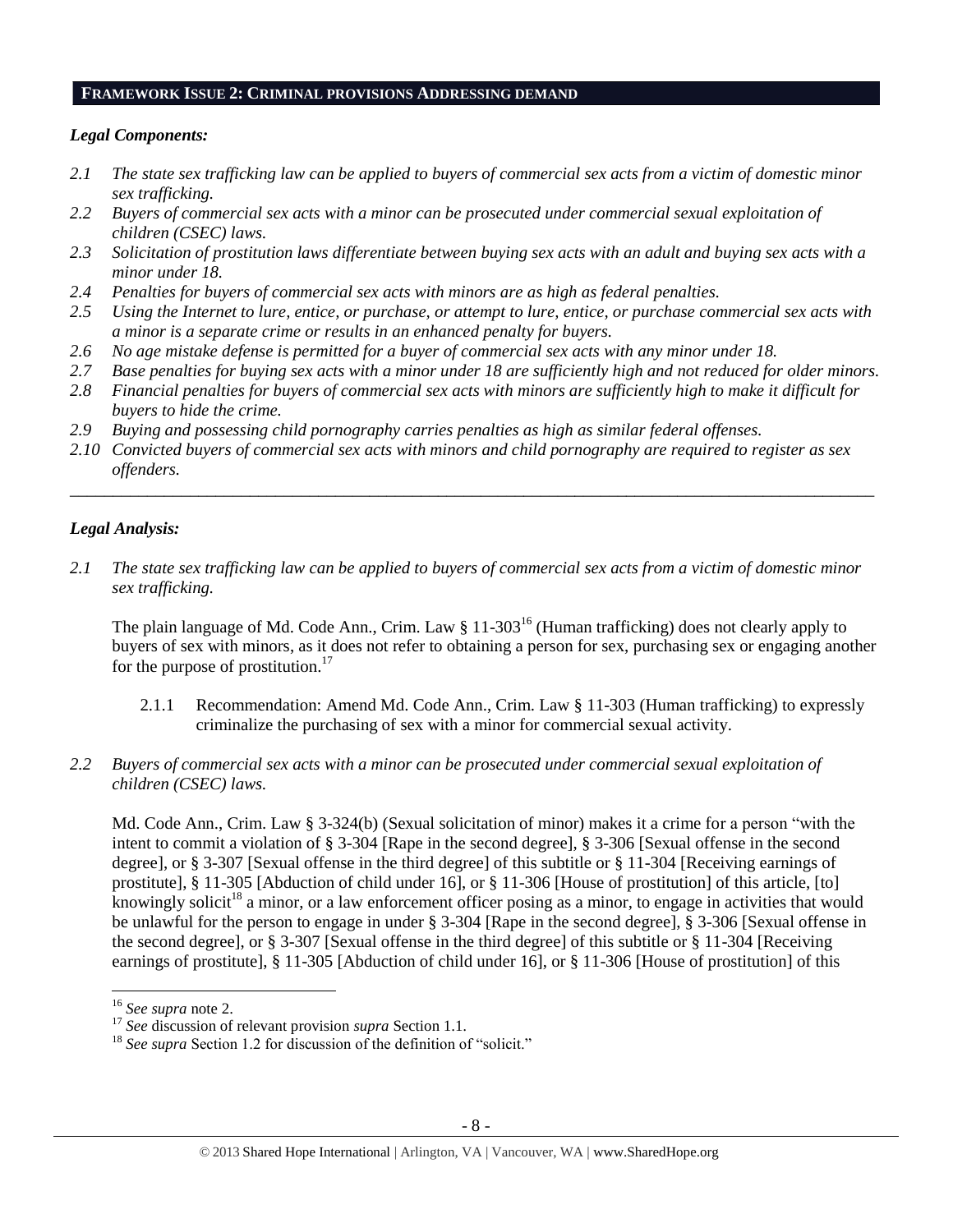article." Additionally, Md. Code Ann., Crim. Law § 11-306(a)(5) (House of prostitution) likely includes buyers of commercial sex with minors as it makes it illegal for a person to knowingly "procure or solicit or offer to procure or solicit for prostitution or assignation." A conviction under Md. Code Ann., Crim. Law § 3-324(b) is a felony conviction punishable by imprisonment up to 10 years, a fine not to exceed \$25,000, or both. Md. Code Ann., Crim. Law § 3-324(d).

Additionally, Md. Code Ann., Crim. Law § 11-207(a)(5) (Child pornography) states it is illegal for a person to

use a computer to knowingly compile, enter, transmit, make, print, publish, reproduce, cause, allow, buy, sell, receive, exchange, or disseminate any notice, statement, advertisement, or minor's name, telephone number, place of residence, physical characteristics, or other descriptive or identifying information for the purpose of engaging in, facilitating, encouraging, offering, or soliciting unlawful sadomasochistic abuse or sexual conduct of or with a minor.

A conviction under Md. Code Ann., Crim. Law § 11-207 is a felony conviction punishable by imprisonment up to 10 years, a fine not to exceed \$25,000, or both. Md. Code Ann., Crim. Law § 11-207 (b)(1). Subsequent convictions are punishable by imprisonment up to 20 years, a fine not to exceed \$50,000, or both. Md. Code Ann., Crim. Law § 11-207(b)(2).

Several sexual offenses could be used to prosecute a buyer of commercial sex acts with a minor, but these statutes do not specifically criminalize the commercial sexual exploitation of a child or refer to the human trafficking statute to bring these criminal offenses within the reach of human trafficking under Md. Code Ann., Crim. Law  $\S 11$ -303<sup>19</sup> (Human trafficking).<sup>20</sup>

2.3 *Solicitation of prostitution laws differentiate between buying sex acts with an adult and buying sex acts with a minor under 18.*

Maryland law differentiates between buying sex with an adult and buying sex with a minor. Specifically, Md. Code Ann., Crim. Law § 3-324(b) (Sexual solicitation of minor) makes it a crime for a person to "with the intent to commit a violation of . . . § 11-306 [House of prostitution] of this article, knowingly solicit a minor, or a law enforcement officer posing as a minor, to engage in activities that would be unlawful for the person to engage in under  $\dots$  § 11-306 [House of prostitution]  $\dots$ ."<sup>21</sup> A conviction under this statute is a felony conviction punishable by imprisonment up to 10 years, a fine not to exceed \$25,000, or both. Md. Code Ann., Crim. Law § 3-324(d).

In contrast, lower penalties apply to buyers convicted under Maryland's general solicitation law. Md. Code Ann., Crim. Law  $\S 11-306(a)(5)$  (House of prostitution) states that it is illegal for a person to knowingly "procure or solicit or offer to procure or solicit for prostitution or assignation."<sup>22</sup> As defined under Md. Code Ann., Crim. Law § 11-301(g), "solicit" does not expressly include the act of buying, but instead is defined as "urging, advising, inducing, encouraging, requesting, or commanding another." Despite the failure to specifically include the act of buying within the definition of "solicit," Md. Code Ann., Crim. Law § 11- $306(a)(5)$  has been used to convict buyers who solicit sex from an adult.<sup>23</sup> Regardless of the age of the person

 $\overline{a}$ <sup>19</sup> *See supra* note [2.](#page-0-0)

<sup>&</sup>lt;sup>20</sup> See supra Section 1.2 for a full description of the sexual offense laws that may be used to prosecute buyers.

<sup>&</sup>lt;sup>21</sup> See supra Section 1.2 for discussion of the definition of "solicit."

<sup>22</sup> *See supra* note [4.](#page-1-0)

<sup>23</sup> In *McNeil v. State*, 739 A.2d 80, 93 (Md. 1999) (citing *In re* Appeal No. 180, 365 A.2d 540. 543–45 (1976)), the court stated that "the Legislature intended the word 'solicit' to be read broadly. . . . It would necessarily include the conduct of the potential customer in soliciting the prostitute." The court in In re Areal B., 938 A.2d 43, 47 (Md. Ct. Spec. App. 2007) further explained that the different subsections of Md. Code Ann., Crim. Law § 11-306(a) "punish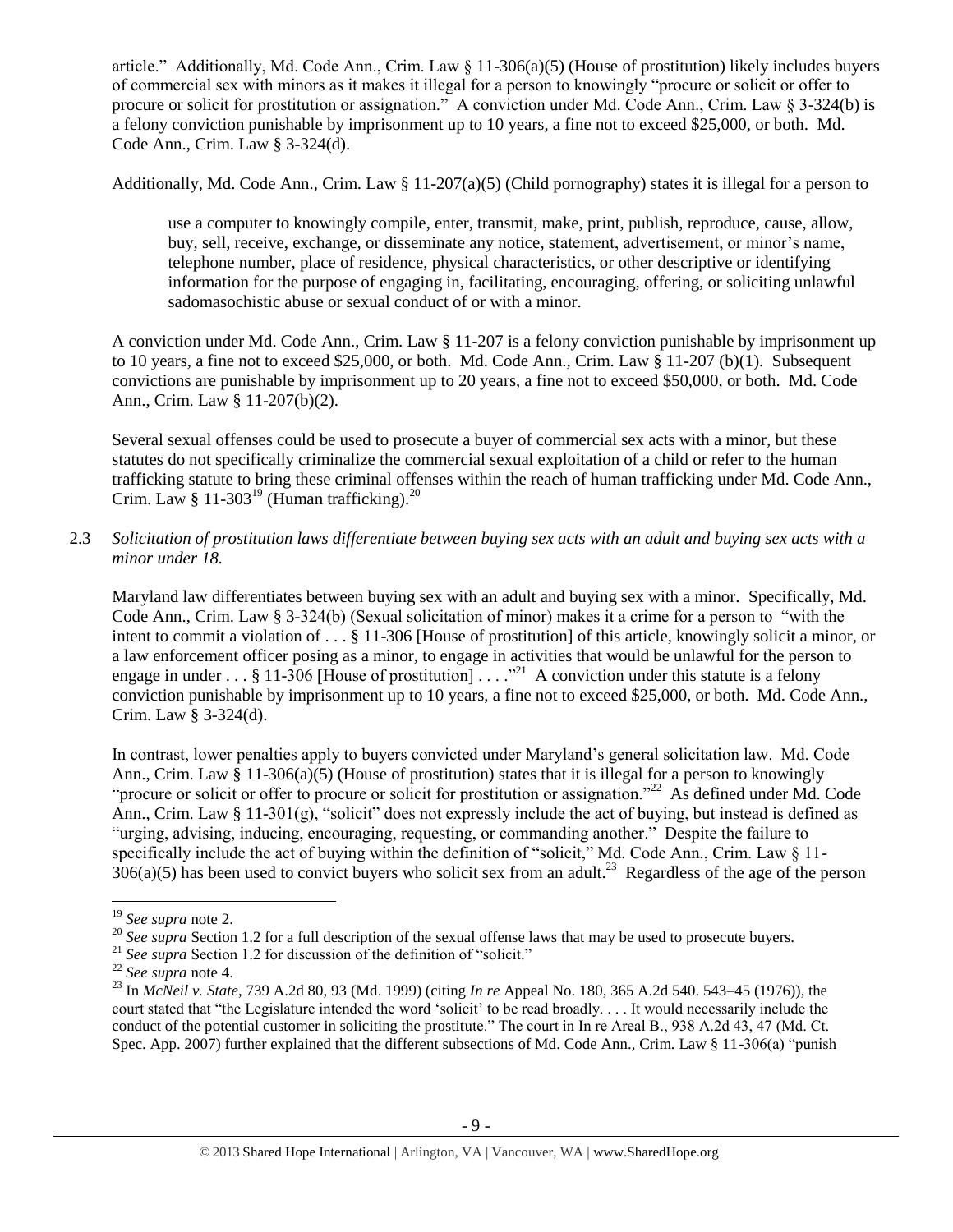from whom the buyer purchases sex, a conviction under Md. Code Ann., Crim. Law § 11-306(a)(5) is a misdemeanor conviction punishable by imprisonment up to1year, a fine not to exceed \$500, or both. Md. Code Ann., Crim. Law § 11-306(b).

## *2.4 Penalties for buyers of commercial sex acts with minors are as high as federal penalties.*

Buyers of commercial sex with minors may be prosecuted for crimes ranging from misdemeanors, punishable by imprisonment up to 1 year, to felonies punishable by life imprisonment without the possibility of parole. Specifically, convictions under Md. Code Ann., Crim. Law § 3-324(b) (Sexual solicitation of minor) or Md. Code Ann., Crim. Law § 11-207(a)(5) (Child pornography) are punishable by imprisonment up to 10 years, a fine not to exceed \$25,000, or both. Md. Code Ann., Crim. Law §§ 3-324(d), 11-207(b)(1). Subsequent convictions under Md. Code Ann., Crim. Law § 11-207(a)(5) are punishable by imprisonment up to 20 years, a fine not to exceed \$50,000, or both. Md. Code Ann., Crim. Law § 11-207(b)(2).

Buyers convicted under Md. Code Ann., Crim. Law § 3-304(a)(3) (Rape in the second degree) or Md. Code Ann., Crim. Law § 3-306(a)(3) (Sexual offense in the second degree), which involves a child under 14 and a buyer at least 4 years older than the child, are guilty of a felony punishable by imprisonment up to 20 years.

Buyers convicted under Md. Code Ann., Crim. Law § 3-307(a)(3)–(5) (Sexual offense in the third degree) are guilty of a felony punishable by imprisonment up to 10 years. Md. Code Ann., Crim. Law § 3-307(b). Buyers convicted under Md. Code Ann., Crim. Law § 3-308(b)(2), (3) (Sexual offense in the fourth degree) are guilty of a misdemeanor punishable by imprisonment up to 1 year, a fine not to exceed \$1,000, or both. However, if the buyer has a prior conviction under Md. Code Ann., Crim. Law §§ 3-303–3-312 (Rape in the first or second degree; Sexual offense in the first through fourth degree; Attempted rape in the first or second degree; Attempted sexual offense in the first or second degree), § 3-315 (Continuing course of conduct with child), or § 3-602 (Sexual abuse of a minor), a conviction is punishable by imprisonment up to 3 years, a fine not to exceed \$1,000, or both. Md. Code Ann., Crim. Law § 3-308(d)(2)(i). Lastly, buyers convicted under Md. Code Ann., Crim. Law § 3-315(a) (Continuing course of conduct with child) are guilty of a felony punishable by imprisonment up to 30 years, which "may be separate from and consecutive to or concurrent with a sentence under § 3-602 [Sexual abuse of a minor] of this title." Md. Code Ann., Crim. Law § 3-315(b).

Additionally, Md. Code Ann., Crim. Law § 3-313(a) (Prior conviction—Sentencing) states, "On conviction of a violation of § 3-304, § 3-306, § 3-307, § 3-310, or § 3-312 of this subtitle, a person who has been convicted on a prior occasion not arising from the same incident of any violation of §§ 3-303 through 3-306 of this subtitle is subject to imprisonment not exceeding life."

<span id="page-9-0"></span>In comparison, if the victim is under the age of 14, a conviction under the Trafficking Victims Protection Act  $(TVPA)^{24}$  for child sex trafficking is punishable by 15 years to life imprisonment and a fine not to exceed \$250,000. 18 U.S.C. §§ 1591(b)(1), 3559(a)(1), 3571(b)(3). If the victim is between the ages of 14–17, a conviction is punishable by 10 years to life imprisonment and a fine not to exceed \$250,000. 18 U.S.C. §§ 1591(b)(2),  $3559(a)(1)$ ,  $3571(b)(3)$ . A conviction is punishable by mandatory life imprisonment, however, if the buyer has a prior conviction for a federal sex offense<sup>25</sup> against a minor. 18

 $\overline{a}$ 

<span id="page-9-1"></span>an offense under section 1591 [18 USCS § 1591] (relating to sex trafficking of children), 2241 [18 USCS § 2241] (relating to aggravated sexual abuse), 2242 [18 USCS § 2242] (relating to sexual

altogether different behavior" and "each offense [prostitution and solicitation] can be committed without committing the act that defines the other."

 $^{24}$  Trafficking Victims Protection Act (TVPA) of 2000, Pub. L. No. 106-386, 114 Stat. 1464, 1466 (codified in scattered sections of 18 and 22 U.S.C.).

<sup>&</sup>lt;sup>25</sup> Pursuant to 18 U.S.C. § 3559 $(e)(2)$ , "federal sex offense" is defined as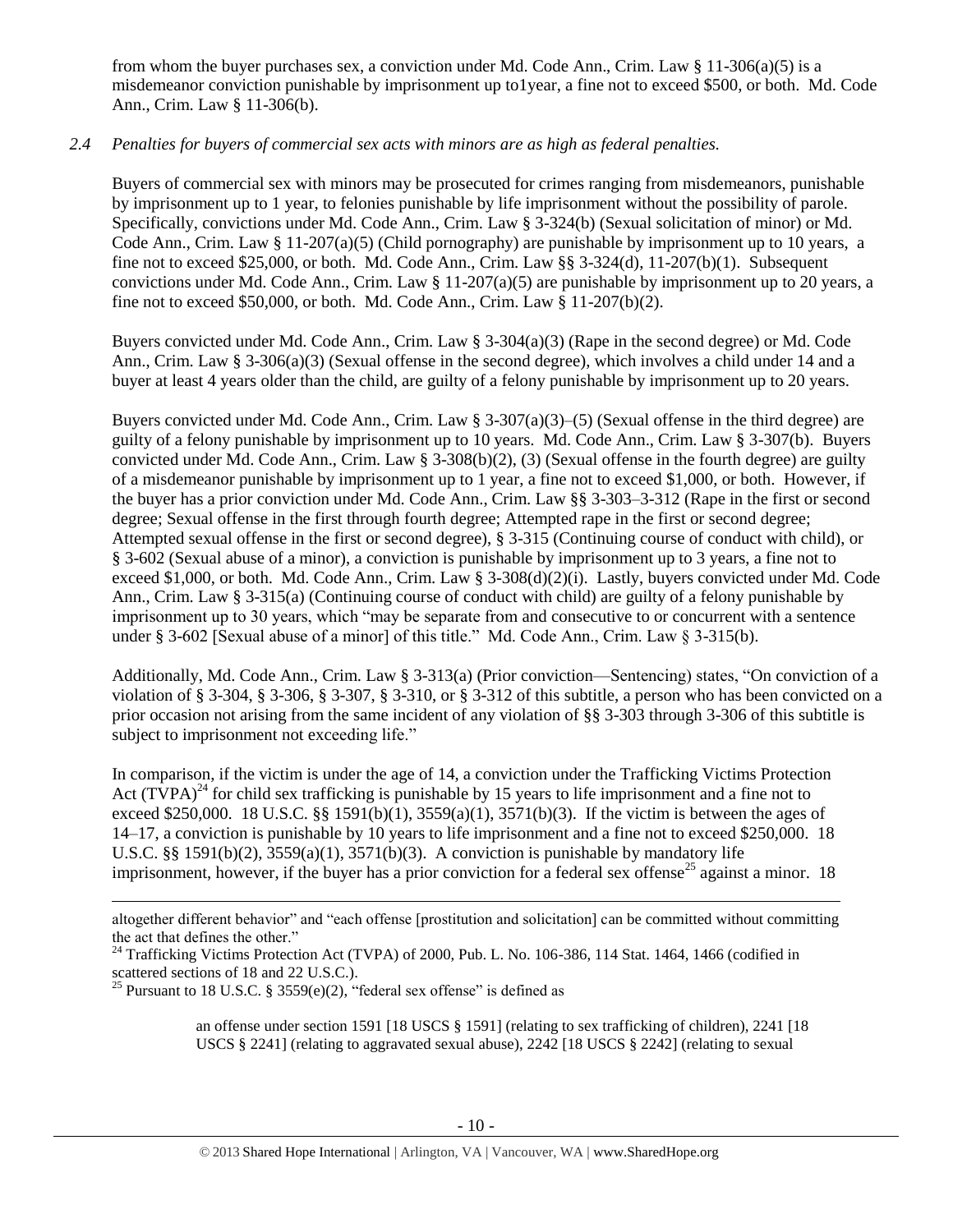U.S.C. § 3559(e)(1). To the extent buyers can be prosecuted under other federal CSEC laws,<sup>26</sup> a conviction is punishable by penalties ranging from a fine not to exceed \$250,000 to life imprisonment and a fine not to exceed  $$250,000.<sup>27</sup>$ 

*2.5 Using the Internet to lure, entice, or purchase, or attempt to lure, entice, or purchase commercial sex acts with a minor is a separate crime or results in an enhanced penalty for buyers.*

Using the Internet to lure, entice, recruit, or purchase commercial sex acts with a minor is not a separate crime and does not result in enhanced penalties for buyers. However, using of the Internet to "command, authorize, urge, entice, request, or advise" a minor to engage in Md. Code Ann., Crim. Law § 11-306 (House of prostitution), among other crimes, is prohibited under Md. Code Ann., Crim. Law § 3-324 (Sexual solicitation of minor). Pursuant to Md. Code Ann., Crim. Law § 3-324(b),

A person may not, with the intent to commit a violation of § 3-304 [Rape in the second degree], § 3-306 [Sexual offense in the second degree], or § 3-307 [Sexual offense in the third degree] of this subtitle or § 11-304 [Receiving earnings of prostitute], § 11-305 [Abduction of child under 16], or § 11-306 [House of prostitution] of this article, knowingly solicit a minor, or a law enforcement officer posing as a minor, to engage in activities that would be unlawful for the person to engage in under § 3-304, § 3- 306, or § 3-307 of this subtitle or § 11-304, § 11-305, or § 11-306 of this article.

"Solicit," however, is not defined in an expressly commercial way.<sup>28</sup> A conviction under Md. Code Ann., Crim. Law § 3-324(b) is a felony conviction punishable by imprisonment up to 10 years, a fine not to exceed \$25,000, or both. Md. Code Ann., Crim. Law § 3-324(d).

*2.6 No age mistake defense is permitted for a buyer of commercial sex acts with any minor under 18.*

Crim. Law § 11-303(f)<sup>29</sup> (Human trafficking) prohibits a mistake of age defense: "It is not a defense to a prosecution under subsection  $(b)(1)$  of this section that the person did not know the age of the victim." However, Crim. Law § 11-303(f) does not explicitly include the acts of buyers of commercial sex acts, and may not be applicable against them.<sup>30</sup>

> abuse),  $2244(a)(1)$  [18 USCS  $\S$   $2244(a)(1)$ ] (relating to abusive sexual contact),  $2245$  [18 USCS  $\S$ 2245] (relating to sexual abuse resulting in death), 2251 [18 USCS § 2251] (relating to sexual exploitation of children), 2251A [18 USCS § 2251A] (relating to selling or buying of children), 2422(b) [18 USCS § 2422(b)] (relating to coercion and enticement of a minor into prostitution), or  $2423(a)$  [18 USCS § 2423(a)] (relating to transportation of minors).

<sup>&</sup>lt;sup>26</sup> 18 U.S.C. §§ 2251A(b) (Selling or buying of children), 2251(a) (Sexual exploitation of children), 2423(a) (Transportation of a minor with intent for minor to engage in criminal sexual activity), 2422(a) (Coercion and enticement), 2252(a)(2), (a)(4) (Certain activities relating to material involving the sexual exploitation of minors).

<sup>&</sup>lt;sup>27</sup> 18 U.S.C. §§ 2251A(b) (conviction punishable by imprisonment for 30 years to life and a fine), 2251(e) (conviction punishable by imprisonment for 15–30 years and a fine), 2423(a) (conviction punishable by imprisonment for 10 years to life and a fine), 2422(a) (conviction punishable by a fine, imprisonment up to 20 years, or both),  $2252(a)(2)$ , (4) (stating that a conviction under subsection (a)(2) is punishable by imprisonment for 5–20 years and a fine, while a conviction under subsection (a)(4) is punishable by imprisonment up to 10 years, a fine, or both); *see also* 18 U.S.C. §§ 3559(a)(1) (classifying all of the above listed offenses as felonies), 3571(b)(3) (providing a fine up to \$250,000 for any felony conviction).

See supra Section 1.2 for discussion of the definition of "solicit."

<sup>29</sup> *See supra* note [2.](#page-0-0)

<sup>30</sup> *See supra* Section 2.1 for a further discussion.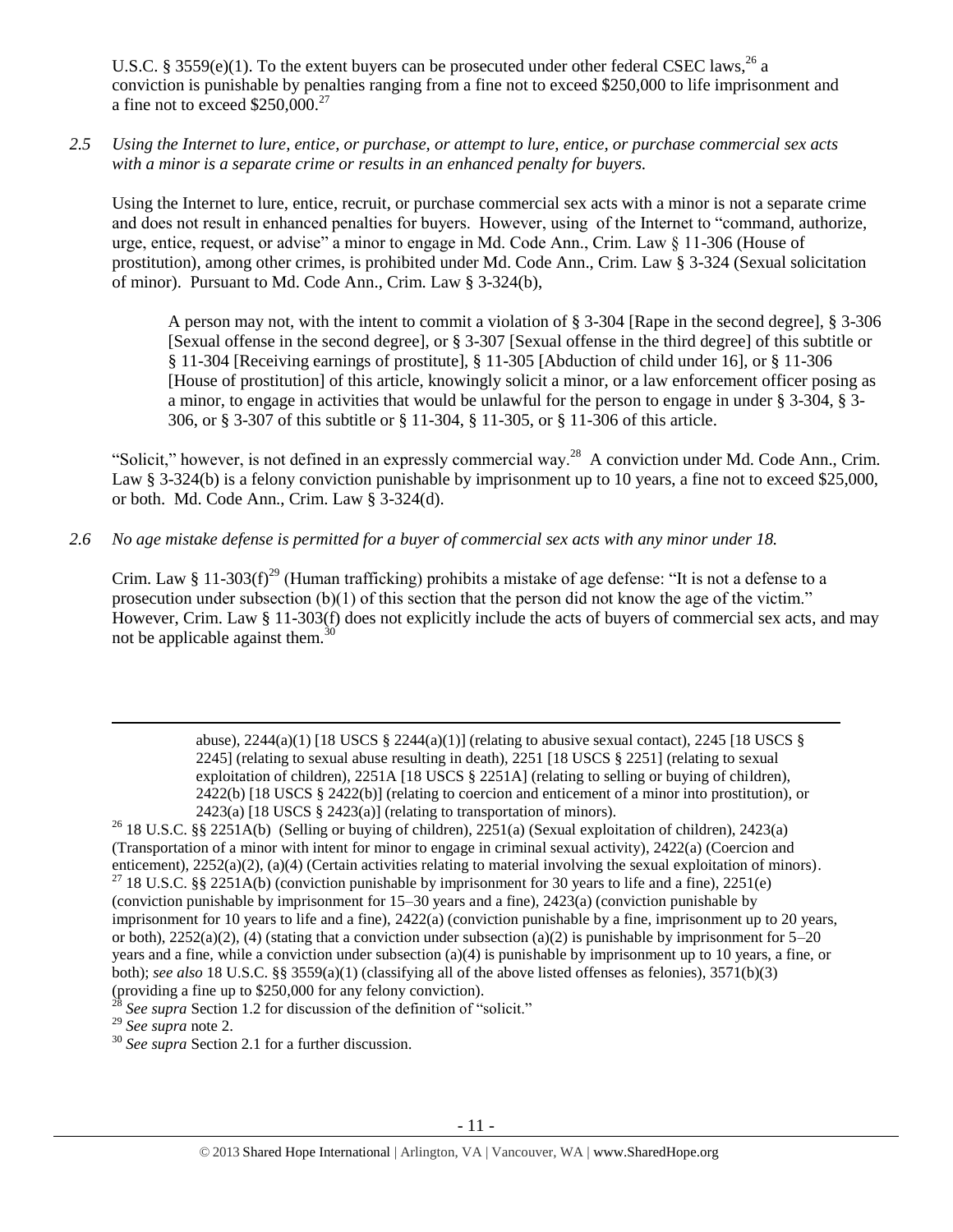- 2.6.1 Recommendation: Amend Md. Code Ann., Crim. Law § 11-303 (Human trafficking) to expressly criminalize the purchasing of sex with a minor for commercial sexual activity so that it's clear that buyer's may not use mistake of age as a defense for their actions.
- 2.6.2 Amend Maryland's CSEC laws to prohibit the use of a mistake of age defense when the victim of the crime is a minor.
- *2.7 Base penalties for buying sex acts with a minor under 18 are sufficiently high and not reduced for older minors.*

Maryland's CSEC laws that are applicable to buyers, Md. Code Ann., Crim. Law § 3-324(b) (Sexual solicitation of minor) and Md. Code Ann., Crim. Law  $\S 11-207(a)(5)$  (Child pornography), apply the same penalties when the commission of the crime involves any minor under 18.

*2.8 Financial penalties for buyers of commercial sex acts with minors are sufficiently high to make it difficult for buyers to hide the crime.*

Buyers of commercial sex with minors may be required to pay fines ranging from \$500 to \$25,000, in the case of a first offense, and \$50,000, for repeat offenders. Md. Code Ann., Crim. Law §§ 11-306(b), 11-207(b).

Specifically, buyers convicted under Md. Code Ann., Crim. Law § 3-324(b) (Sexual solicitation of minor) or Md. Code Ann., Crim. Law  $\S 11-207(a)(5)$  (Child pornography) are subject to a possible fine not to exceed \$25,000; however, buyers with a prior conviction under Md. Code Ann., Crim. Law § 11-207(a)(5) are subject to a possible fine not to exceed \$50,000. Md. Code Ann., Crim. Law §§ 3-324(d), 11-207(b). Buyers convicted under Md. Code Ann., Crim. Law § 11-208(a) (Possession of visual representation of child under 16 engaged in certain sexual acts) are subject to a possible fine not to exceed \$2,500 for first convictions, and a possible fine not to exceed \$10,000 for subsequent convictions. Md. Code Ann., Crim. Law § 11-208(b). Lastly, a buyer convicted under Md. Code Ann., Crim. Law  $\S 11-306(a)(5)$  (House of prostitution) is subject to a possible fine not to exceed \$500. Md. Code Ann., Crim. Law § 11-306(b).

Although Maryland law provides for asset forfeiture in conjunction with violations of Md. Code. Ann., Crim. Law. § 11-303 [Human trafficking], because Md. Code. Ann., Crim. Law. § 11-303 does not clearly apply to buyers, buyers are subject to more limited asset forfeiture laws than traffickers or facilitators. Buyers may be subject to asset forfeiture based on violations of the "human trafficking law" which, as defined under Md. Code. Ann., Crim. Proc. § 13-501(g)<sup>31</sup>, includes not only the human trafficking statute in § 11-303, but also "section 3-324 [Sexual solicitation of minor], section 11-207 [Child pornography]" and "section 11-304 [Receiving earnings of prostitute], and section 11-305 [Abduction of child under 16] of the criminal law article."

<span id="page-11-1"></span><span id="page-11-0"></span>Specifically, money is subject to forfeiture if it is used in connection with a violation of and conviction under the trafficking law, or if it is "found in close proximity to or at the scene of the arrest for a violation of the any of the above statutes. Md. Code. Ann., Crim. Proc. § 13-502(2)<sup>32</sup>. Further, pursuant to Md. Code. Ann., Crim. Proc. § 13-503(b)(1)<sup>33</sup> (Forfeiture of property or interest in property) "[a] motor vehicle for hire in the transaction of business as a common carrier or a motor vehicle for hire" may be seized or forfeited if "the owner or other person in charge of the motor vehicle was a consenting party or privy to a violation of the human trafficking law."

 $31$  Here and elsewhere in this report that Md. Code Ann., Crim. Proc. § 13-501 is quoted or cited, it has been updated to reflect amendments added by the passage of House Bill 713. 2013 Md. Laws 636 (effective October 1, 2013).

<sup>&</sup>lt;sup>32</sup> Here and elsewhere in this report that Md. Code Ann., Crim. Proc. § 13-502 is quoted or cited, it has been updated to reflect amendments added by the passage of House Bill 713. 2013 Md. Laws 636 (effective October 1, 2013).

<sup>&</sup>lt;sup>33</sup> Here and elsewhere in this report that Md. Code Ann., Crim. Proc. § 13-503 is quoted or cited, it has been updated to reflect amendments added by the passage of House Bill 713. 2013 Md. Laws 636 (effective October 1, 2013).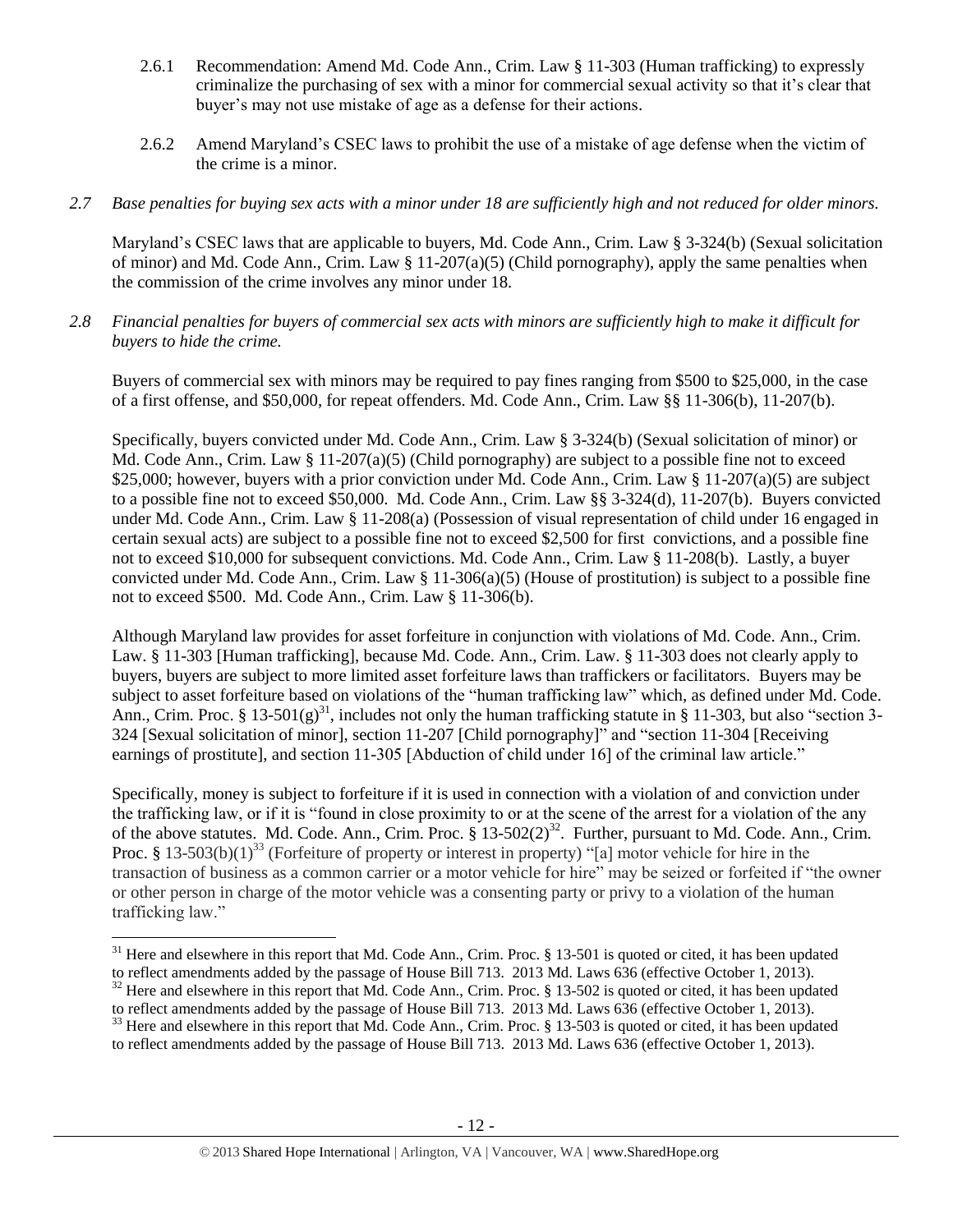However, provisions of the asset forfeiture law that include more broad powers of asset forfeiture for real property and motor vehicles<sup>34</sup> apply only to violations of Md. Code. Ann., Crim. Proc.  $\S$  11-303 and therefore do not apply to buyers.

In addition to those more targeted statutes, Md. Code Ann., Crim. Proc. § 11-603(a) (Restitution determination) may require a buyer to make restitution if any of the following circumstances exist:

(1) as a direct result of the crime or delinquent act, property of the victim was stolen, damaged, destroyed, converted, or unlawfully obtained, or its value substantially decreased;

(2) as a direct result of the crime or delinquent act, the victim suffered:

(i) actual medical, dental, hospital, counseling, funeral, or burial expenses or losses;

- (ii) direct out-of-pocket loss;
- (iii) loss of earnings; or
- (iv) expenses incurred with rehabilitation;

(3) the victim incurred medical expenses that were paid by the Department of Health and Mental Hygiene or any other governmental unit;

(4) a governmental unit incurred expenses in removing, towing, transporting, preserving, storing, selling, or destroying an abandoned vehicle as defined in § 25-201 of the Transportation Article; (5) the Criminal Injuries Compensation Board paid benefits to a victim; or

(6) the Department of Health and Mental Hygiene or other governmental unit paid expenses incurred under Subtitle 1, Part II of this title.

If the court orders the buyer to pay restitution, the court also may enter "an immediate and continuing earnings withholding order" and specify an amount the buyer's employers must withhold and pay to the appropriate governmental entity. Md. Code. Ann., Crim. Proc.  $\S 11-617(a)(1)$ ,  $(d)(1)$ .

*2.9 Buying and possessing child pornography carries penalties as high as similar federal offenses.*

The possession of child pornography is prohibited under Md. Code Ann., Crim. Law § 11-208(a) (Possession of visual representation of child under 16 engaged in certain sexual acts). Md. Code Ann., Crim. Law § 11-208(a) makes it a crime for a person to

knowingly possess and intentionally retain a film, videotape, photograph, or other visual representation showing an actual child under the age of 16 years:

(1) engaged as a subject of sadomasochistic abuse;

- (2) engaged in sexual conduct;  $35$  or
- (3) in a state of sexual excitement.<sup>36</sup>

 $\overline{a}$ 

(3) whether alone or with another individual or animal, any touching of or contact with: (i) the genitals, buttocks, or pubic areas of an individual; or (ii) breasts of a female individual.

 $34$  See sections 3.4 and 4.2 for more detailed discussion of these provisions.

 $35$  Md. Code Ann., Crim. Law § 11-101(d) defines "sexual conduct" as the following:

<sup>(1)</sup> human masturbation;

<sup>(2)</sup> sexual intercourse; or

 $36$  Md. Code Ann., Crim. Law § 11-101(e) defines "sexual excitement" as the following: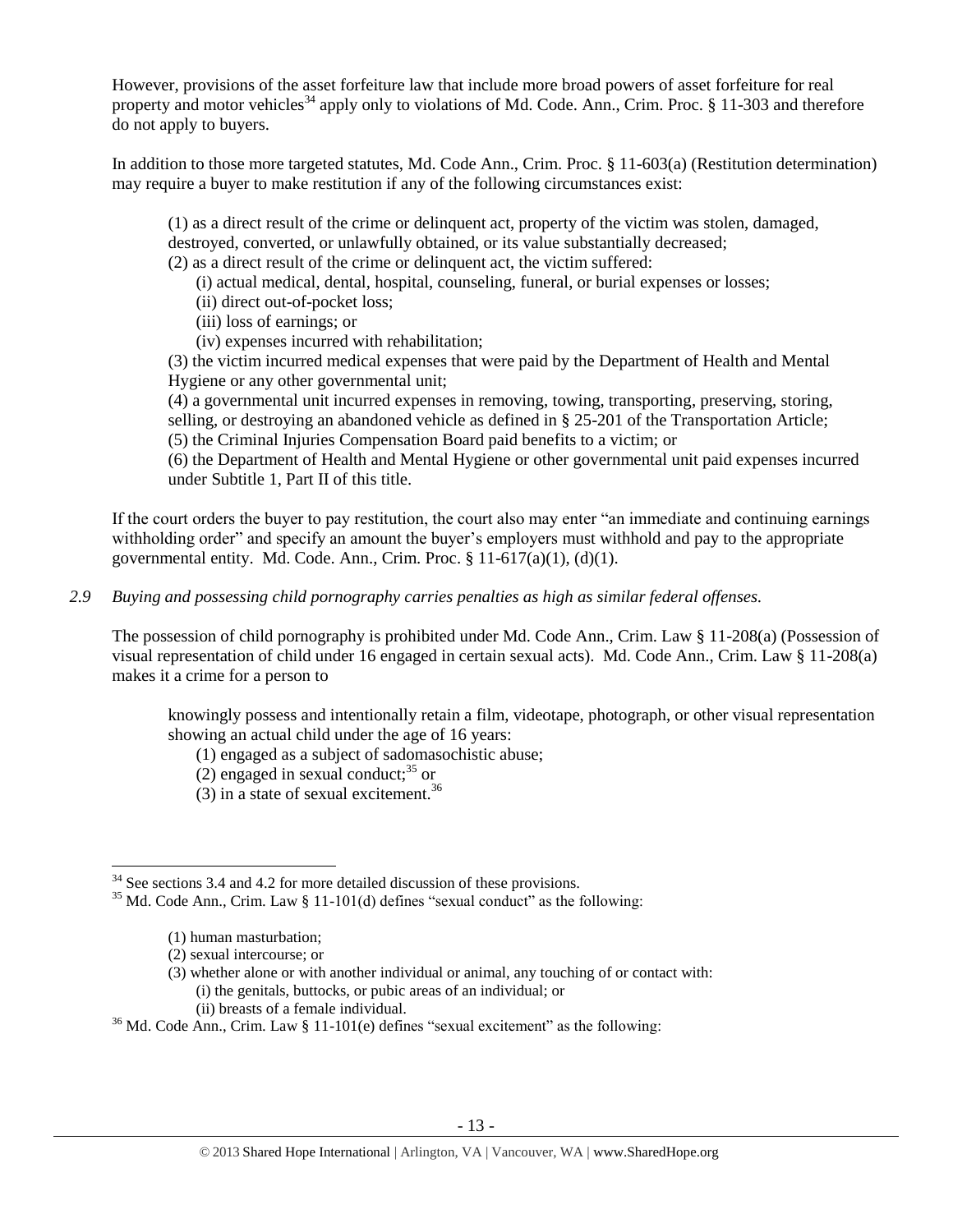A conviction under Md. Code Ann., Crim. Law § 11-208 is a misdemeanor conviction punishable by imprisonment up to 5 years, a fine not to exceed \$2,500, or both. Md. Code Ann., Crim. Law § 11-208(b)(1). Subsequent convictions, however, are felony convictions punishable by imprisonment up to 10 years, a fine not to exceed \$10,000, or both. Md. Code Ann., Crim. Law  $\frac{1}{8}$  11-208(b)(2).<sup>37</sup>

In comparison, a federal conviction for possession of child pornography<sup>38</sup> is generally punishable by imprisonment for 5–20 years and a fine not to exceed \$250,000.<sup>39</sup> Subsequent convictions, however, are punishable by imprisonment up to 40 years and a fine not to exceed \$250,000.<sup>40</sup>

2.9.1 Recommendation: Amend Md. Code Ann., Crim. Law § 11-208(a) (Possession of visual representation of child under 16 engaged in certain sexual acts) to apply to all minors under 18 and impose substantial penalties to reflect the seriousness of the offense.

#### *2.10 Convicted buyers of commercial sex acts with minors and child pornography are required to register as sex offenders.*

Pursuant to Md. Code Ann., Crim. Proc. § 11-704(a) (Registration required), sex offender registration is required for tier I, II, and III sex offenders, and "a sex offender who is required to register by another jurisdiction" who moves to Maryland to live, work, attend school, or be a transient.

According to Md. Code Ann., Crim. Proc. § 11-701(o), a "tier I sex offender" includes a person convicted of any the following:

(1) conspiring to commit, attempting to commit, or committing a violation of § 3-308 [Sexual offense in the fourth degree] . . . . ;

(2) conspiring to commit, attempting to commit, or committing a violation of . . . § 11-208 [Possession of visual representation of child under 16 engaged in certain sexual acts] . . . if the victim is a minor;

l

 $39$  18 U.S.C. §§ 2252(b) (stating that a conviction under subsection (a)(2) is punishable by imprisonment for 5–20 years and a fine, while a conviction under subsection (a)(4) is punishable by imprisonment up to 10 years, a fine, or both),  $2252A(b)(1)$  (a conviction is punishable by imprisonment for  $5-20$  years and a fine),  $1466A(a)$ , (b) (stating that a conviction under subsection (a) is "subject to the penalties provided in section  $2252A(b)(1)$ ," imprisonment for 5–20 years and a fine, while a conviction under subsection (b) is "subject to the penalties provided in section  $2252A(b)(2)$ ," imprisonment up to 10 years, a fine, or both); *see also* 18 U.S.C §§ 3559(a)(1) (classifying all of the above listed offenses as felonies), 3571(b)(3) (providing a fine up to \$250,000 for any felony conviction).

<sup>40</sup> 18 U.S.C. §§ 2252(b) (stating if a person has a prior conviction under subsection (a)(2), or a list of other statutes, a conviction is punishable by a fine and imprisonment for 15–40 years, but if a person has a prior conviction under subsection (a)(4), or a list of other statutes, a conviction is punishable by a fine and imprisonment for  $10-20$  years),  $2252A(b)(1)$  (stating if a person has a prior conviction under subsection (a)(2), (a)(3), or a list of other statutes, a conviction is punishable by a fine and imprisonment for 15–40 years), 1466A(a), (b) (stating that the penalty scheme for section 2252A(b) applies); *see also* 18 U.S.C §§ 3559(a)(1) (classifying all of the above listed offenses as felonies), 3571(b)(3) (providing a fine up to \$250,000 for any felony conviction).

<sup>(1)</sup> the condition of the human genitals when in a state of sexual stimulation;

<sup>(2)</sup> the condition of the human female breasts when in a state of sexual stimulation; or

<sup>(3)</sup> the sensual experiences of individuals engaging in or witnessing sexual conduct or nudity.

 $37$  However, pursuant to subsection (d), "It is an affirmative defense to a charge of violating this section that the person promptly and in good faith: (1) took reasonable steps to destroy each visual representation; or (2) reported the matter to a law enforcement agency."

 $38\,18\,$  U.S.C. §§ 2252(a)(2), (a)(4) (Certain activities relating to material involving the sexual exploitation of minors),  $2252A(a)(2)$ –(3) (Certain activities relating to material constituting or containing child pornography), 1466A(a), (b) (Obscene visual representations of the sexual abuse of children).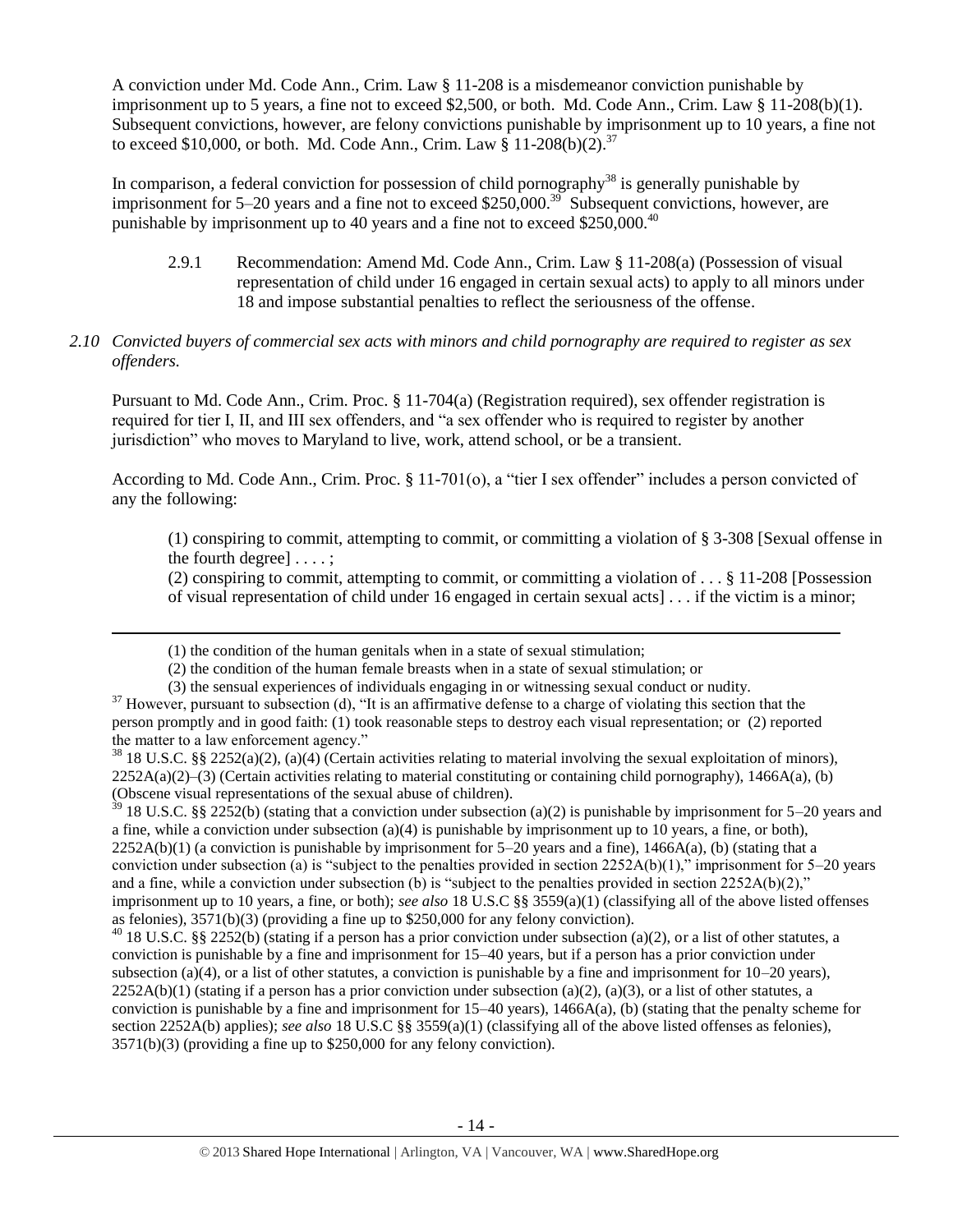(3) a crime committed in a federal, military, tribal, or other jurisdiction that, if committed in this State, would constitute one of the crimes listed in item (1) or (2) of this subsection; (4) any of the following federal offenses:

. . .

(vi) sex trafficking by force, fraud, or coercion under 18 U.S.C. § 1591;

(vii) travel with intent to engage in illicit conduct under 18 U.S.C. § 2423(b);

. . . .

A "tier II sex offender," according to Md. Code Ann., Crim. Proc. § 11-701(p), includes a person convicted of

(1) conspiring to commit, attempting to commit, or committing a violation of  $\S 3-307(a)(4)$  or (5) [Sexual offense in the third degree where the victim is 14 or 15 years old and the defendant is at least 21], § 3-324 [Sexual solicitation of minor], [or] § 11-207 [Child pornography]  $\dots$ ; (2) conspiring to commit, attempting to commit, or committing a violation of  $\S 11-303<sup>41</sup>$  [Human] trafficking], § 11-305 [Abduction of child under 16], or § 11-306 [House of prostitution] . . . , if the intended prostitute or victim is a minor;

(3) conspiring to commit, attempting to commit, or committing a violation of . . . § 3-603 [Sale of Minor]  $\ldots$ , if the victim is a minor who is at least 14 years old;

(4) conspiring to commit, attempting to commit, or committing an offense that would require the person to register as a tier I sex offender after the person was already registered as a tier I sex offender; (5) a crime that was committed in a federal, military, tribal, or other jurisdiction that, if committed in this State, would constitute one of the crimes listed in items (1) through (3) of this subsection . . . . . . .

Similarly, Md. Code Ann., Crim. Proc. § 11-701(q) defines "tier III sex offender" as including persons convicted of any of following:

(1) conspiring to commit, attempting to commit, or committing a violation of:

. . . (ii) § 3-303 [Rape in the first degree], § 3-304 [Rape in the second degree], § 3-305 [Sexual offense in the first degree], § 3-306 [Sexual offense in the second degree] . . . § 3-315 [Continuing course of conduct with child  $\ldots$  or § 3-602 [Sexual abuse of minor]...

(2) conspiring to commit, attempting to commit, or committing a violation of  $\S$  3-307(a)(3) [Sexual offense in the third degree where the victim is under 14 and the defendant is at least 4 years older than the victim] . . . if the victim is under the age of 14 years;

(4) conspiring to commit, attempting to commit, or committing an offense that would require the person to register as a tier I or tier II sex offender after the person was already registered as a tier II sex offender;

(5) a crime committed in a federal, military, tribal, or other jurisdiction that, if committed in this State, would constitute one of the crimes listed in items  $(1)$  through  $(3)$  of this subsection ... . . . .

 $\overline{a}$ 

. . .

. . .

<sup>41</sup> *See supra* note [2.](#page-0-0)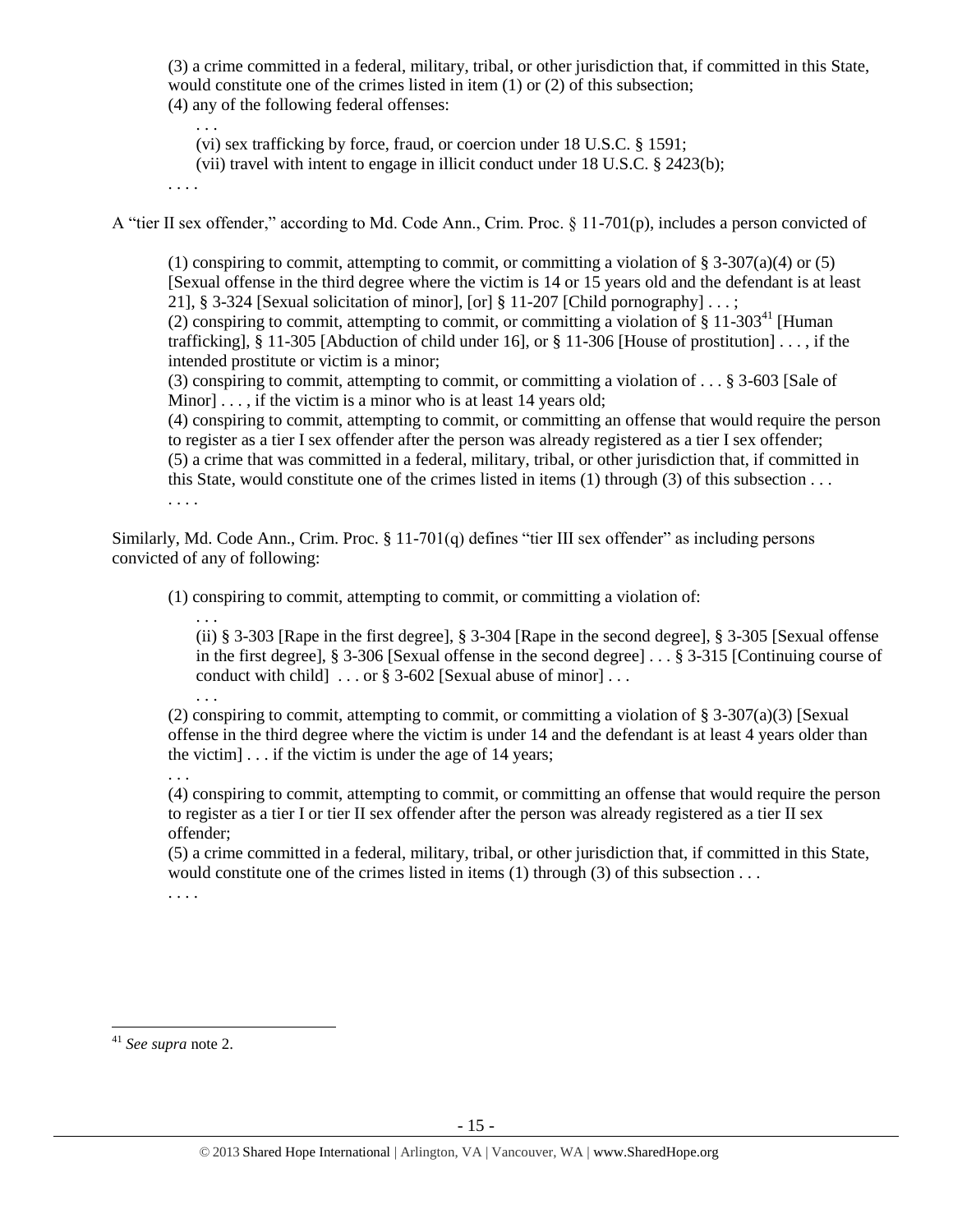#### **FRAMEWORK ISSUE 3: CRIMINAL PROVISIONS FOR TRAFFICKERS**

#### *Legal Components:*

- *3.1 Penalties for trafficking a child for sexual exploitation are as high as federal penalties.*
- *3.2 Creating and distributing child pornography carries penalties as high as similar federal offenses.*
- *3.3 Using the Internet to lure, entice, recruit, or sell commercial sex acts with a minor is a separate crime or results in an enhanced penalty for traffickers.*
- *3.4 Financial penalties for traffickers, including asset forfeiture, are sufficiently high*.
- *3.5 Convicted traffickers are required to register as sex offenders.*
- *3.6 Laws relating to termination of parental rights for certain offenses include sex trafficking or commercial sexual exploitation of children (CSEC) offenses in order to remove the children of traffickers from their control and potential exploitation.*

*\_\_\_\_\_\_\_\_\_\_\_\_\_\_\_\_\_\_\_\_\_\_\_\_\_\_\_\_\_\_\_\_\_\_\_\_\_\_\_\_\_\_\_\_\_\_\_\_\_\_\_\_\_\_\_\_\_\_\_\_\_\_\_\_\_\_\_\_\_\_\_\_\_\_\_\_\_\_\_\_\_\_\_\_\_\_\_\_\_\_\_\_\_\_*

## *Legal Analysis:*

*3.1 Penalties for trafficking a child for sexual exploitation are as high as federal penalties. 42*

Traffickers convicted under Md. Code Ann., Crim. Law § 11-303(a)(1)<sup>43</sup> (Human trafficking), if their victim is a minor, are guilty of a felony punishable by imprisonment up to 25 years, a fine not to exceed \$15,000, or both. Md. Code Ann., Crim. Law § 11-303(c)(2).

Traffickers may also be prosecuted under Md. Code Ann., Crim. Law § 11-305(a) (Abduction of child under 16), a misdemeanor punishable by imprisonment up to10 years, a fine not to exceed \$5,000, or both. Md. Code Ann., Crim. Law § 11-305(b).

Traffickers convicted under Md. Code Ann., Crim. Law § 3-324(b) (Sexual solicitation of a minor)<sup>44</sup> are guilty of a felony punishable by imprisonment up to 10 years, a fine not to exceed \$25,000, or both. Md. Code Ann., Crim. Law § 3-324(d).

In addition, although not specifically applicable to sexual exploitation, a trafficker may be guilty of Md. Code Ann., Crim. Law § 3-603(a) (Sale of minor), a misdemeanor punishable by imprisonment up to 5 years, a fine not to exceed \$10,000, or both. Md. Code Ann., Crim. Law § 3-603(b).

Although not specific to trafficking minors for commercial sexual exploitation, Md. Code Ann., Crim. Law § 11-306(a) (House of prostitution) could be used to prosecute a trafficker. This statute makes it a crime for a person to knowingly

(2) keep, set up, occupy, maintain, or operate a building, structure, or conveyance for prostitution or assignation;

(3) allow a building, structure, or conveyance owned or under the person's control to be used for prostitution or assignation;

(4) allow or agree to allow a person into a building, structure, or conveyance for prostitution or assignation; or

 $\overline{a}$ <sup>42</sup> *See* discussion of relevant Maryland provisions listed in this Section *supra* Sections 1.1 and 1.2.

<sup>43</sup> *See supra* note [2.](#page-0-0)

<sup>&</sup>lt;sup>44</sup> See supra Section 1.2 for discussion of the definition of "solicit."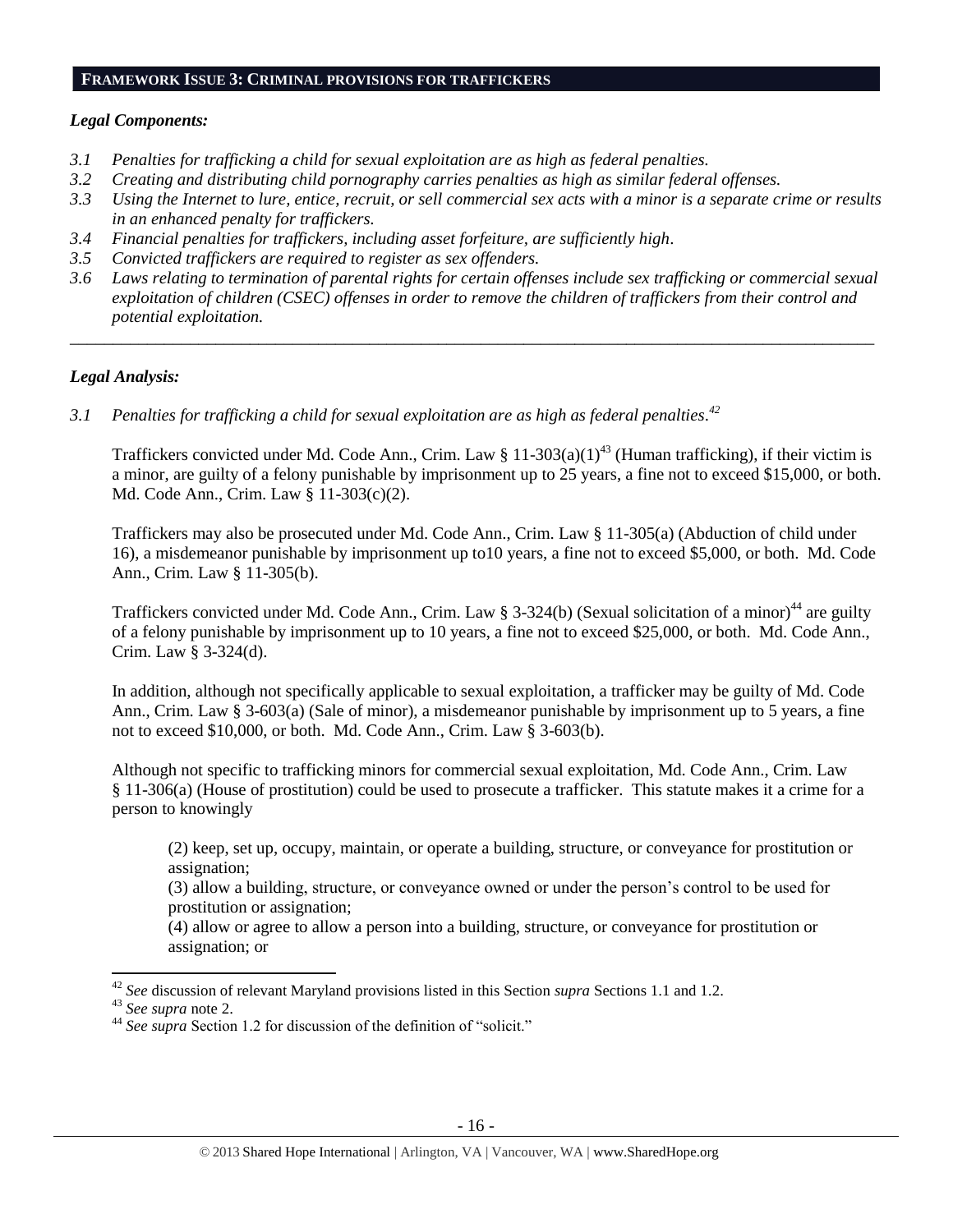(5) procure or solicit or offer to procure or solicit for prostitution or assignation.

A trafficker convicted under this statute is guilty of a misdemeanor punishable by imprisonment up to1 year, a fine not to exceed \$500, or both. Md. Code Ann., Crim. Law § 11-306(b).

In comparison, if the victim is under the age of 14, a conviction under the Trafficking Victims Protection Act  $(TVPA)^{45}$  for child sex trafficking is punishable by 15 years to life imprisonment and a fine not to exceed \$250,000. 18 U.S.C. §§ 1591(b)(1), 3559(a)(1), 3571(b)(3). If the victim is between the ages of 14–17, a conviction is punishable by 10 years to life imprisonment and a fine not to exceed \$250,000. 18 U.S.C. §§ 1591(b)(2), 3559(a)(1), 3571(b)(3). A conviction is punishable by mandatory life imprisonment, however, if the trafficker has a prior conviction for a federal sex offense<sup>46</sup> against a minor.

## *3.2 Creating and distributing child pornography carries penalties as high as similar federal offenses.*

Md. Code Ann., Crim. Law § 11-207(a) (Child pornography) prohibits the distribution, promotion, and sale of child pornography. Specifically, Md. Code Ann., Crim. Law § 11-207(a) makes it illegal for a person to

(1) cause, induce, solicit, or knowingly allow a minor to engage as a subject in the production of obscene matter or a visual representation or performance that depicts a minor engaged as a subject in sadomasochistic abuse or sexual conduct;

(2) photograph or film a minor engaging in an obscene act, sadomasochistic abuse, or sexual conduct; (3) use a computer to depict or describe a minor engaging in an obscene act, sadomasochistic abuse, or sexual conduct;

(4) knowingly promote, advertise, solicit, distribute, or possess with the intent to distribute any matter, visual representation, or performance:

(i) that depicts a minor engaged as a subject in sadomasochistic abuse or sexual conduct; or (ii) in a manner that reflects the belief, or that is intended to cause another to believe, that the matter, visual representation, or performance depicts a minor engaged as a subject of sadomasochistic abuse or sexual conduct; or

(5) use a computer to knowingly compile, enter, transmit, make, print, publish, reproduce, cause, allow, buy, sell, receive, exchange, or disseminate any notice, statement, advertisement, or minor's name, telephone number, place of residence, physical characteristics, or other descriptive or identifying information for the purpose of engaging in, facilitating, encouraging, offering, or soliciting unlawful sadomasochistic abuse or sexual conduct of or with a minor.

A trafficker's first conviction under Md. Code Ann., Crim. Law § 11-207(a) is a felony conviction punishable by imprisonment up to 10 years, a fine not to exceed \$25,000, or both. Md. Code Ann., Crim. Law § 11- 207(b)(1). Subsequent convictions are punishable by imprisonment up to 20 years, a fine not to exceed \$50,000, or both. Md. Code Ann., Crim. Law § 11-207(b)(2). In contrast, if the victim is under the age of 14, a conviction under the TVPA for child sex trafficking is punishable by 15 years to life imprisonment and a fine not to exceed \$250,000. 18 U.S.C. §§ 1591(b)(1), 3559(a)(1), 3571(b)(3).

In comparison, if the victim is under the age of 14, a conviction under the TVPA for child sex trafficking is punishable by 15 years to life imprisonment and a fine not to exceed \$250,000. 18 U.S.C. §§ 1591(b)(1),  $3559(a)(1)$ ,  $3571(b)(3)$ . If the victim is between the ages of  $14-17$ , a conviction is punishable by 10 years to life imprisonment and a fine not to exceed \$250,000. 18 U.S.C. §§ 1591(b)(2), 3559(a)(1), 3571(b)(3). A conviction is punishable by mandatory life imprisonment, however, if the trafficker has a prior conviction for a

l

<sup>45</sup> *See supra* note [24.](#page-9-0)

<sup>46</sup> *See supra* note [25.](#page-9-1)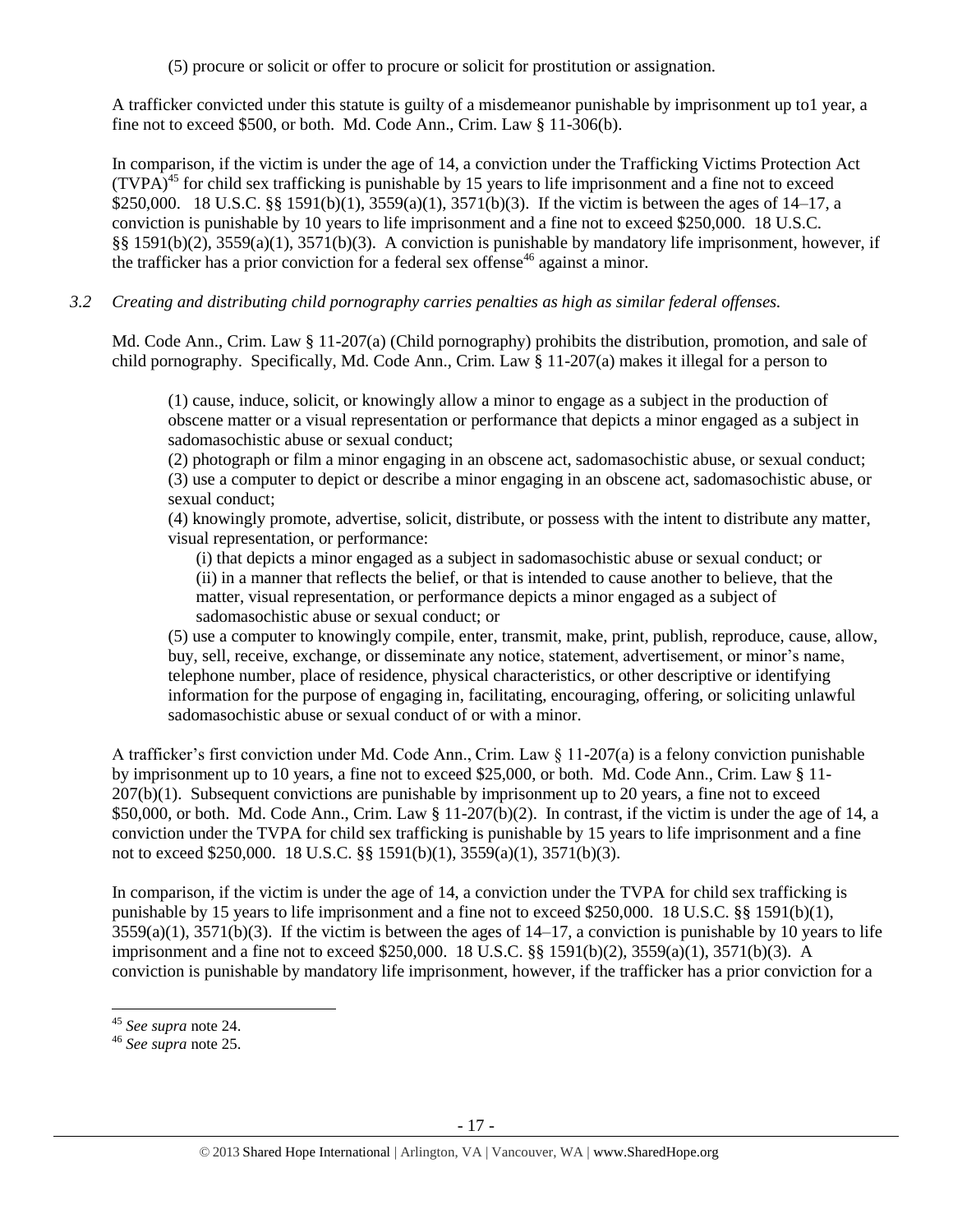federal sex offense<sup>47</sup> against a minor. Additionally, a federal conviction for distribution of child pornography<sup>48</sup> is generally punishable by imprisonment for 5–20 years and a fine not to exceed \$250,000.<sup>49</sup> Subsequent convictions, however, are punishable by imprisonment up to 40 years and a fine not to exceed \$250,000.<sup>50</sup>

*3.3 Using the Internet to lure, entice, recruit, or sell commercial sex acts with a minor is a separate crime or results in an enhanced penalty for traffickers.*

Using the Internet to lure, entice, recruit or purchase commercial sex acts with a minor is not a separate crime and does not result in enhanced penalties for traffickers. However, using the Internet to "command, authorize, urge, entice, request, or advise" a minor to engage in a violation of Md. Code Ann., Crim. Law § 11-306 (House of prostitution), among other crimes, is prohibited under Md. Code Ann., Crim. Law § 3-324 (Sexual solicitation of minor). Pursuant to Md. Code Ann., Crim. Law § 3-324(b),

A person may not, with the intent to commit a violation of § 3-304 [Rape in the second degree], § 3-306 [Sexual offense in the second degree], or § 3-307 [Sexual offense in the third degree] of this subtitle or § 11-304 [Receiving earnings of prostitute], § 11-305 [Abduction of child under 16], or § 11-306 [House of prostitution] of this article, knowingly solicit a minor or law enforcement officer posing as a minor, to engage in activities that would be unlawful for the person to engage in under § 3-304, § 3- 306, or § 3-307 of this subtitle or § 11-304, § 11-305, or § 11-306 of this article.

As used within Md. Code Ann., Crim. Law § 3-324(b), "solicit" is not defined in an expressly commercial way, but Md. Code Ann., Crim. Law § 3-324(a) defines "solicit" as the following:

[T]o command, authorize, urge, entice, request, or advise a person by any means, including:

(1) in person;

- (2) through an agent or agency;
- (3) over the telephone;
- (4) through any print medium;
- (5) by mail;
- (6) by computer or Internet; or
- (7) by any other electronic means.

A conviction under Md. Code Ann., Crim. Law § 3-324(b) is a felony conviction punishable by imprisonment up to 10 years, a fine not to exceed \$25,000, or both. Md. Code Ann., Crim. Law  $\S 3-324(d)$ .

l

<sup>47</sup> *See supra* note [25.](#page-9-1)

<sup>&</sup>lt;sup>48</sup> 18 U.S.C. §§ 2252(a)(1), (a)(2), (a)(3) (Certain activities relating to material involving the sexual exploitation of minors),  $2252A(a)(2)$ , (a)(3) (Certain activities relating to material constituting or containing child pornography), 1466A(a) (Obscene visual representations of the sexual abuse of children).

<sup>&</sup>lt;sup>49</sup> 18 U.S.C. §§ 2252(b) (stating that a conviction under subsection (a)(1), (a)(2), or (a)(3) is punishable by imprisonment for 5–20 years and a fine), 2252A(b)(1) (a conviction is punishable by imprisonment for 5–20 years and a fine), 1466A(a), (b) (stating that a conviction under subsection (a) is "subject to the penalties provided in section 2252A(b)(1)," imprisonment for 5–20 years and a fine, while a conviction under subsection (b) is "subject to the penalties provided in section 2252A(b)(2)," imprisonment up to 10 years, a fine, or both); *see also* 18 U.S.C §§  $3559(a)(1)$  (classifying all of the above listed offenses as felonies),  $3571(b)(3)$  (providing a fine up to \$250,000 for any felony conviction).

<sup>&</sup>lt;sup>50</sup> 18 U.S.C. §§ 2252(b) (stating if a person has a prior conviction under subsection (a)(1), (a)(2), or (a)(3) or a list of other statutes, a conviction is punishable by a fine and imprisonment for  $15-40$  years),  $2252A(b)(1)$  (stating if a person has a prior conviction under subsection (a)(2), (a)(3), or a list of other statutes, a conviction is punishable by a fine and imprisonment for  $15-40$  years),  $1466A(a)$ , (b) (stating that the penalty scheme for section  $2252A(b)$ applies); *see also* 18 U.S.C §§ 3559(a)(1) (classifying all of the above listed offenses as felonies), 3571(b)(3) (providing a fine up to \$250,000 for any felony conviction).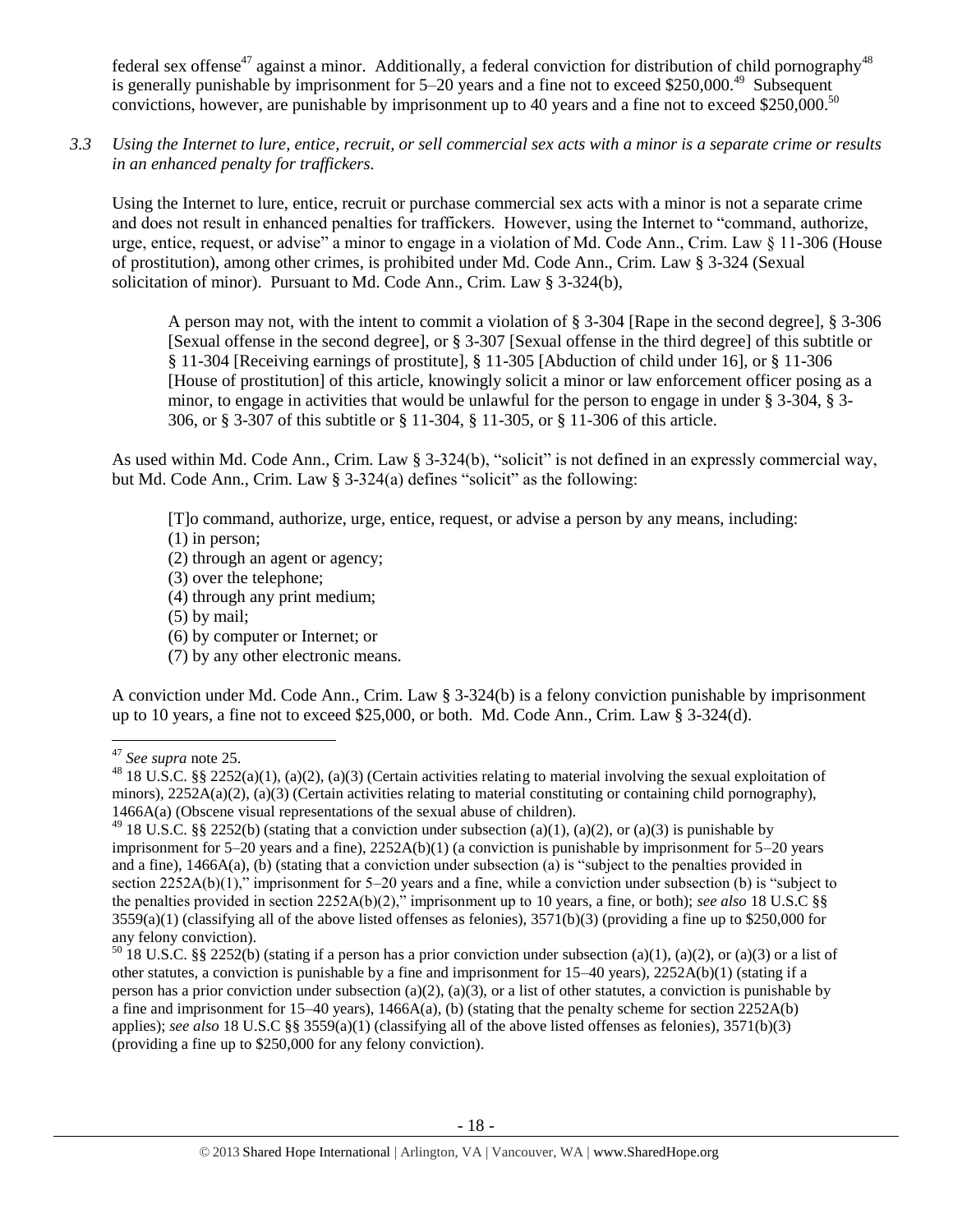#### *3.4 Financial penalties for traffickers, including asset forfeiture, are sufficiently high.*

Traffickers convicted under Maryland laws for crimes related to the trafficking of domestic minor sex victims are subject to possible fines ranging from \$500 to \$100,000. Specifically, traffickers convicted under Md. Code Ann., Crim. Law § 3-324 (Sexual solicitation of minor) or Md. Code Ann., Crim. Law § 11-207 (Child pornography) are subject to a possible fine not to exceed \$25,000. Md. Code Ann., Crim. Law §§ 9-804(c), 3- 324(d), 11-207(b)(1). Subsequent convictions under Md. Code Ann., Crim. Law § 11-207 (Child pornography) are subject to a possible fine not to exceed \$50,000. Md. Code Ann., Crim. Law § 11-207(b)(2). Traffickers convicted under Md. Code Ann., Crim. Law  $\S 11-303(b)^{51}$  (Human trafficking) are subject to a possible fine not to exceed \$15,000, while traffickers convicted under either Md. Code Ann., Crim. Law § 3-603 (Sale of minor) or Md. Code Ann., Crim. Law § 11-304 (Receiving earnings of prostitute) are subject to a possible fine not to exceed \$10,000. Md. Code Ann., Crim. Law §§ 11-303(c)(2), 3-603(b), 11-304(b). Traffickers convicted under Md. Code Ann., Crim. Law § 11-305 (Abduction of child under 16) are subject to a possible fine not to exceed \$5,000. Md. Code Ann., Crim. Law §§ 11-305(b). Lastly, traffickers convicted under Md. Code Ann., Crim. Law § 11-306 (House of prostitution) are subject to a possible fine not to exceed \$500. Md. Code Ann., Crim. Law §11-306(b).

<span id="page-18-1"></span><span id="page-18-0"></span>Maryland law provides for asset forfeiture of motor vehicles, real property, and money used by traffickers in conjunction with commercial exploitation and sex trafficking of minors. Specifically, under Md. Code. Ann., Crim. Proc. § 13-502(1),  $(3)^{52}$  motor vehicles and real property are subject to forfeiture if used in connection with a violation of and conviction under Md. Code Ann., Crim. Law. § 11-303 [Human trafficking].<sup>53</sup> Money is subject to forfeiture not merely for violations of § 11-303, but more broadly if it is used in connection with a violation of and conviction under the "human trafficking law," or if it is "found in close proximity to or at the scene of the arrest for a violation of the human trafficking law. Md. Code Ann. Crim. Proc. § 13-502(2). For purposes of subtitle 5, Md. Code Ann., Crim. Proc. § 13-501(G) defines "human trafficking law" as "section 3- 324 [Sexual solicitation of minor], section 11-207 [Child pornography], section 11-303 [Human trafficking], section 11-304 [Receiving earnings of prostitute], and section 11-305 [Abduction of child under 16] of the criminal law article."\

<span id="page-18-3"></span><span id="page-18-2"></span>Pursuant to Md. Code. Ann., Crim. Proc. § 13-503(b)(1)<sup>54</sup> "[a] motor vehicle for hire in the transaction of business as a common carrier or a motor vehicle for hire" may be seized or forfeited if "the owner or other person in charge of the motor vehicle was a consenting party or privy to a violation of the human trafficking law." Furthermore, Md. Code Ann., Crim. Proc. § 13-507<sup>55</sup> states that a motor vehicle used in violation of Md. Code. Ann., Crim. Law § 11-303 may be seized and forfeited when justified. In determining whether a seizure is justified, the seizing authority should consider the following circumstances: "(1) evidence that the motor vehicle was acquired by use of proceeds from a transaction involving a violation of section 11-303 of the criminal law article; (2) the circumstances of the arrest; and (3) the way in which the motor vehicle was used" Md. Code Ann., Crim. Proc. § 13-507(b).

 $\overline{a}$ 

<sup>51</sup> *See supra* note [2.](#page-0-0)

<sup>52</sup> *See supra* note [32.](#page-11-0)

<sup>&</sup>lt;sup>53</sup> However, real property used as the principal family residence may only be forfeited if one of the owners of the real property is convicted of violating, attempting to violate, or conspiring to violate Md. Code Ann., Crim. Law § 11-303. Md. Code Ann., Crim. Proc. § 13-503(c).

<sup>54</sup> *See supra* note [33.](#page-11-1)

<sup>&</sup>lt;sup>55</sup> Here and elsewhere in this report that Md. Code Ann., Crim. Proc. § 13-507 is quoted or cited, it has been enacted by the passage of House Bill 713. 2013 Md. Laws 636, (effective October 1, 2013).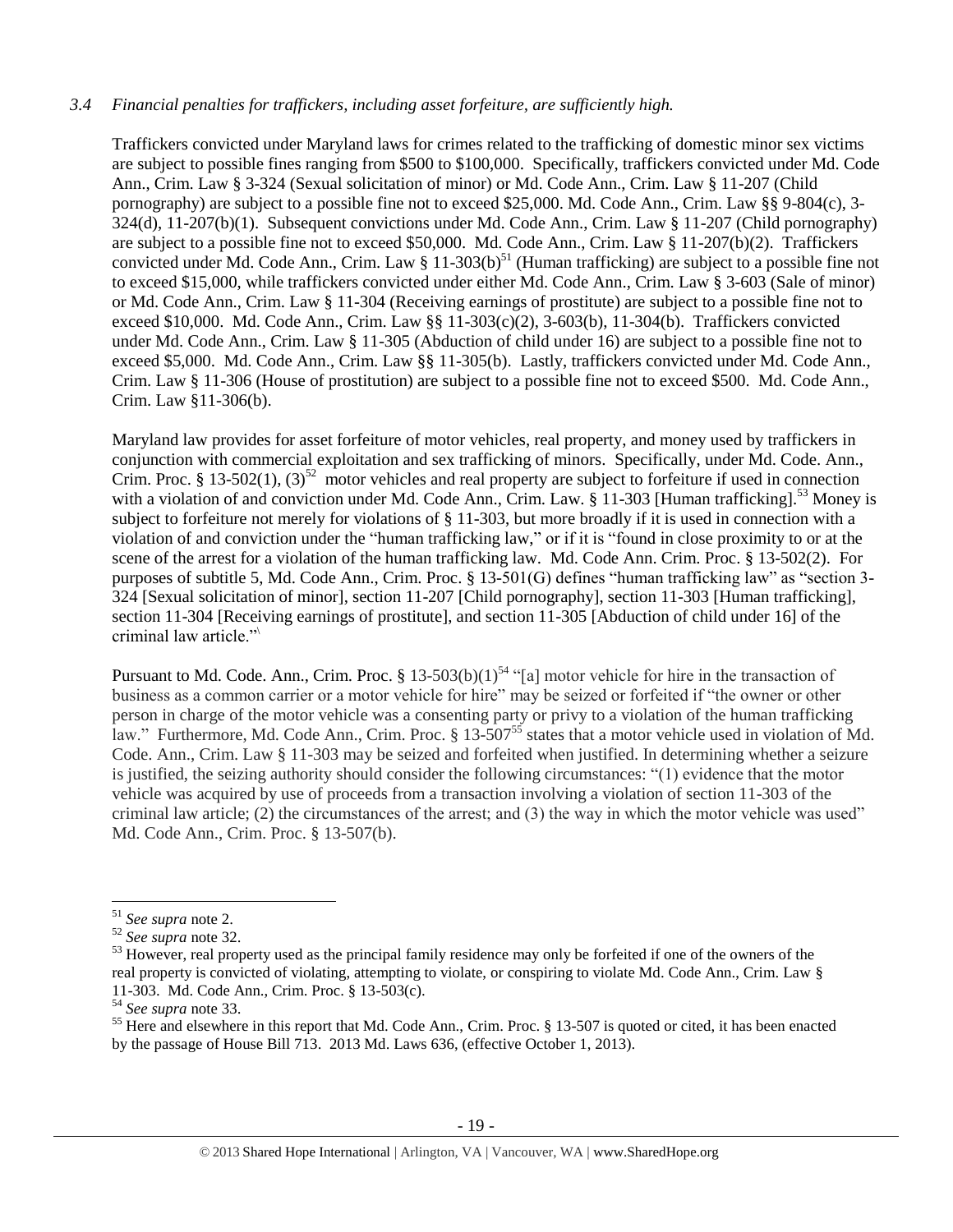<span id="page-19-0"></span>Under Md. Code. Ann., Crim. Proc. §13-522<sup>56</sup> an owner's interest in real property may be forfeited if the owner is convicted of violating, attempting to violate, or conspiring to violate Md. Code. Ann., Crim. Law § 11-303 (Human trafficking). This provision does not require that the real property have been used to commit human trafficking. If the real property is held by the husband and wife as tenants by the entirety and is used as the primary residence, it may only be forfeited if both the husband and wife are convicted of Md. Code. Ann. Crim. Law § 11-303 and the property was used in connection with attempting to violate, or conspiring to violate Md. Code. Ann. Crim. Law § 11-303. Md. Code. Ann., Crim. Proc. § 13-503(D).

Md. Code Ann., Crim. Proc.  $\S 13-525(a)^{57}$  creates a rebuttable presumption that property or an owner's interest in property is subject to forfeiture if the state establishes by clear and convincing evidence that:

<span id="page-19-1"></span>(i) the person was convicted of violating section 11-303 of the criminal law article or attempting or conspiring to violate section 11-303 of the criminal law article;

(ii) the property was acquired by the person during the violation or within a reasonable time after the violation; and

<span id="page-19-2"></span>(iii) there was no other likely source for the property.

Pursuant to Md. Code. Ann., Crim. Pro. §13-514<sup>58</sup> forfeiture proceedings shall be filed promptly when there is probable cause to believe that the seized property is "directly or indirectly dangerous to health or safety and that the property was or will be used to violate section 11-303 of the criminal law article."

Md. Code Ann., Crim. Proc. § 11-603(a) (Restitution determination) may, however, require a trafficker to make restitution if any of the following circumstances exist:

(1) as a direct result of the crime or delinquent act, property of the victim was stolen, damaged,

destroyed, converted, or unlawfully obtained, or its value substantially decreased;

(2) as a direct result of the crime or delinquent act, the victim suffered:

- (i) actual medical, dental, hospital, counseling, funeral, or burial expenses or losses;
- (ii) direct out-of-pocket loss;
- (iii) loss of earnings; or

 $\overline{\phantom{a}}$ 

(iv) expenses incurred with rehabilitation;

(3) the victim incurred medical expenses that were paid by the Department of Health and Mental Hygiene or any other governmental unit;

(4) a governmental unit incurred expenses in removing, towing, transporting, preserving, storing, selling, or destroying an abandoned vehicle as defined in § 25-201 of the Transportation Article; (5) the Criminal Injuries Compensation Board paid benefits to a victim; or

(6) the Department of Health and Mental Hygiene or other governmental unit paid expenses incurred under Subtitle 1, Part II of this title.

If the court orders the trafficker to make restitution, the court also may enter "an immediate and continuing earnings withholding order" and specify an amount the trafficker's employer must withhold and pay to the appropriate governmental entity. Md. Code. Ann., Crim. Proc.  $\S 11-617(a)(1)$ , (d)(1).

<sup>&</sup>lt;sup>56</sup> Here and elsewhere in this report that Md. Code Ann., Crim. Proc. § 13-522 is quoted or cited, it has been enacted by the passage of House Bill 713. 2013 Md. Laws 636, (effective October 1, 2013).

 $57$  Here and elsewhere in this report that Md. Code Ann., Crim. Proc. § 13-525 is quoted or cited, it has been enacted by the passage of House Bill 713. 2013 Md. Laws 636, (effective October 1, 2013).

 $58$  Here and elsewhere in this report that Md. Code Ann., Crim. Proc. § 13-514 is quoted or cited, it has been enacted by the passage of House Bill 713. 2013 Md. Laws 636, (effective October 1, 2013).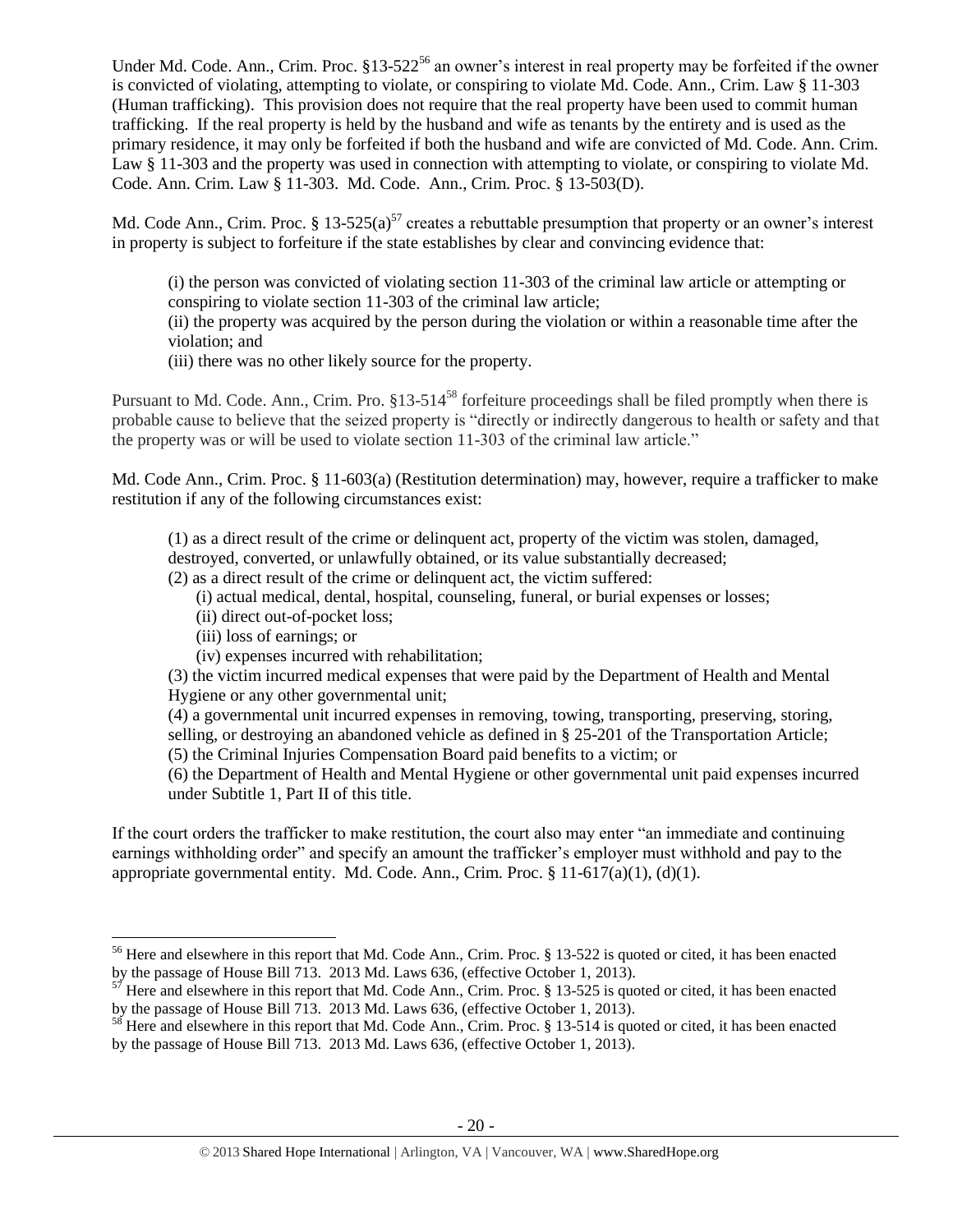## *3.5 Convicted traffickers are required to register as sex offenders.*

Pursuant to Md. Code Ann., Crim. Proc. § 11-704(a) (Registration required), sex offender registration is required for tier I, II, and III sex offenders, and "a sex offender who is required to register by another jurisdiction" who moves to Maryland to live, work, attend school, or be a transient.

According to Md. Code Ann., Crim. Proc. § 11-701(o), a "tier I sex offender" includes a person convicted of any the following:

(4) any of the following federal offenses:

. . . (vi) sex trafficking by force, fraud, or coercion under 18 U.S.C. § 1591; or

(vii) travel with intent to engage in illicit conduct under 18 U.S.C. § 2423(b);

. . . .

A "tier II sex offender," according to Md. Code Ann., Crim. Proc. § 11-701(p), includes a person convicted of

(1) conspiring to commit, attempting to commit, or committing a violation of  $\S 3-307(a)(4)$  or (5) [Sexual offense in the third degree where the victim is 14 or 15 years old and the defendant is at least 21], § 3-324 [Sexual solicitation of minor], [or] § 11-207 [Child pornography]  $\dots$ ;

(2) conspiring to commit, attempting to commit, or committing a violation of  $\S 11-303^{59}$  [Human] trafficking], § 11-305 [Abduction of child under 16], or § 11-306 [House of prostitution] . . . , if the intended prostitute or victim is a minor;

(3) conspiring to commit, attempting to commit, or committing a violation of . . . § 3-603 [Sale of Minor]  $\ldots$ , if the victim is a minor who is at least 14 years old;

(4) conspiring to commit, attempting to commit, or committing an offense that would require the person to register as a tier I sex offender after the person was already registered as a tier I sex offender; (5) a crime that was committed in a federal, military, tribal, or other jurisdiction that, if committed in this State, would constitute one of the crimes listed in items (1) through (3) of this subsection . . . . . . .

Similarly, Md. Code Ann., Crim. Proc. § 11-701(q) defines "tier III sex offender" as including persons convicted of any of following:

(1) conspiring to commit, attempting to commit, or committing a violation of:

(ii) § 3-303 [Rape in the first degree], § 3-304 [Rape in the second degree], § 3-305 [Sexual offense in the first degree], § 3-306 [Sexual offense in the second degree] . . . § 3-315 [Continuing course of conduct with child] . . . or § 3-602 [Sexual abuse of minor] . . .

(2) conspiring to commit, attempting to commit, or committing a violation of  $\S 3-307(a)(3)$  [Sexual] offense in the third degree where the victim is under 14 and the defendant is at least 4 years older than the victim]  $\ldots$  if the victim is under the age of 14 years;

(4) conspiring to commit, attempting to commit, or committing an offense that would require the person to register as a tier I or tier II sex offender after the person was already registered as a tier II sex offender;

 $\overline{a}$ 

. . .

. . .

. . .

<sup>59</sup> *See supra* note [2.](#page-0-0)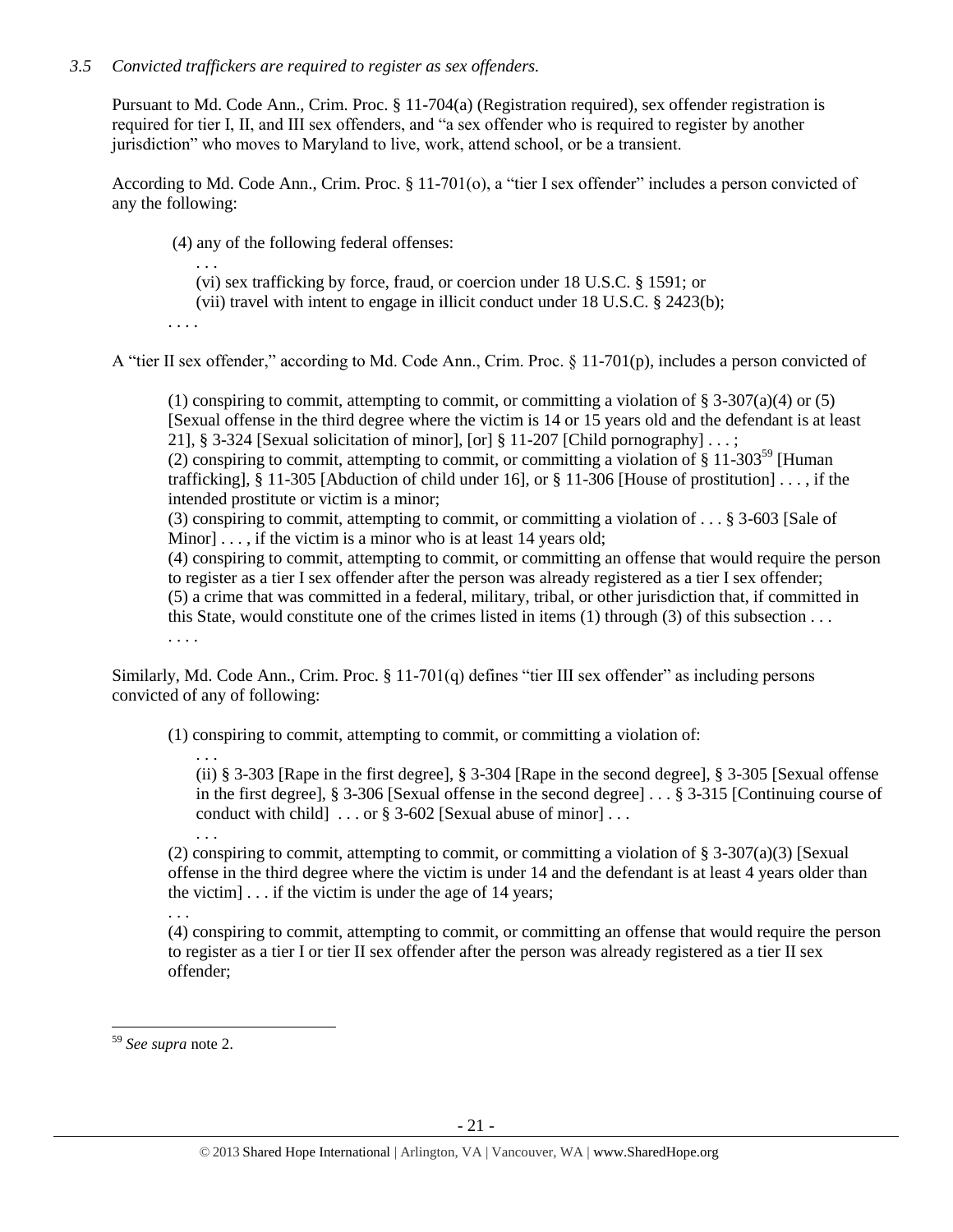(5) a crime committed in a federal, military, tribal, or other jurisdiction that, if committed in this State, would constitute one of the crimes listed in items (1) through (3) of this subsection . . .

- . . . .
- *3.6 Laws relating to termination of parental rights for certain offenses include sex trafficking or commercial sexual exploitation of children (CSEC) offenses in order to remove the children of traffickers from their control and potential exploitation.*

Under Md. Code Ann., Fam. Law § 5-323(b) (Grant of guardianship—Nonconsensual), the court has the authority to terminate parental rights if, after considering a number of factors (discussed below), it "finds by clear and convincing evidence that a parent is unfit to remain in a parental relationship with the child or that exceptional circumstances exist that would make a continuation of the parental relationship detrimental to the best interests of the child . . . ."

In determining whether to terminate parental rights, pursuant to Md. Code Ann., Fam. Law § 5-323(d),

a juvenile court shall give primary consideration to the health and safety of the child and consideration to all other factors needed to determine whether terminating a parent's rights is in the child's best interests, including:

(3) whether:

. . .

(i) the parent has abused or neglected the child or a minor and the seriousness of the abuse or neglect;

. . .

- (iii) the parent subjected the child to:
	- 1. chronic abuse;
	- 2. chronic and life-threatening neglect;
	- 3. sexual abuse; or
	- 4. torture;
- (iv) the parent has been convicted, in any state or any court of the United States, of:

1. a crime of violence $60$  against:

(3) kidnapping;

(8) rape;

. . .

. . .

 $\overline{a}$ 

- (13) sexual offense in the second degree;
- (14) use of a handgun in the commission of a felony or other crime of violence;
- (15) child abuse in the first degree under § 3-601 of this article;
- (16) sexual abuse of a minor under § 3-602 of this article if:
	- (i) the victim is under the age of 13 years and the offender is an adult at the time of the offense; and (ii) the offense involved:
		- 1. vaginal intercourse, as defined in § 3-301 of this article;
		- 2. a sexual act, as defined in § 3-301 of this article;

3. an act in which a part of the offender's body penetrates, however slightly, into the victim's genital opening or anus; or

4. the intentional touching, not through the clothing, of the victim's or the offender's genital, anal, or other intimate area for sexual arousal, gratification, or abuse;

 $60$  Pursuant to Md. Code Ann., Crim. Law § 14-101(a) (Mandatory sentences for crimes of violence), a "crime of violence" includes the following:

<sup>(12)</sup> sexual offense in the first degree;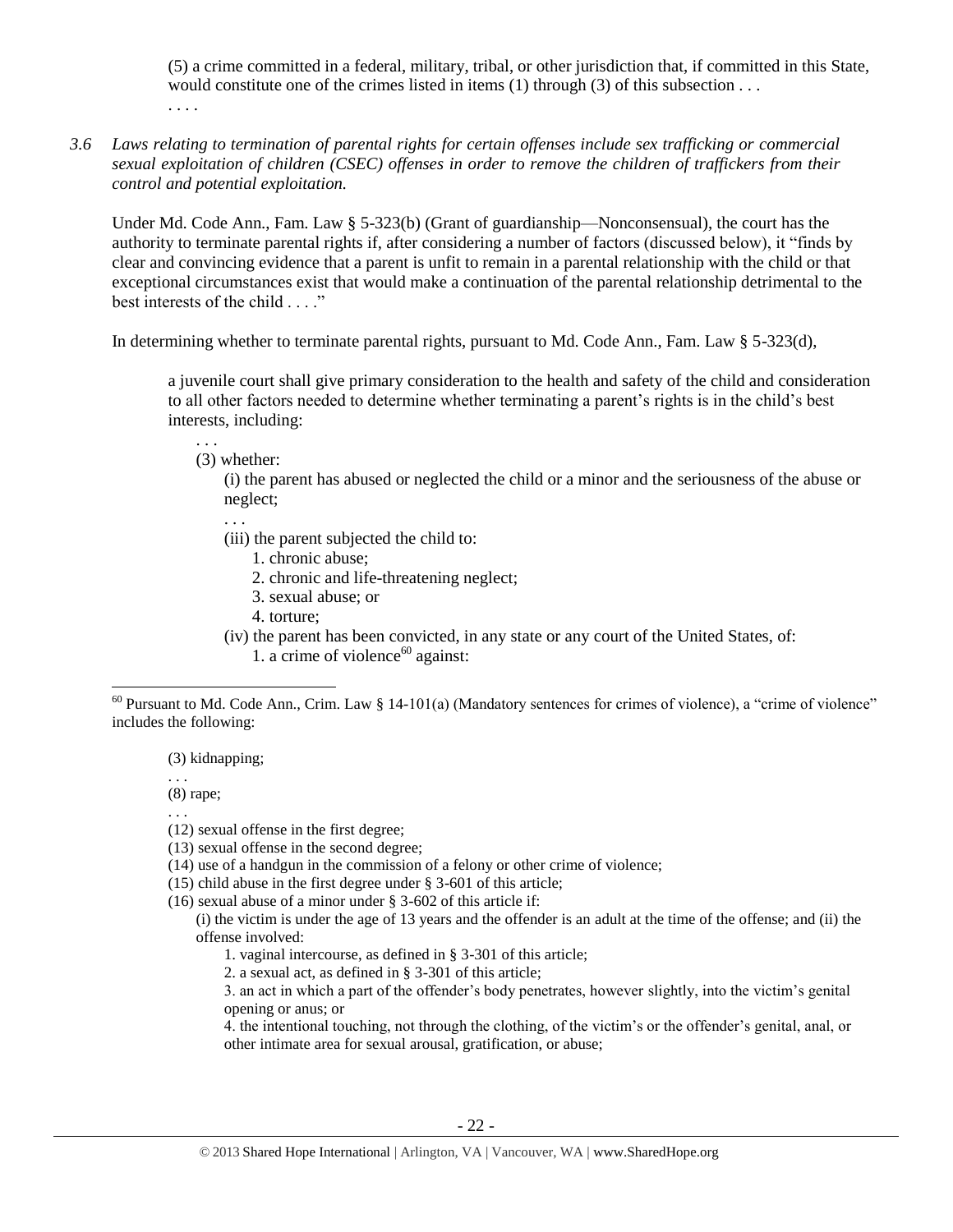A. a minor offspring of the parent;

| B. the child; or |  |
|------------------|--|
|------------------|--|

C. another parent of the child; or

2. aiding or abetting, conspiring, or soliciting to commit a crime described in item 1 of this item; and

(v) the parent has involuntarily lost parental rights to a sibling of the child;

. . . .

The court may terminate parental rights without considering any of these factors, however, if the child's parent has not come forward within 60 days of the "child's adjudication as a child in need of assistance," and "the identities of the child's parents are unknown." Md. Code Ann., Fam. Law § 5-323(c). "Child in need of assistance," or "CINA," is defined as a person under 18 "who requires court intervention because: (1) The child has been abused, has been neglected, has a developmental disability, or has a mental disorder; and (2) The child's parents, guardian, or custodian are unable or unwilling to give proper care and attention to the child and the child's needs." Md. Code Ann., Cts. & Jud. Proc.  $\S$  3-801(e)–(g). "Abuse" is defined to include "[s]exual abuse of a child, whether a physical injury is sustained or not," as well as "[p]hysical or mental injury of a child under circumstances that indicate that the child's health or welfare is harmed or is at substantial risk of being harmed by: (i) A parent or other individual who has permanent or temporary care or custody or responsibility for supervision of the child; or (ii) A household or family member." Md. Code Ann., Cts. & Jud. Proc. § 3- 801(b).

3.6.1 Recommendation: Amend Md. Code. Ann., Fam. Law § 5-323(d) (Grant of guardianship— Nonconsensual) to expressly provide that a court may terminate the parental rights of a parent convicted under Md. Code Ann., Crim. Law  $\S$  11-303(b)<sup>61</sup> (Human trafficking),  $\S$  11-305 (Abduction of child under 16), § 3-603(a) (Sale of minor), § 11-304 (Receiving earnings of prostitute), § 9-802(a) (Criminal gang activity), § 9-804(a) (Participation in criminal gang prohibited), § 3-324(b) (Sexual solicitation of minor), or § 11-207(a) (Child pornography) when the victim is a minor.

 $\overline{a}$ 

<sup>(17)</sup> an attempt to commit any of the crimes described in items (1) through (16) of this subsection;

<sup>(18)</sup> continuing course of conduct with a child under § 3-315 of this article; . . . .

<sup>61</sup> *See supra* note [2.](#page-0-0)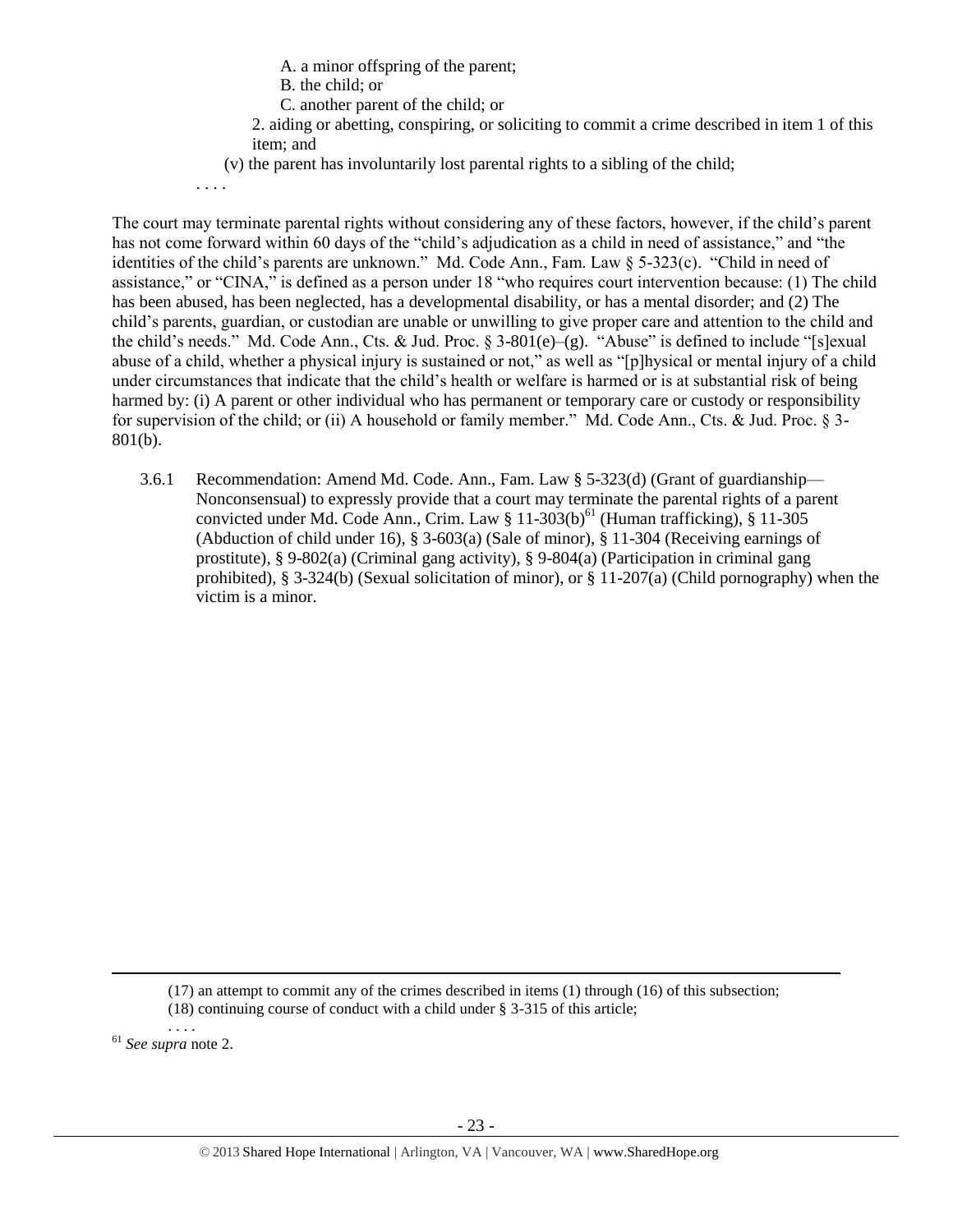#### **FRAMEWORK ISSUE 4: CRIMINAL PROVISIONS FOR FACILITATORS**

#### *Legal Components:*

- *4.1 The acts of assisting, enabling, or financially benefitting from child sex trafficking are included as criminal offenses in the state sex trafficking statute.*
- *4.2 Financial penalties, including asset forfeiture laws, are in place for those who benefit financially from or aid and assist in committing domestic minor sex trafficking.*

*\_\_\_\_\_\_\_\_\_\_\_\_\_\_\_\_\_\_\_\_\_\_\_\_\_\_\_\_\_\_\_\_\_\_\_\_\_\_\_\_\_\_\_\_\_\_\_\_\_\_\_\_\_\_\_\_\_\_\_\_\_\_\_\_\_\_\_\_\_\_\_\_\_\_\_\_\_\_\_\_\_\_\_\_\_\_\_\_\_\_\_\_\_\_*

- *4.3 Promoting and selling child sex tourism is illegal.*
- *4.4 Promoting and selling child pornography is illegal.*

#### *Legal Analysis:*

*4.1 The acts of assisting, enabling, or financially benefitting from child sex trafficking are included as criminal offenses in the state sex trafficking statute.*

Md. Code Ann., Crim. Law § 11-303(e)<sup>62</sup> (Human trafficking) provides that "[a] person who knowingly benefits financially or by receiving anything of value from participation in a venture that includes an act described in [Md. Code Ann., Crim. Law § 11-303(a) or (b)]<sup>63</sup> . . . is subject to the same penalties that would apply if the person had violated that subsection." Thus, if the victim of the conduct described in Md. Code Ann., Crim. Law § 11-303(a)(1) is a minor,  $64$  a facilitator convicted under Md. Code Ann., Crim. Law § 11-303(e) is guilty of a felony punishable by imprisonment up to 25 years, a fine not to exceed \$15,000, or both . Md. Code Ann., Crim. Law § 11-303(c)(2).

The conduct of some facilitators may fall under Md. Code Ann., Crim. Law § 11-304(a) (Receiving earnings of prostitute),<sup>65</sup> which is a misdemeanor punishable by imprisonment up to 10 years, a fine not to exceed \$10,000, or both. Also, facilitators convicted under Md. Code Ann., Crim. Law  $\S 11-306(a)$  (House of prostitution)<sup>66</sup> are guilty of a misdemeanor punishable by imprisonment up to 1 year, a fine not to exceed \$500, or both. Md. Code Ann., Crim. Law § 11-306(b).

Facilitators may also be prosecuted under Md. Code Ann., Crim. Law § 11-207(a)(5) (Child pornography) if they "use a computer to knowingly . . . transmit, . . . sell, . . . exchange, or disseminate any notice, statement, advertisement, or minor's name, telephone number, place of residence, physical characteristics, or other descriptive or identifying information for the purpose of . . . facilitating [or] encouraging . . . unlawful sadomasochistic abuse or sexual conduct of or with a minor." A conviction under this statute is a felony conviction punishable by imprisonment up to 10 years, a fine not to exceed \$25,000, or both. Md. Code Ann., Crim. Law  $\S 11-207(b)(1)$ . Subsequent convictions are punishable by imprisonment up to 20 years, a fine not to exceed \$50,000, or both. Md. Code Ann., Crim. Law § 11-207(b)(2).

Facilitators who are corporate entities or individuals responsible for managing corporations may have their corporate charters or their corporation's charters terminated pursuant to Md. Code Ann., Corps. & Assocs. § 1- 405(b) (Forfeiture of charter, revocation of permit, or injunction against business other than corporation for

<sup>62</sup> *See supra* note [2.](#page-0-0)

<sup>63</sup> *See* discussion of relevant provisions *supra* Section 1.1.

<sup>64</sup> *See supra* note [6.](#page-1-1)

<sup>65</sup> *See* discussion of relevant provisions *supra* Section 3.1.

<sup>66</sup> *See* discussion of relevant provisions *supra* Section 1.2.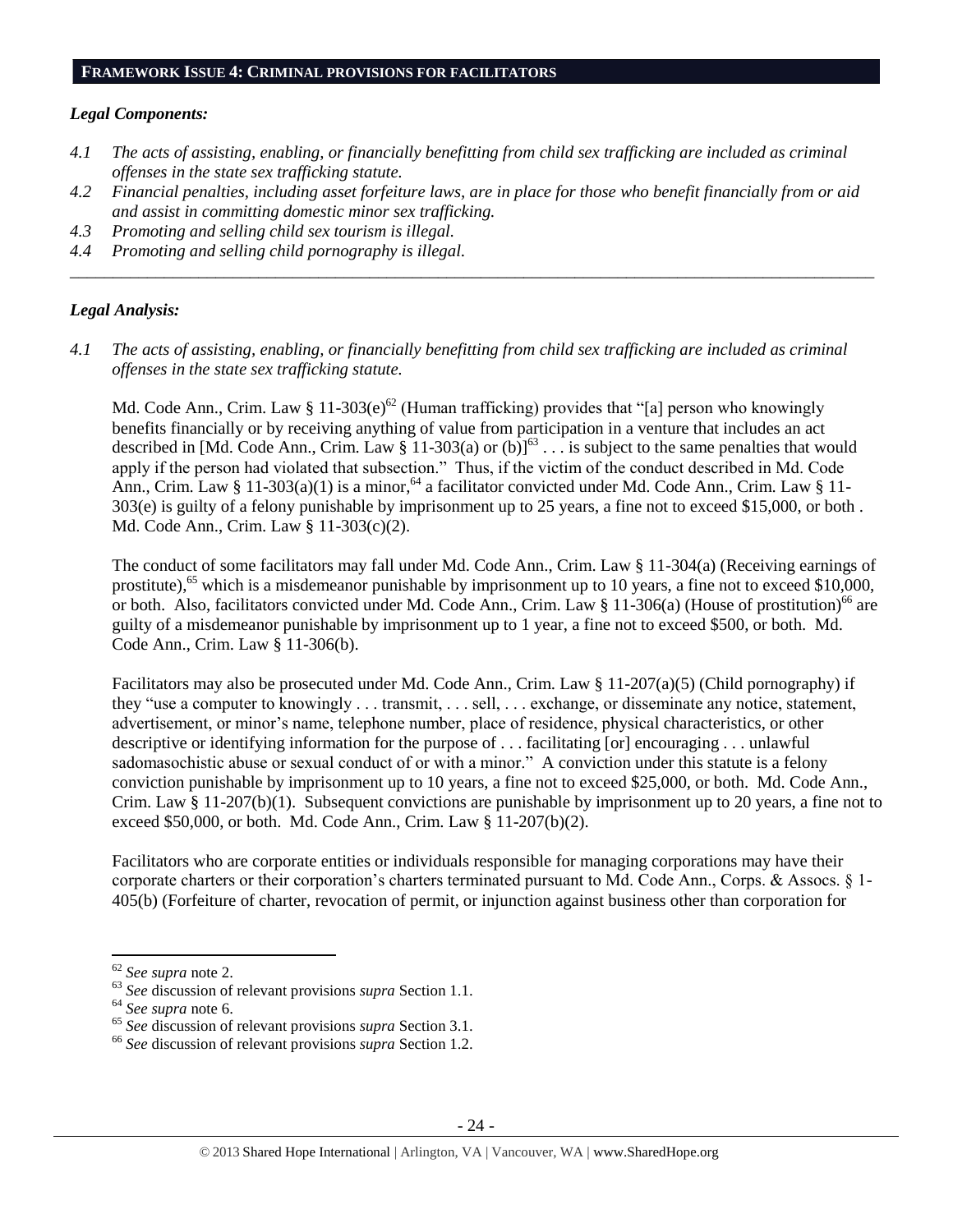illegal conduct connected with organized crime). Specifically, Md. Code Ann., Corps. & Assocs. § 1-405(b) states,

The Attorney General may institute a civil proceeding in the courts to forfeit the charter of any Maryland corporation and to revoke the authority of any foreign corporation to do business in this State, if:

(1) (i) A corporate officer or any person controlling the management or operation of the corporation, with the knowledge of the president and a majority of the board of directors or under circumstances where the president and a majority of the directors should have knowledge, is a person engaged in organized crime or connected directly or indirectly with an organization or criminal society engaged in organized crime; or

(ii) A director, officer, employee, agent, or stockholder acting for, through, or on behalf of a corporation in conducting its affairs purposely engages in a persistent course of organized crime or other criminal conduct with the knowledge of the president and a majority of the board of directors or under circumstances where the president and a majority of the directors should have knowledge, with the intent to compel or induce any person to deal with the corporation or to engage in organized crime; and

(2) For the prevention of future illegal conduct of the same character, the public interest requires the charter of the corporation to be forfeited and the corporation to be dissolved or the authorization to be revoked.

As used in Md. Corps. & Assocs. Code Ann. § 1-405, "organized crime" includes "any combination or conspiracy . . . to violate, aid or abet the violation of criminal laws related to prostitution . . . ." Md. Corps.  $\&$ Assocs. Code Ann. § 1-405(a)(2).

Additionally, if a facilitator engages in some other business that is not a corporation, Md. Corps. & Assocs. Code Ann. § 1-405(c) provides,

The Attorney General may institute a civil proceeding in the courts to enjoin the operation of any business other than a corporation, including a partnership, limited partnership, unincorporated association, joint venture, or sole proprietorship, if:

(1) Any person in control of the business, who may be a partner in a partnership, a participant in a joint venture, the owner of a sole proprietorship, an employee or agent of any of these businesses, or a person who, in fact, exercises control over the operations of the business in conducting its business affairs, purposely engages in a persistent course of organized crime or other illegal conduct with the intent to compel or induce any person to deal with the business or engage in organized crime; and

(2) For the prevention of future illegal conduct of the same character, the public interest requires the operation of the business to be enjoined.

*4.2 Financial penalties, including asset forfeiture laws, are in place for those who benefit financially from or aid and assist in committing domestic minor sex trafficking.*

Facilitators convicted under Maryland laws for crimes related to the trafficking of domestic minor sex victims are subject to possible fines ranging from \$500 to \$100,000. Specifically, facilitators convicted under Md. Code Ann., Crim. Law § 9-804(a), (b) (Participation in criminal gang prohibited) are subject to a possible fine not to exceed \$100,000, and facilitators convicted under Md. Code Ann., Crim. Law § 11-207 (Child pornography) are subject to a possible fine not to exceed \$25,000. Md. Code Ann., Crim. Law §§ 9-804(c), 11- 207(b)(1). Subsequent convictions under Md. Code Ann., Crim. Law § 11-207 (Child pornography) are subject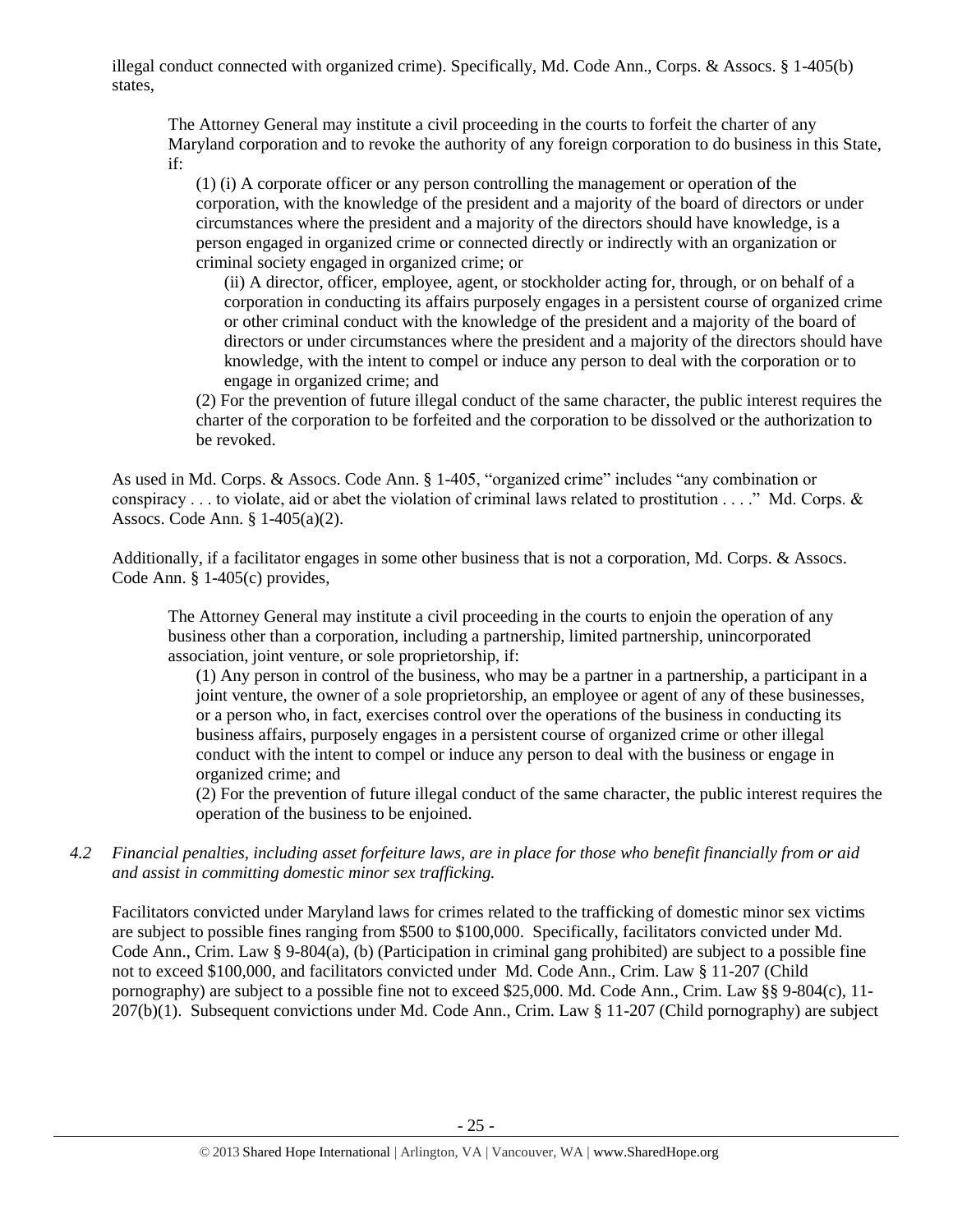to a possible fine not to exceed \$50,000. Md. Code Ann., Crim. Law § 11-207(b)(2). Facilitators convicted under Md. Code Ann., Crim. Law § 11-303(b)<sup>67</sup> (Human trafficking) are subject to a possible fine not to exceed \$15,000, while facilitators convicted under Md. Code Ann., Crim. Law § 11-304 (Receiving earnings of prostitute) are subject to a possible fine not to exceed \$10,000. Md. Code Ann., Crim. Law §§ 11-303(c)(2), 11-304(b). Facilitators convicted under Md. Code Ann., Crim. Law § 9-802 (Criminal gang activity) are subject to a possible fine not to exceed \$1,000. Md. Code Ann., Crim. Law §9-802(b). Lastly, facilitators convicted under Md. Code Ann., Crim. Law § 11-306 (House of prostitution) are subject to a possible fine not to exceed \$500. Md. Code Ann., Crim. Law §11-306(b).

Maryland law provides for asset forfeiture of motor vehicles, real property, and money used by facilitators in conjunction with commercial exploitation and sex trafficking of minors. Specifically, under Md. Code. Ann., Crim. Proc. § 13-502(1), (3),<sup>68</sup> motor vehicles and real property are subject to forfeiture if used in connection with a violation of and conviction under Md. Code. Ann., Crim. Law. § 11-303.<sup>69</sup> Money is more broadly subject to forfeiture if it is used in connection with a violation of and conviction under "the human trafficking law," or if it is "found in close proximity to or at the scene of the arrest for a violation of the human trafficking law." Md. Code. Ann., Crim. Proc. § 13-502(2). For purposes of subtitle 5, Md. Code. Ann., Crim. Proc. § 13- 501(G) defines "human trafficking law" as "section 3-324 [Sexual solicitation of minor], section 11-207 [Child pornography], section 11-303 [Human trafficking], section 11-304 [Receiving earnings of prostitute], and section 11-305 [Abduction of child under 16] of the criminal law article."

Pursuant to Md. Code. Ann., Crim. Proc. § 13-503(b)(1)<sup>70</sup> "[a] motor vehicle for hire in the transaction of business as a common carrier or a motor vehicle for hire" may be seized or forfeited if "the owner or other person in charge of the motor vehicle was a consenting party or privy to a violation of the human trafficking law." Md. Code. Ann., Crim. Proc. § 13-501(G) defines "human trafficking law" for purposes of the subtitle 5 as "section 3-324 [Sexual solicitation of minor], section 11-207 [Child pornography], section 11-303 [Human trafficking], section 11-304 [Receiving earnings of prostitute], and section 11-305 [Abduction of child under 16] of the criminal law article." Furthermore, Md. Code Ann., Crim. Proc. § 13-507<sup>71</sup> states that a motor vehicle used in violation of Md. Code. Ann., Crim. Law § 11-303 may be seized and forfeited when justified. In determining whether a seizure is justified, the seizing authority should consider the following circumstances: "(1) evidence that the motor vehicle was acquired by use of proceeds from a transaction involving a violation of section 11-303 of the criminal law article; (2) the circumstances of the arrest; and (3) the way in which the motor vehicle was used"

Under Md. Code. Ann., Crim. Proc.  $§13-522^{72}$  an owner's interest in real property may be forfeited if the owner is convicted of violating, attempting to violate, or conspiring to violate Md. Code. Ann., Crim. Law § 11-303. This provision does not require that the real property have been used to commit human trafficking. If the real property is held by the husband and wife as tenants by the entirety and is used as the primary residence, it may only be forfeited if both the husband and wife are convicted of Md. Code. Ann. Crim. Law § 11-303 and the property was used in connection with attempting to violate, or conspiring to violate Md. Code. Ann. Crim. Law § 11-303. Md. Code. Ann., Crim. Proc. § 13-503(D).

Md. Code Ann., Crim. Proc.  $\S 13-525(a)^{73}$  creates a rebuttable presumption that property or an owner's interest in property is subject to forfeiture "if the state establishes by clear and convincing evidence that:

<sup>67</sup> *See supra* note [2.](#page-0-0)

<sup>68</sup> *See supra* note [52.](#page-18-0)

<sup>69</sup> *See supra* note [53](#page-18-1) for further discussion on forfeiture of principal family residence.

<sup>70</sup> *See supra* note [54.](#page-18-2)

<sup>71</sup> *See supra* note [55.](#page-18-3)

<sup>72</sup> *See supra* note [56.](#page-19-0)

<sup>73</sup> *See supra* note [57.](#page-19-1)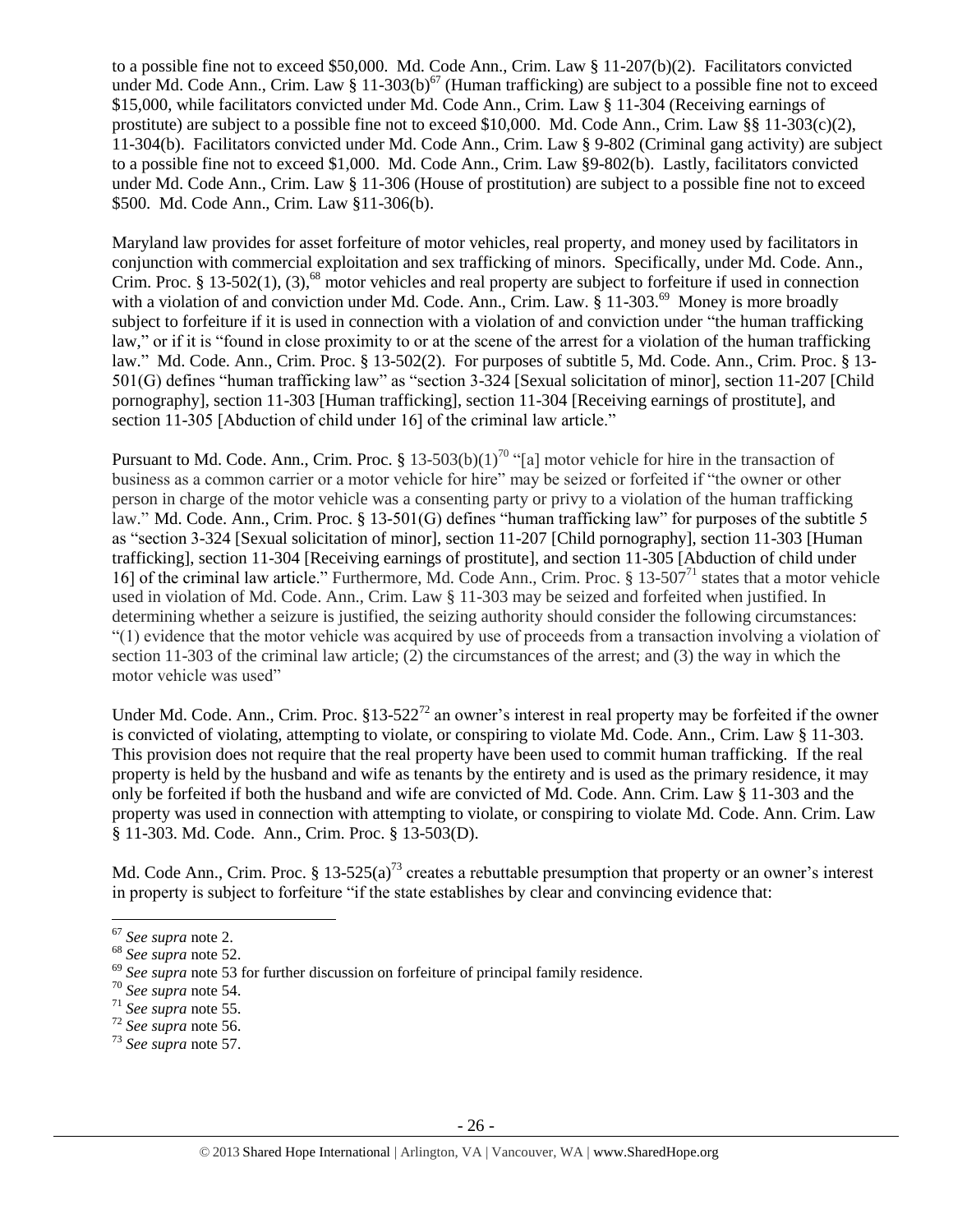(i) the person was convicted of violating section 11-303 of the criminal law article or attempting or conspiring to violate section 11-303 of the criminal law article;

(ii) the property was acquired by the person during the violation or within a reasonable time after the violation; and

(iii) there was no other likely source for the property.

Pursuant to Md. Code. Ann., Crim. Pro.  $§13-514^{74}$  forfeiture proceedings shall be filed promptly when there is probable cause to believe that the seized property is "directly or indirectly dangerous to health or safety and that the property was or will be used to violate section 11-303 of the criminal law article."

Md. Code Ann., Crim. Proc. § 11-603(a) (Restitution determination) may, however, require a facilitator to make restitution if any of the following circumstances exist:

(1) as a direct result of the crime or delinquent act, property of the victim was stolen, damaged, destroyed, converted, or unlawfully obtained, or its value substantially decreased;

(2) as a direct result of the crime or delinquent act, the victim suffered:

- (i) actual medical, dental, hospital, counseling, funeral, or burial expenses or losses;
- (ii) direct out-of-pocket loss;
- (iii) loss of earnings; or
- (iv) expenses incurred with rehabilitation;

(3) the victim incurred medical expenses that were paid by the Department of Health and Mental Hygiene or any other governmental unit;

(4) a governmental unit incurred expenses in removing, towing, transporting, preserving, storing, selling, or destroying an abandoned vehicle as defined in § 25-201 of the Transportation Article; (5) the Criminal Injuries Compensation Board paid benefits to a victim; or

(6) the Department of Health and Mental Hygiene or other governmental unit paid expenses incurred under Subtitle 1, Part II of this title.

If the court orders the facilitator to make restitution, the court also may enter "an immediate and continuing earnings withholding order" and specify an amount the facilitator's employer must withhold and pay to the appropriate governmental entity. Md. Code. Ann., Crim. Proc.  $\S 11-617(a)(1)$ , (d)(1).

- 4.2.1 Recommendation: Amend existing asset forfeiture laws or enact an asset forfeiture law to include forfeiture of tangible and intangible personal property for violations by facilitators of human trafficking and CSEC offenses.
- 4.2.2 Recommendation: Amend Md. Code Ann., Crim. Proc. § 11-603 to provide mandatory minimum fines for human trafficking and CSEC offenses.
- *4.3 Promoting and selling child sex tourism is illegal*.

Maryland has no specific provision prohibiting promoting or selling child sex tourism in Maryland.

4.3.1 Recommendation: Enact a law that prohibits selling or offering to sell travel services that include or facilitate travel for the purpose of engaging in commercial sexual exploitation of a minor.

 $\overline{a}$ <sup>74</sup> *See supra* note [58.](#page-19-2)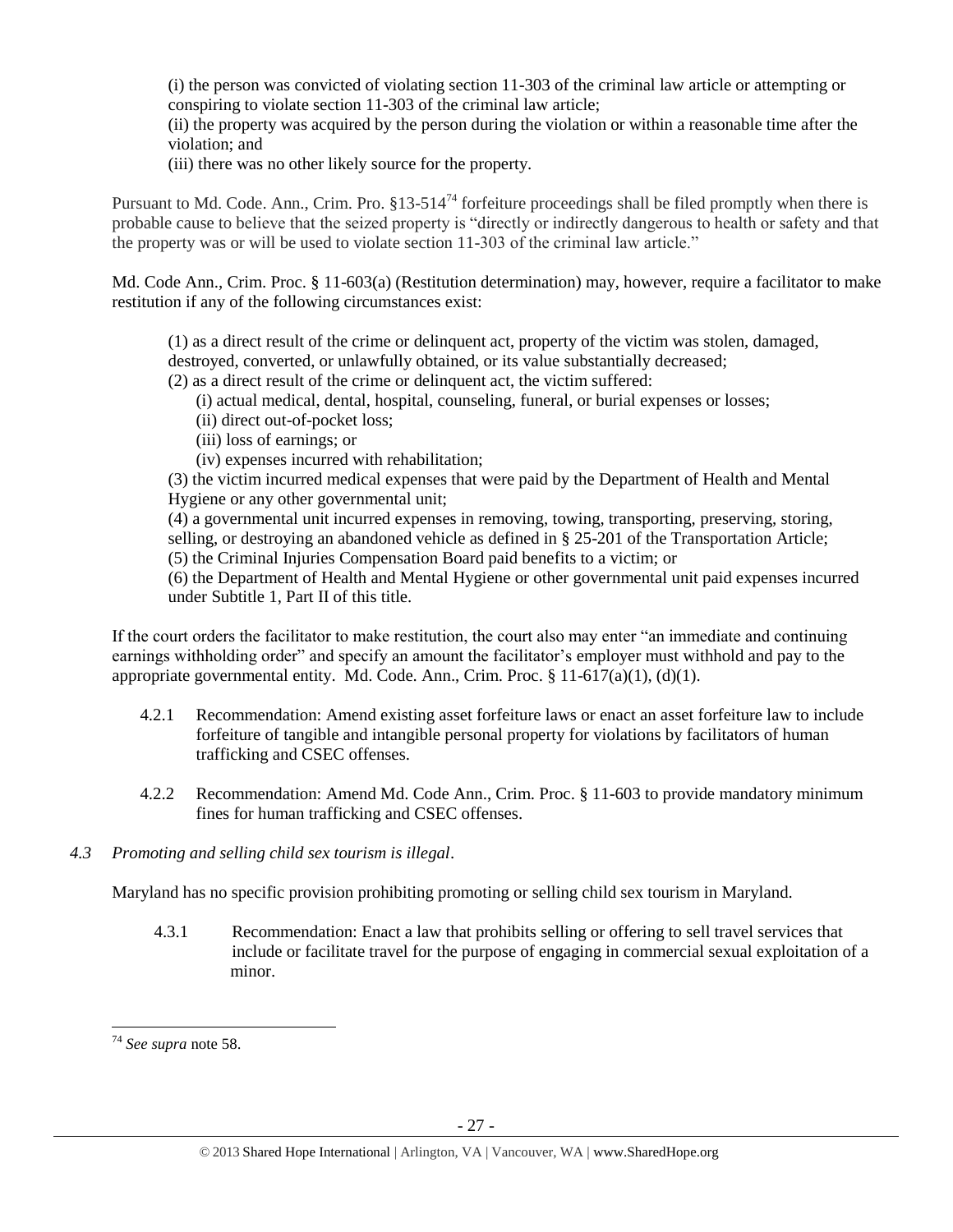## *4.4 Promoting and selling child pornography is illegal.*

Md. Code Ann., Crim. Law § 11-207 (Child pornography) prohibits promoting and selling child pornography. Specifically, Md. Code Ann., Crim. Law  $\S$  11-207(a)(4) makes it a crime for a person to

(4) knowingly promote, advertise, solicit, distribute, or possess with the intent to distribute any matter, visual representation, or performance:

(i) that depicts a minor engaged as a subject in sadomasochistic abuse or sexual conduct; or (ii) in a manner that reflects the belief, or that is intended to cause another to believe, that the matter, visual representation, or performance depicts a minor engaged as a subject of sadomasochistic abuse or sexual conduct.

A conviction under Md. Code Ann., Crim. Law § 11-207(a) is a felony conviction punishable by imprisonment up to 10 years, a fine not to exceed \$25,000, or both. Md. Code Ann., Crim. Law § 11-207(b)(1). Subsequent convictions are punishable by imprisonment up to 20 years, a fine not to exceed \$50,000, or both. Md. Code Ann., Crim. Law § 11-207(b)(2).

Md. Code Ann., Crim. Law § 11-208.1 (Removal of child pornography from Internet) may also be used to prosecute a facilitator who "provides a service that provides or enables computer access via the Internet by multiple users to a computer server or similar device used for the storage of graphics, video, or images" and does not remove an "item of child pornography that is the subject of [a court] order within 5 business days after receiving the court order." Md. Code Ann., Crim. Law § 11-208.1(a)(4), (f). Pursuant to subsection (h), such facilitators must also

report the location of an item of child pornography to the State Police if the item of child pornography:

- 1. resides on a server or storage device that is:
	- A. controlled or owned by the interactive computer service provider; and
	- B. located in the State; or

2. based on information apparent to the provider at the time of the report or discovery of an item of child pornography, pertains to a subscriber or user of the interactive computer service who resides in the State.<sup>75</sup>

. . . .

 $\overline{a}$ 

A facilitator who willfully refuses to remove the item of child pornography pursuant to Md. Code Ann., Crim. Law § 11-208.1(f) or who knowingly and willfully refuses to make reports as required under Md. Code Ann., Crim. Law § 11-208.1(h) is, upon conviction, guilty of a misdemeanor punishable by a fine not to exceed \$5,000 for a first conviction, \$20,000 for a second conviction, or \$30,000 for each subsequent conviction. Md. Code Ann., Crim. Law § 11-208.1(i), (h)(2).

 $75$  Interactive computer service providers do not have to report the location of an item of child pornography to the State Police if "1. federal law expressly provides for or permits the referral of a report of an item of child pornography to a State or local law enforcement agency; and 2. the interactive computer service provider complies with the federal law." Md. Code Ann., Crim. Law §  $11-208.1(h)(1)(ii)$ .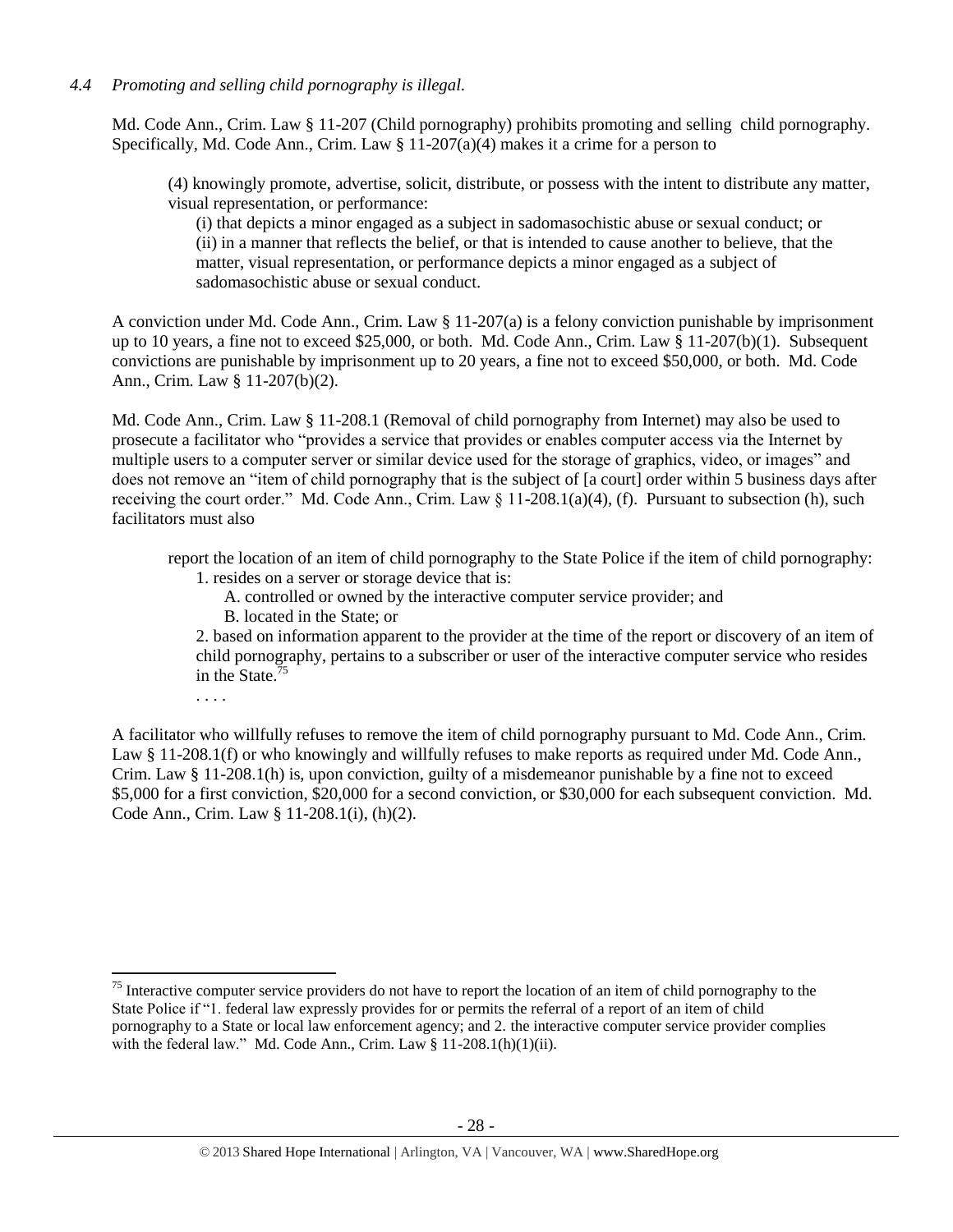#### **FRAMEWORK ISSUE 5: PROTECTIVE PROVISIONS FOR THE CHILD VICTIMS**

#### *Legal Components:*

- *5.1 Statutorily-mandated victim services define "victim" to specifically include victims of domestic minor sex trafficking or commercial sexual exploitation of children (CSEC) to ensure prompt identification and access to victims' rights and services.*
- *5.2 The state sex trafficking statute expressly prohibits a defendant from raising consent of the minor to the commercial sex acts as a defense.*
- *5.3 Prostitution laws apply only to adults, making minors under 18 specifically immune from this offense.*
- *5.4 Child victims of sex trafficking or commercial sexual exploitation are provided with a child protection response, including specialized shelter and services, and are not detained in juvenile detention facilities.*
- *5.5 Commercial sexual exploitation or sex trafficking is identified as a type of abuse and neglect within child protection statutes.*
- *5.6 The definition of "caregiver" (or similar term) in the child welfare statutes is broad enough to include a trafficker who has custody or control of a child in order to bring a trafficked child into the protection of child protective services.*
- *5.7 Crime victims' compensation is specifically available to a child victim of sex trafficking or commercial sexual exploitation of children (CSEC) without regard to ineligibility factors.*
- *5.8 Victim-friendly procedures and protections are provided in the trial process for minors under 18.*
- *5.9 Expungement or sealing of juvenile delinquency records resulting from arrests or adjudications for prostitutionrelated offenses committed as a result of, or in the course of, the commercial sexual exploitation of a minor is available within a reasonable time after turning 18.*
- *5.10 Victim restitution and civil remedies for victims of domestic minor sex trafficking or commercial sexual exploitation of children (CSEC) are authorized by law.*
- *5.11 Statutes of limitations for civil and criminal actions for child sex trafficking or commercial sexual exploitation of children (CSEC) offenses are eliminated or lengthened sufficiently to allow prosecutors and victims a realistic opportunity to pursue criminal action and legal remedies.*

*\_\_\_\_\_\_\_\_\_\_\_\_\_\_\_\_\_\_\_\_\_\_\_\_\_\_\_\_\_\_\_\_\_\_\_\_\_\_\_\_\_\_\_\_\_\_\_\_\_\_\_\_\_\_\_\_\_\_\_\_\_\_\_\_\_\_\_\_\_\_\_\_\_\_\_\_\_\_\_\_\_\_\_\_\_\_\_\_\_\_\_\_\_*

#### *Legal Analysis:*

 $\overline{\phantom{a}}$ 

*5.1 Statutorily-mandated victim services define "victim" to specifically include victims of domestic minor sex trafficking or commercial sexual exploitation of children (CSEC) to ensure prompt identification and access to victims' rights and services.*

For purposes of Maryland's Criminal Injuries Compensation Board in Md. Code Ann., Crim. Proc. § 11-801(f), "victim" is defined as a person:

(1) who suffers physical injury or death as a result of a crime<sup>76</sup> or delinquent act;

- 1. this State; or
- 2. another state against a resident of this State; or
- (ii) an act of international terrorism as defined in Title 18, § 2331 of the United States Code that is committed outside of the United States against a resident of this State.

<sup>&</sup>lt;sup>76</sup> Md. Code Ann., Crim. Proc. Law  $\S 11-801$ (d) states,

<sup>(1)</sup> "Crime" means:

<sup>(</sup>i) except as provided in paragraph (2) of this subsection, a criminal offense under state, federal, or common law that is committed in: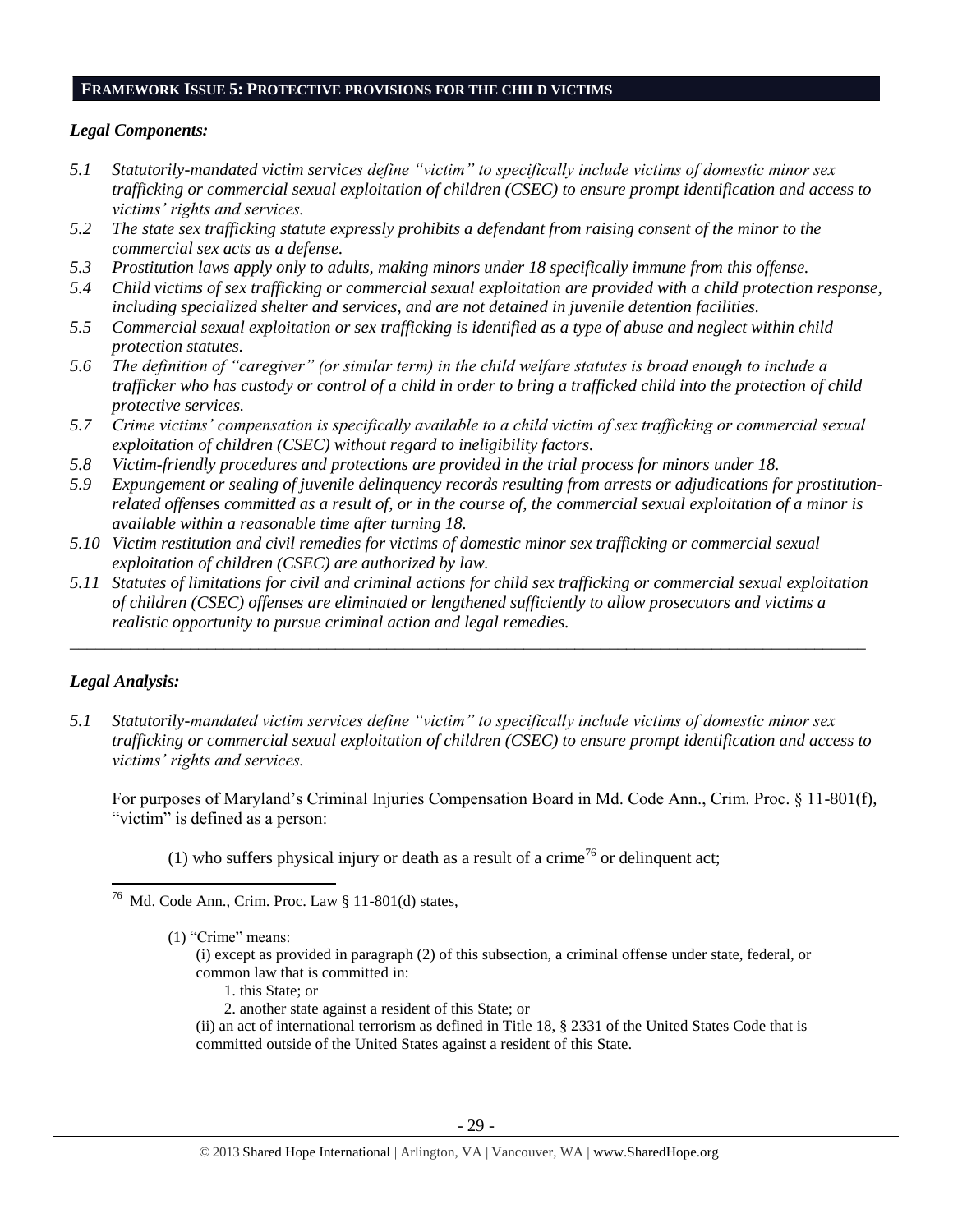(2) who suffers psychological injury as a direct result of:

(i) a fourth degree sexual offense or a delinquent act that would be a fourth degree sexual offense if committed by an adult;

(ii) a felony or a delinquent act that would be a felony if committed by an adult; or

- (iii) physical injury or death directly resulting from a crime or delinquent act; or
- (3) who suffers physical injury or death as a direct result of:

(i) trying to prevent a crime or delinquent act or an attempted crime or delinquent act from occurring in the person's presence;

(ii) trying to apprehend an offender who had committed a crime or delinquent act in the person's presence or had committed a felony or a delinquent act that would be a felony if committed by an adult; or

(iii) helping a law enforcement officer in the performance of the officer's duties or helping a member of a fire department who is being obstructed from performing the member's duties.

Under this definition, a sexually exploited child who suffers physical injury or death as the result of a crime under Maryland laws or suffers psychological injury as a result of a fourth degree sexual offense or a felony committed by an adult, is a victim.

- 5.1.1 Recommendation: Enact a law defining "victim" for purposes of victim services as a person who is a victim of Md. Code Ann., Crim. Law § 3-324 (Sexual solicitation of minor), § 11-207 (Child pornography), § 11-303 (Human trafficking), and § 11-305 (Abduction of child under 16).
- *5.2 The state sex trafficking statute expressly prohibits a defendant from raising consent of the minor to the commercial sex acts as a defense.*

Md. Code Ann., Crim. Law § 3-324 (Sexual solicitation of minor), § 11-207 (Child pornography), § 11-303<sup>77</sup> (Human trafficking), or § 11-305 (Abduction of child under 16) do not expressly bar a defense based on the minor's consent to a commercial sex act.<sup>78</sup>

- 5.2.1 Recommendation: Amend Md. Code Ann., Crim. Law § 3-324, § 11-207, § 11-303, and § 11-305 to expressly provide that the minor's consent to a commercial sex act is not a defense to the crime.
- *5.3 Prostitution laws apply only to adults, making minors under 18 specifically immune from this offense.*

Md. Code Ann., Crim. Law § 11-306(a)(1) (House of prostitution) states, "A person may not knowingly . . . engage in prostitution or assignation by any means," making it possible for a minor to be convicted of a misdemeanor punishable by imprisonment up to 1 year, a fine not to exceed \$500, or both. Md. Code Ann., Crim. Law § 11-306(b).

5.3.1 Recommendation: Amend Md. Code Ann., Crim. Law § 11-306(a)(1) (House of prostitution) to make minors expressly immune from prosecution for prostitution and identify all minors engaged in

<sup>(2)</sup> "Crime" does not include an act involving the operation of a vessel or motor vehicle unless the act is: (i) a violation of  $\S$  20-102,  $\S$  20-104,  $\S$  21-902, or  $\S$  21-904 of the Transportation Article; or (ii) operating a motor vehicle or vessel that results in an intentional injury.

<sup>77</sup> *See supra* note [2.](#page-0-0)

<sup>&</sup>lt;sup>78</sup> Other crimes under Maryland law, however, do expressly provide that the alleged victim's consent to an act is not a defense to the crime. For example, Md. Code Ann., Crim. Law § 3-607 (c) (Hazing) states, "The implied or express consent of a student to hazing is not a defense under this section." In contrast, a consent is an element of the offense under Md. Code Ann., Crim. Law § 3-303 (Rape in the first degree) and Md. Code Ann., Crim. Law § 3-305 (Sexual offense in the first degree).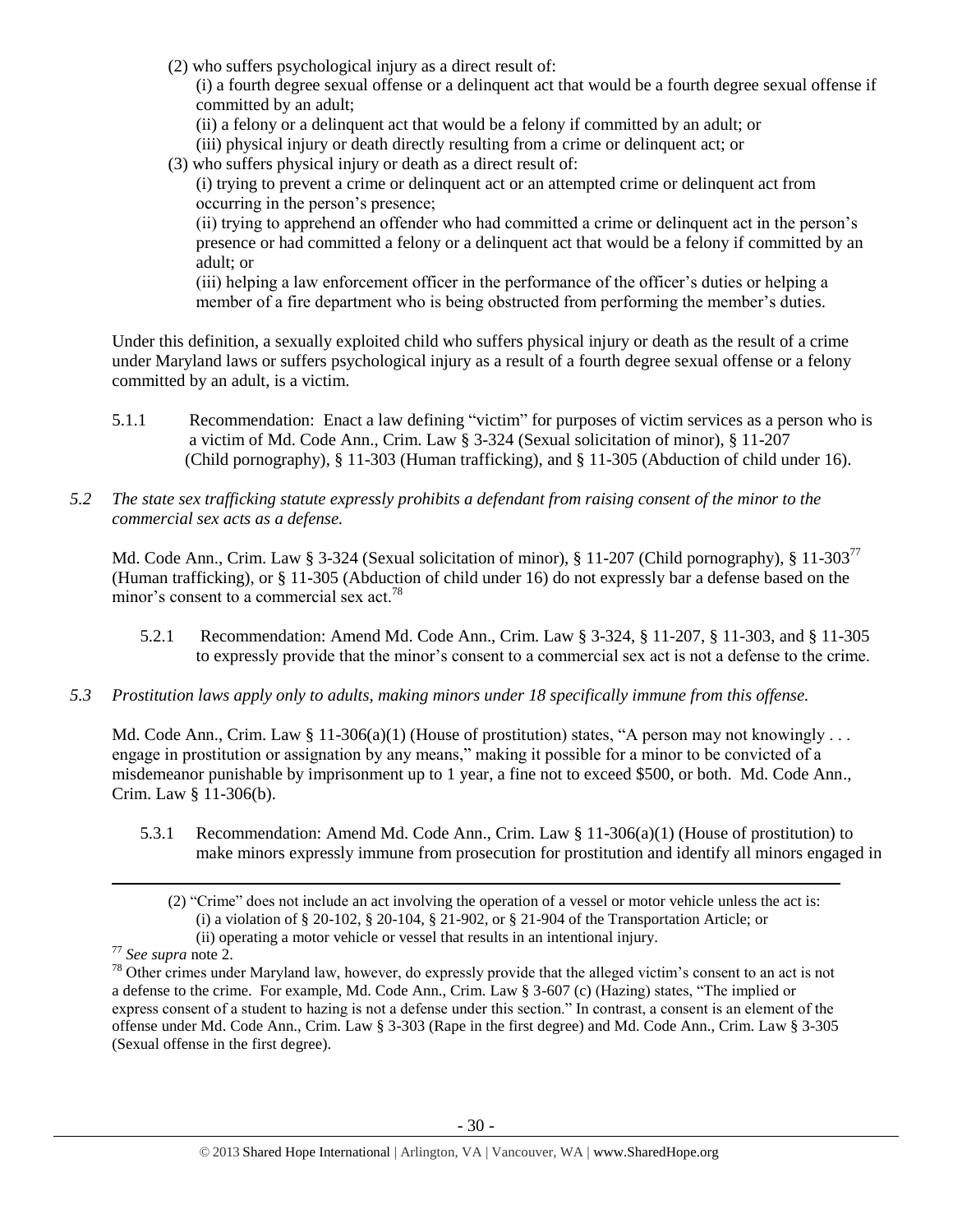prostitution as victims of human trafficking under Md. Code Ann., Crim. Law § 11-303(b)<sup>79</sup> (Human trafficking).

*5.4 Child victims of sex trafficking or commercial sexual exploitation are provided with a child protection response, including specialized shelter and services, and are not detained in juvenile detention facilities.*

## **Child Identified as CINA**

Maryland a child that is found to be abused or neglected may be designated a "child in need of assistance"<sup>80</sup> (CINA). Md. Code Ann., Cts. & Jud. Proc. § 3-801(f) (Definitions),

(f) . . . . "Child in need of assistance" means a child who requires court intervention because: (1) The child has been abused, has been neglected, has a developmental disability, or has a mental disorder; and (2) The child's parents, guardian, or custodian are unable or unwilling to give proper care and attention to the child and the child's needs.

As used within Maryland's provisions regarding CINA, "abuse" is defined in Md. Code Ann., Cts. & Jud3- 801(b) as the following:

(1) Sexual abuse of a child $81$ , whether a physical injury is sustained or not; or (2) Physical or mental injury of a child under circumstances that indicate that the child's health or welfare is harmed or is at substantial risk of being harmed by:A parent or other individual who has permanent or temporary care or custody or responsibility for supervision of the child; or (ii) A household or family member.

"Neglect" is defined in Md. CodeCts. & Jud3-801(s) as:

[T]he leaving of a child unattended or other failure to give proper care and attention to a child by any parent or individual who has permanent or temporary care or custody or responsibility for supervision of the child under circumstances that indicate:

(1) That the child's health or welfare is harmed or placed at substantial risk of harm; or

- (2) That the child has suffered mental injury or been placed at substantial risk of mental injury.
- *I. Initial Custody*
	- a. Authority for Initial Custody

CodeCts. & Jud3-814(a) (Taking child into custody), a child may be taken into custody as a possible CINA by a court order, under the provisions of Md. Code Ann., Fam. Law § 5-709 (Temporary removal of child from home without court approval), or by a law enforcement officer who "has reasonable grounds to believe that the child is in immediate danger from the child's surroundings and that the child's removal is necessary for the child's protection." Under Md. Code Ann., Fam. Law § 5-709(c), a representative of a local department "may

 $\overline{\phantom{a}}$ <sup>79</sup> *See supra* note [2.](#page-0-0)

<sup>&</sup>lt;sup>80</sup> Pursuant to Md. Code Ann., Cts. & Jud. Proc. § 3-801, a sexually exploited child is likely to be identified as CINA. If identified as CINA under Md. Code Ann., Cts. & Jud. Proc. § 3-801(b)(2)(i), the definition of caregiver as an, "individual who has permanent or temporary care or custody or responsibility for supervision of the child" is sufficiently broad to involve Child Protective Services in investigations where the child is in the custody or control of a non-family trafficker.

<sup>&</sup>lt;sup>81</sup> Sexual abuse includes human trafficking. Md. Code Ann., Cts. & Jud. Proc. § 3-801(x)(2)(ii).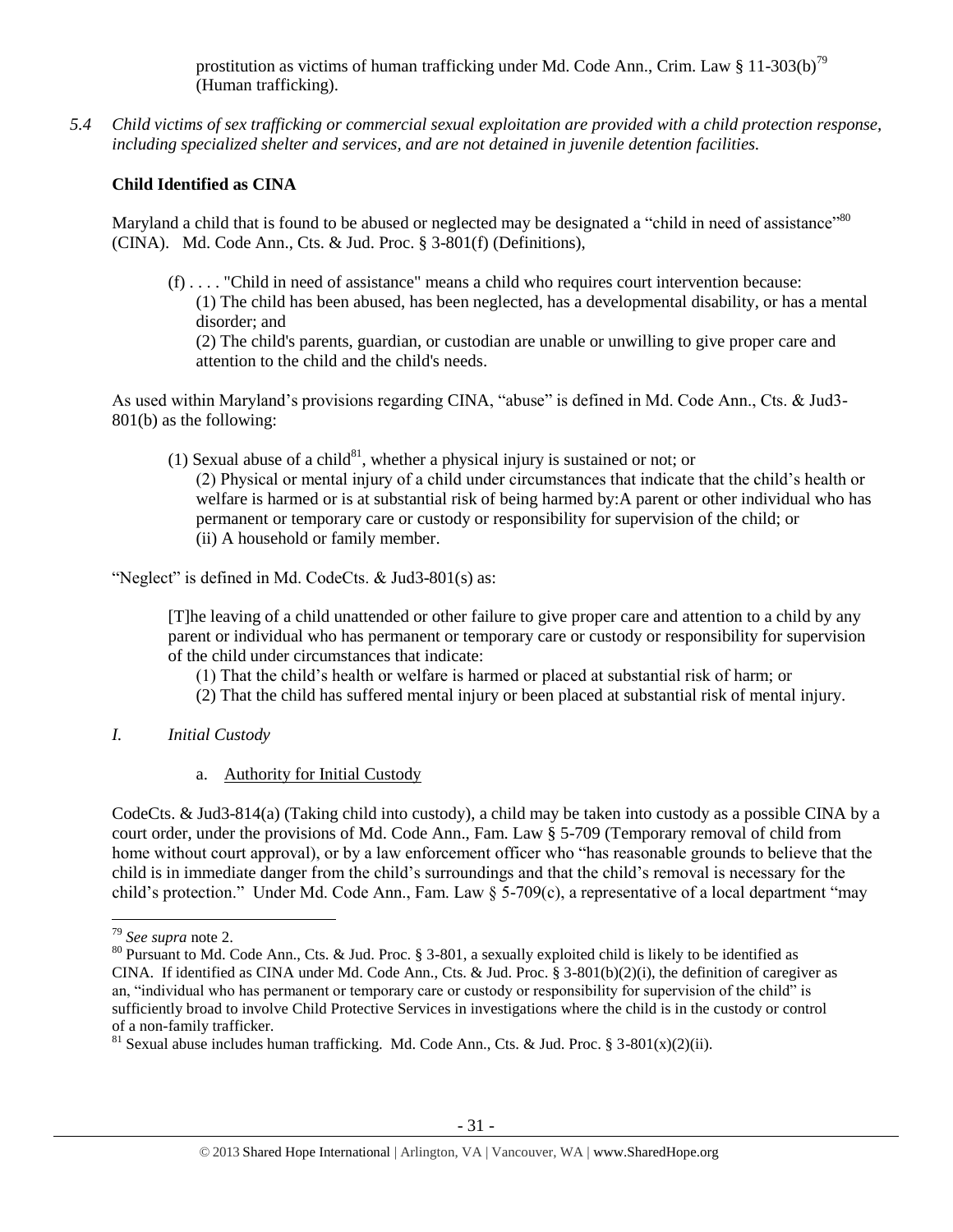remove the child [from a household] temporarily, without prior approval by the juvenile court, if the representative believes that the child is in serious, immediate danger."

CodeCts. & Jud3-814 (Taking child into custody), if a child is taken into custody as a potential CINA, law enforcement officers are mandated to keep the child in custody, "unless the officer determines it is safe to return the child to the child's parent, custodian or guardian."

b. Placement

In emergency situations when the child is in custody, Md. CodeCts. & Jud3-815(b) (Shelter care for child alleged to be in need of assistance) provides that

A local department may place a child in emergency shelter care before a hearing if:

(1) Placement is required to protect the child from serious immediate danger;

(2) There is no parent, guardian, custodian, relative, or other person able to provide supervision; and

(3) (i) 1. The child's continued placement in the child's home is contrary to the welfare of the child; and

2. Because of an alleged emergency situation, removal from the home is reasonable under the circumstances to provide for the safety of the child; or

(ii) 1. Reasonable efforts have been made but have been unsuccessful in preventing or eliminating the need for removal from the child's home; and

2. As appropriate, reasonable efforts are being made to return the child to the child's home.

# *II. Process following initial custody:*

After a child is placed in emergency shelter care, the local department must immediately file a petition to continue shelter care, and the court must hold a hearing on the petitionCodeCts. & Jud3-815(c)(1), (c)(2) (Shelter care for child alleged to be in need of assistance).

# *III. Placement process pending adjudication/ investigation*

The court may not order that shelter care be continued more than 30 days unless the court finds that continued shelter care is necessary for the child's safety. In that case, the court may extend shelter care for an additional 30 days. Md. CodeCts. & Jud3-815(c)(4) (Shelter care for child alleged to be in need of assistance). A child alleged to be a CINA may not be placed in detention or a mental health facility, unless the child has been involuntarily committed, but a child alleged to be a CINA due to a mental disorder or developmental disability may be placed "in a shelter care facility maintained or licensed by the Department of Health and Mental Hygiene or, if no such facility is available, in a private home or shelter care facility approved by the court." Md. CodeCts. & Jud3-815(f)(1), (2).

# *IV. Adjudication or referral to alternate process*

CodeCts. & Jud3-817(a) (Adjudicatory hearing), "After a CINA petition is filed under this subtitle, the court shall hold an adjudicatory hearing." A petition must be filed to begin the adjudication process. Specifically, Cts. & Jud3-809(a) (Filing of petition; notice for decision not to file; request for review) provides that

On receipt of a complaint from a person or agency having knowledge of facts which may cause a child to be subject to the jurisdiction of the court under this subtitle [Children in Need of Assistance], the local department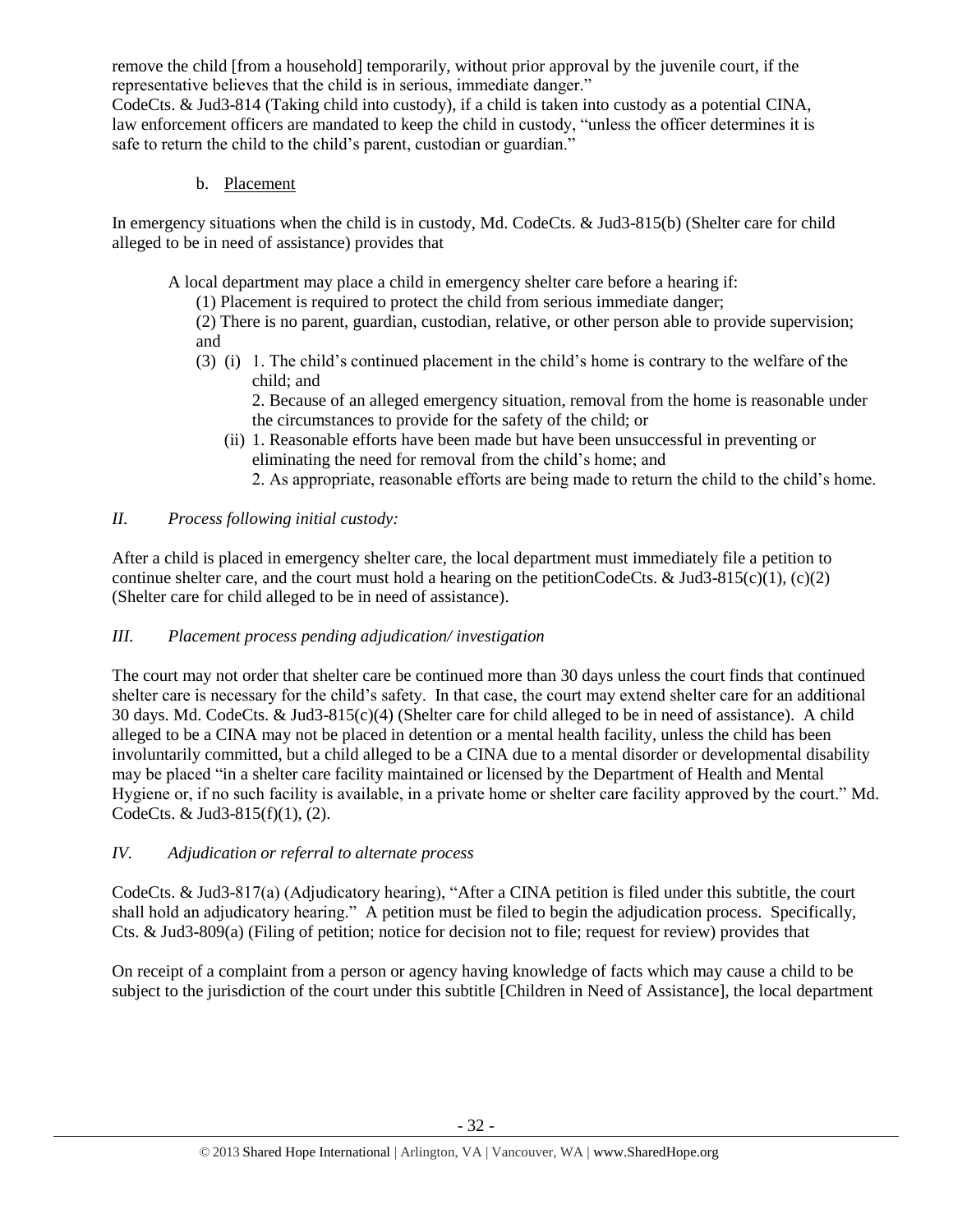shall file a petition under this subtitle if it concludes that the court has jurisdiction<sup>82</sup> over the matter and that the filing of a petition is in the best interests of the child.Rule 11-112 (Detention or shelter care), if a child is detained or sheltered pending adjudication, the detention cannot last more than thirty days. If a child is not detained pending the proceeding, the hearing may be scheduled within sixty days of the filing of the petition pursuant to Md. Rule 11-114 (Adjudicatory hearing).

Unless the petition is dismissed, "the court shall hold a separate disposition hearing after an adjudicatory hearing to determine whether the child is a CINA." Md. CodeCts. & Jud3-819(a) (Disposition hearing). CodeCts. & Jud3-819(b)(1)(iii)(2), if the court determines that the child is a CINA it may decide not to change the child's custody status or it may:

Commit the child on terms the court considers appropriate to the custody of: A. A parent; B. Subject to § 3-819.2 [Custody and guardianship to individual] of this subtitle, a relative, or other individual; or C. A local department, the Department of Health and Mental Hygiene, or both, including designation of the type of facility where the child is to be placed.

However, a CINA may not be committed to a correctional facility or one used to confine delinquent children, and must be "placed in accommodations that are separate from adults who are confined to that facility or institution." Md. CodeCts. & Jud3-825(a)-(c)(1) (Limitations regarding commitment facilities).

*V. Outcomes* 

When a DMST victim found to be a CINA, the court has options regarding long-term and on-going services. Within 11 months "after a child committed under § 3-819 (Disposition hearing) of this subtitle or continued in a voluntary placement under § 3-819.1(b) (Voluntary placement hearing) of this subtitle enters an out-of-home placement; or . . . [w]ithin 30 days after the court finds that reasonable efforts to reunify a child with the child's parent or guardian are not required based on a finding that a circumstance enumerated in § 3-812 of this subtitle has occurred" the court must hold a permanency planning hearing for the child, at which the court must determine whether to reunite the child with the parent, place the child with a relative for adoption or custody, place the child for adoption or custody by a nonrelative, or place the child in another "planned permanent living arrangement that . . . [a]ddresses the individualized needs of the child . . . ." Md. CodeCts. & Jud. 3-823(b)(1), (e) (Permanency plan for out-of-state placement).

 $\overline{\phantom{a}}$ <sup>82</sup> Md. Code Ann., Cts. & Jud. Proc. § 3-803(a), (b) (Jurisdiction of the court) states,

<sup>(</sup>a) Exclusive original jurisdiction.—In addition to the jurisdiction specified in Subtitle 8A of this title, the court has exclusive original jurisdiction over:

<sup>(1)</sup> Voluntary placement hearings;

<sup>(2)</sup> Proceedings arising from a petition alleging that a child is a CINA;

<sup>(3)</sup> Proceedings arising under the Interstate Compact on the Placement of Children;

<sup>(4)</sup> Proceedings to terminate parental rights after a CINA proceeding;

<sup>(5)</sup> Guardianship review proceedings after a TPR proceeding; and

<sup>(6)</sup> Adoption proceedings, if any, after a TPR proceeding.

<sup>(</sup>b) Concurrent jurisdiction.—

<sup>(1)</sup> The court has concurrent jurisdiction over:

<sup>(</sup>i) Custody, visitation, support, and paternity of a child whom the court finds to be a CINA; and (ii) Custody of a child alleged to be a CINA under the circumstances described in § 3-819(d) of this subtitle.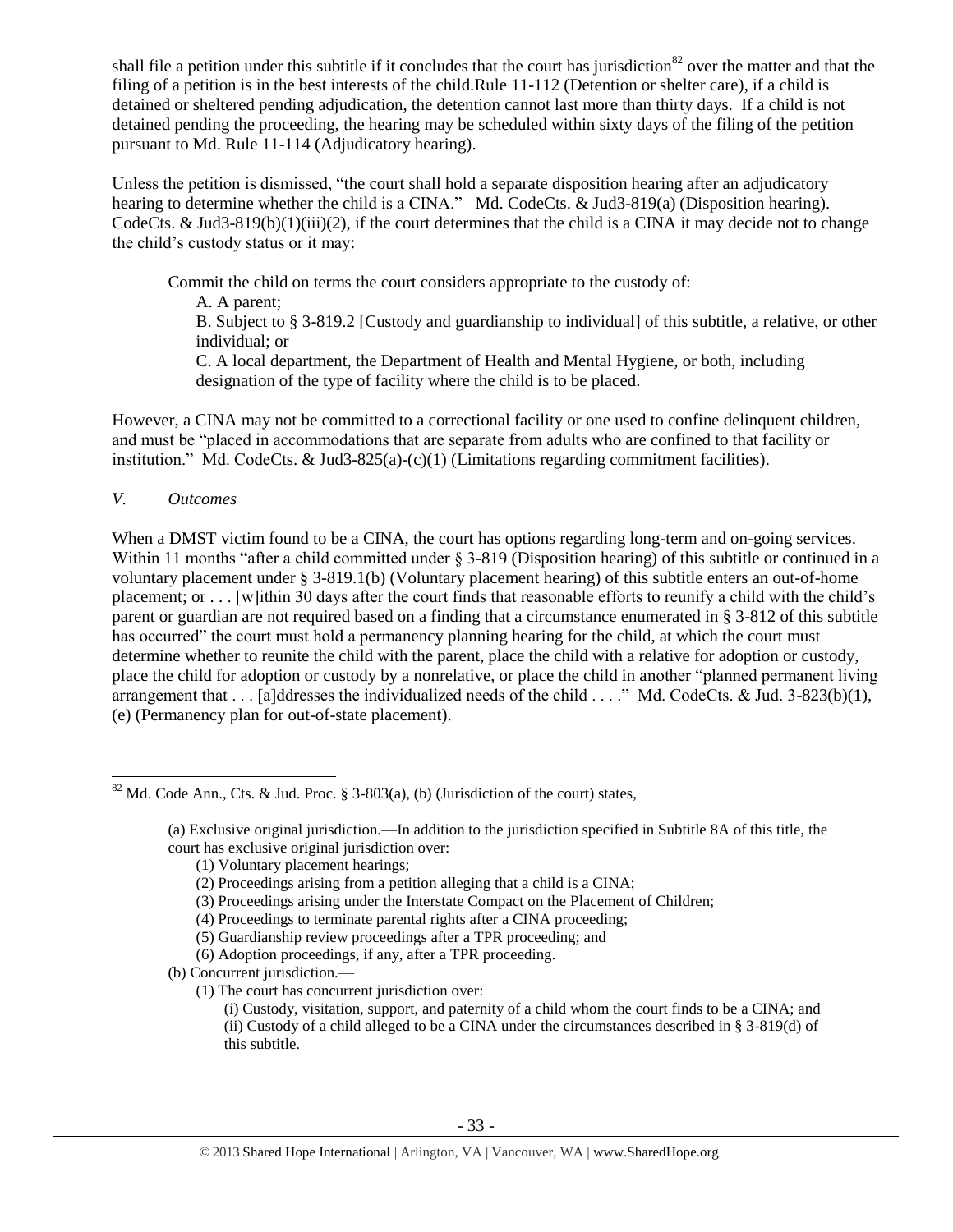### **Child Identified as in Need of Supervision / Delinquent**

The provisions of subtitle 8A ofCodeCts. & Judtit. 3, apply to both delinquent children and children in need of supervision. Cts. & Jud. Proc. §  $3-8A-03(a)(1)$  (Jurisdiction of the court). CodeCts. & Jud3-8A-01(e) (Defintions), a "child in need of supervision" is one who,

[R]equires guidance, treatment, or rehabilitation and:

(1) Is required by law to attend school and is habitually truant;

(2) Is habitually disobedient, ungovernable, and beyond the control of the person having custody of him;

(3) Deports himself so as to injure or endanger himself or others; or

(4) Has committed an offense applicable only to children. $83$ 

Under Md. CodeCts. & Jud. Proc. § 3-8A-01(m), a "delinquent child" is one "who has committed a delinquent" act and requires guidance, treatment, or rehabilitation." Under subsection (l), a "delinquent act" is "an act which would be a crime if committed by an adult." A child charged with Md. CodeLaw § 11-306(a)(1) (House of prostitution), a criminal act when committed by an adult, therefore could be considered a delinquent child.

- 5.4.1 Recommendation: Establish a mandatory response law directing any minor involved in prostitution or who is a victim of human trafficking under Md. Code Ann., Crim. Law  $\S 11-303(a)(1)^{84}$  (Human trafficking) away from the criminal justice system and into a child protective services system.
- *5.5 Commercial sexual exploitation or sex trafficking is identified as a type of abuse and neglect within child protection statutes.*

For purposes of Maryland's child abuse and neglect laws, "abuse" is defined in Md. Code Ann., Fam. Law § 5- 701(b) (Definitions) as the following:

(1) the physical or mental injury of a child by any parent or other person who has permanent or temporary care or custody or responsibility for supervision of a child, or by any household or family member, under circumstances that indicate that the child's health or welfare is harmed or at substantial risk of being harmed; or

(2) sexual abuse of a child, whether physical injuries are sustained or not.

Pursuant to Md. Code Ann., Fam. Law  $\S$  5-701(x),

(1) "Sexual abuse" means any act that involves sexual molestation or exploitation of a child by a parent or other person who has permanent or temporary care or custody or responsibility for supervision of a child, or by any household or family member.

(2) "Sexual abuse" includes:

- (i) Allowing or encouraging a child to engage in:
	- (1) Obscene photography, films, poses, or similar activity;

 $\overline{a}$ 

<sup>&</sup>lt;sup>83</sup> Md. Code Ann., Cts. & Jud. Proc. § 3-8A-10.1 (Child in Need of Services Pilot Program) establishes a Pilot Program for providing services to children in need of supervision; however, the Pilot Program currently is limited to Baltimore County, Cecil County, Montgomery County, and Prince George's County.

<sup>84</sup> *See supra* note [2.](#page-0-0)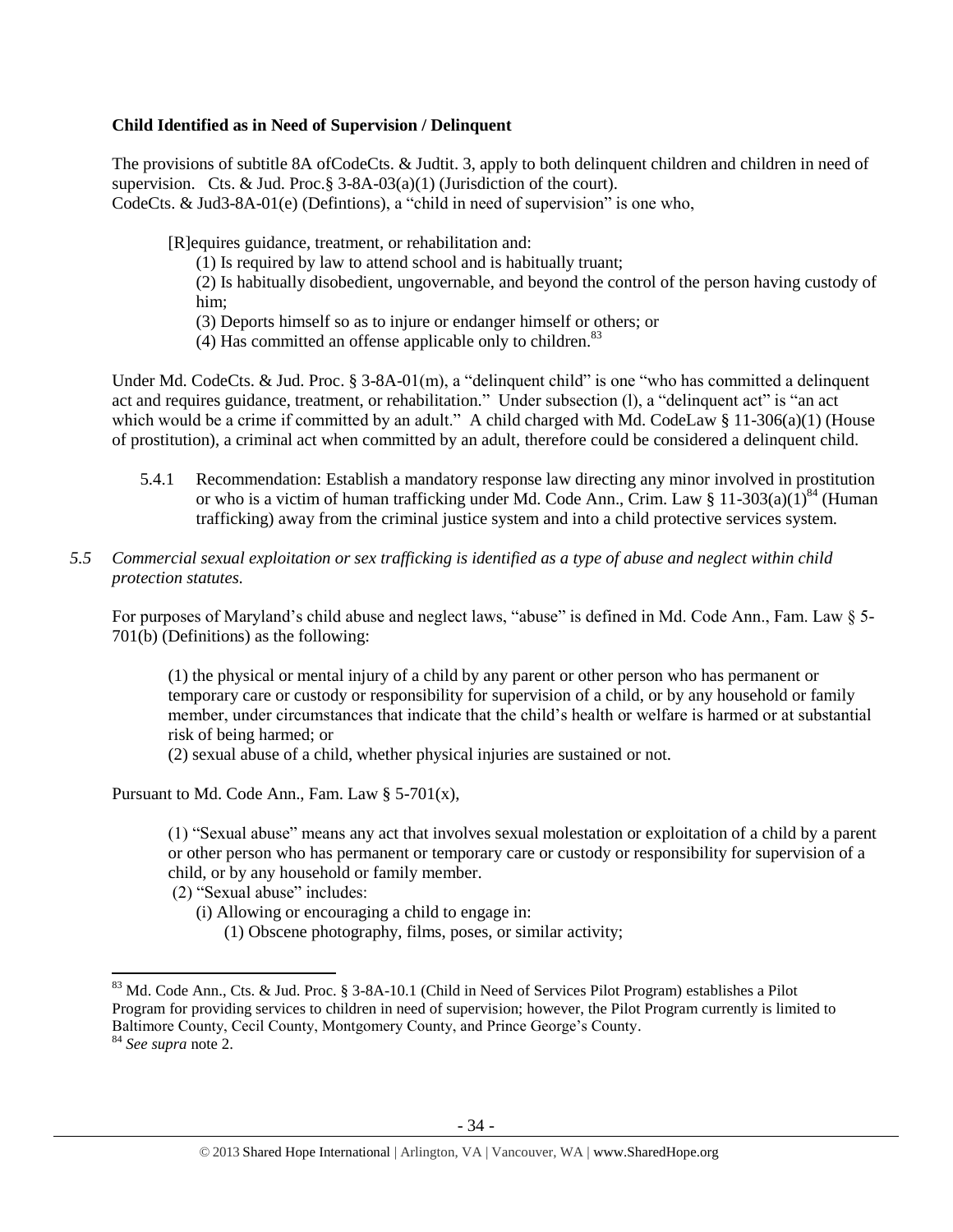(2) Pornographic photography, films, poses, or similar activity; or (3) Prostitution (ii) Human trafficking; (iii) Incest; (iv) Rape; (v) Sexual offense in any degree; (vi) Sodomy; and (vii) Unnatural or perverted sexual practices."

"Neglect" is defined in Md. Code Ann., Fam. Law  $\delta$  5-701(s) as the following:

[T]he leaving of a child unattended or other failure to give proper care and attention to a child by any parent or other person who has permanent or temporary care or custody or responsibility for supervision of the child under circumstances that indicate:

(1) that the child's health or welfare is harmed or placed at substantial risk of harm; or

(2) mental injury to the child or a substantial risk of mental injury.

As used within Maryland's provisions regarding Children in Need of Assistance,<sup>85</sup> "abuse" is defined in Md. Code Ann., Cts. & Jud. Proc. § 3-801(b) as the following:

(1) Sexual abuse of a child, whether a physical injury is sustained or not; or

(2) Physical or mental injury of a child under circumstances that indicate that the child's health or welfare is harmed or is at substantial risk of being harmed by:

(i) A parent or other individual who has permanent or temporary care or custody or responsibility for supervision of the child; or

(ii) A household or family member.

Pursuant to Md. Code Ann., Cts. & Jud. Proc. § 3-801(x) (Definitions),

(1) "Sexual abuse" means an act that involves sexual molestation or sexual exploitation of a child by: (i) A parent or other individual who has permanent or temporary care or custody or responsibility for supervision of the child; or

(ii) A household or family member."

(2) "Sexual abuse" includes:

(I) Allowing or encouraging a child to engage in:

- (1) Obscene photography, films, poses, or similar activity;
- (2) Pornographic photography, films, poses, or similar activity; or
- (3) Prostitution
- (II) Human trafficking;

(III) Incest;

(IV) Rape;

 $\overline{a}$ 

(V) Sexual offense in any degree;

(VI) Sodomy; and

(VII) Unnatural or perverted sexual practices."

 $85$ As used within Md. Code Ann., Cts. & Jud. Proc. § 3-801(b), a "child in need of assistance" is defined as "a child who requires court intervention because: (1) The child has been abused, has been neglected, has a developmental disability, or has a mental disorder; and (2) The child's parents, guardian, or custodian are unable or unwilling to give proper care and attention to the child and the child's needs." Md. Code Ann., Cts. & Jud. Proc. § 3-801(f).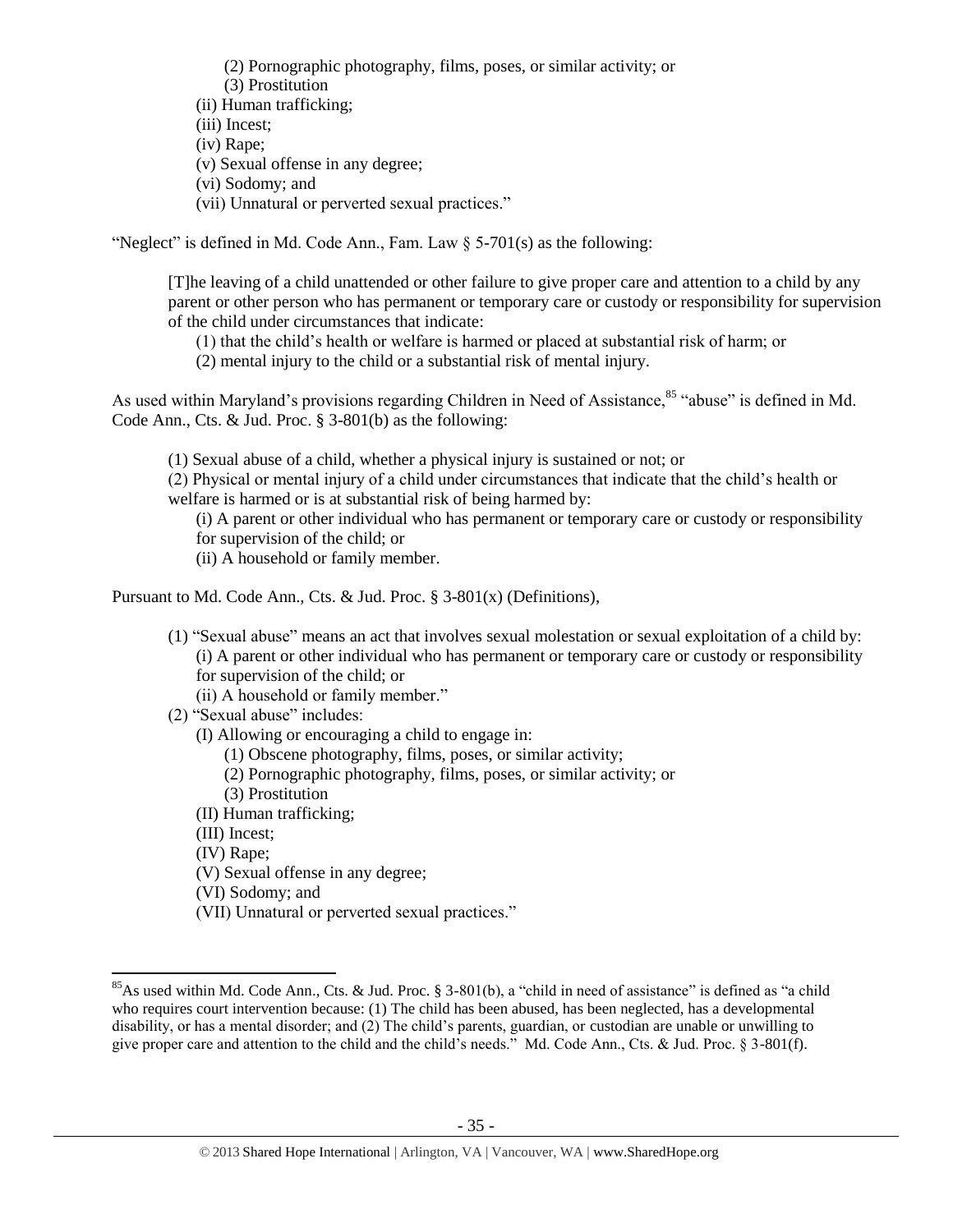"Neglect" is defined in Md. Code Ann., Cts. & Jud. Proc.  $\S$  3-801(s) as the following:

[T]he leaving of a child unattended or other failure to give proper care and attention to a child by any parent or individual who has permanent or temporary care or custody or responsibility for supervision of the child under circumstances that indicate:

- (1) That the child's health or welfare is harmed or placed at substantial risk of harm; or
- (2) That the child has suffered mental injury or been placed at substantial risk of mental injury.

The definitions of "abuse" and "neglect" under Md. Code Ann., Fam. Law § 5-701 (Definitions) and Md. Code Ann., Cts. & Jud. Proc. § 3-801 (Definitions), cover substantially the same conduct. Most notably, both definitions of "sexual abuse" expressly include human trafficking and "[a]llowing a child to engage in . . . [p]rostitution."

*5.6 The definition of "caregiver" (or similar term) in the child welfare statutes is broad enough to include a trafficker who has custody or control of a child in order to bring a trafficked child into the protection of child protective services.*

For purposes of Maryland's child abuse and neglect provisions, Md. Code Ann., Fam. Law § 5-701(b) defines "abuse" as "(1) the physical or mental injury of a child by any parent or other person who has permanent or temporary care or custody or responsibility for supervision of a child, or by any household or family member, under circumstances that indicate that the child's health or welfare is harmed or at substantial risk of being harmed; or (2) sexual abuse of a child, whether physical injuries are sustained or not." Md. Code Ann., Fam. Law § 5-701(k) (Definitions) defines a "household member" as "a person who lives with, or is a regular presence in, a home of a child at the time of the alleged abuse or neglect." Additionally, "household' is defined as "the location: (1) in which the child resides; (2) where the abuse or neglect is alleged to have taken place; or (3) where the person suspected of abuse or neglect resides." Pursuant to Md. Code Ann., Fam. Law § 5-709(c) (Temporary removal of child from home without court approval), child protection personnel investigating child abuse and neglect "may remove the child temporarily [from the household], without prior approval by the juvenile court, if the representative believes that the child is in serious, immediate danger."

However, for purposes of Maryland's provisions regarding "Children in Need of Assistance," a "custodian" is more narrowly defined as "a person or governmental agency to whom custody of a child has been given by order of court, including a court other than the juvenile court," and "custody" is defined as "the right and obligation, unless otherwise determined by the court, to provide ordinary care for a child and determine placement." Md. Code Ann., Cts. & Jud. Proc. § 3-801(j), (k).

*5.7 Crime victims' compensation is specifically available to a child victim of sex trafficking or commercial sexual exploitation of children (CSEC) without regard to ineligibility factors.*

Generally, victims<sup>86</sup> are eligible to receive an award from the Criminal Injuries Compensation Board. Md. Code Ann., Crim. Proc.  $\S 11-808(a)(1)(i)$ . Several additional requirements for compensation may, however, present difficulties for victims of domestic minor sex trafficking. Specifically, "A person who commits the crime or delinquent act that is the basis of a claim, or an accomplice of the person, is not eligible to receive an award with respect to the claim." Md. Code Ann., Crim. Proc. § 11-808(a)(2). Additionally, the Criminal

<sup>86</sup> *See supra* Section 5.1 for the relevant definition of "victim." "Crime" is defined in Md. Code Ann., Crim. Proc. §  $11-801(d)(1)(i)$  as including, "except as provided in paragraph (2) of this subsection, a criminal offense under state, federal, or common law that is committed in: 1. this State; or 2. another state against a resident of this State." Subsection (2) states, "'Crime' does not include an act involving the operation of a vessel or motor vehicle unless the act is: (i) a violation of § 20-102, § 20-104, § 21-902, or § 21-904 of the Transportation Article; or (ii) operating a motor vehicle or vessel that results in an intentional injury."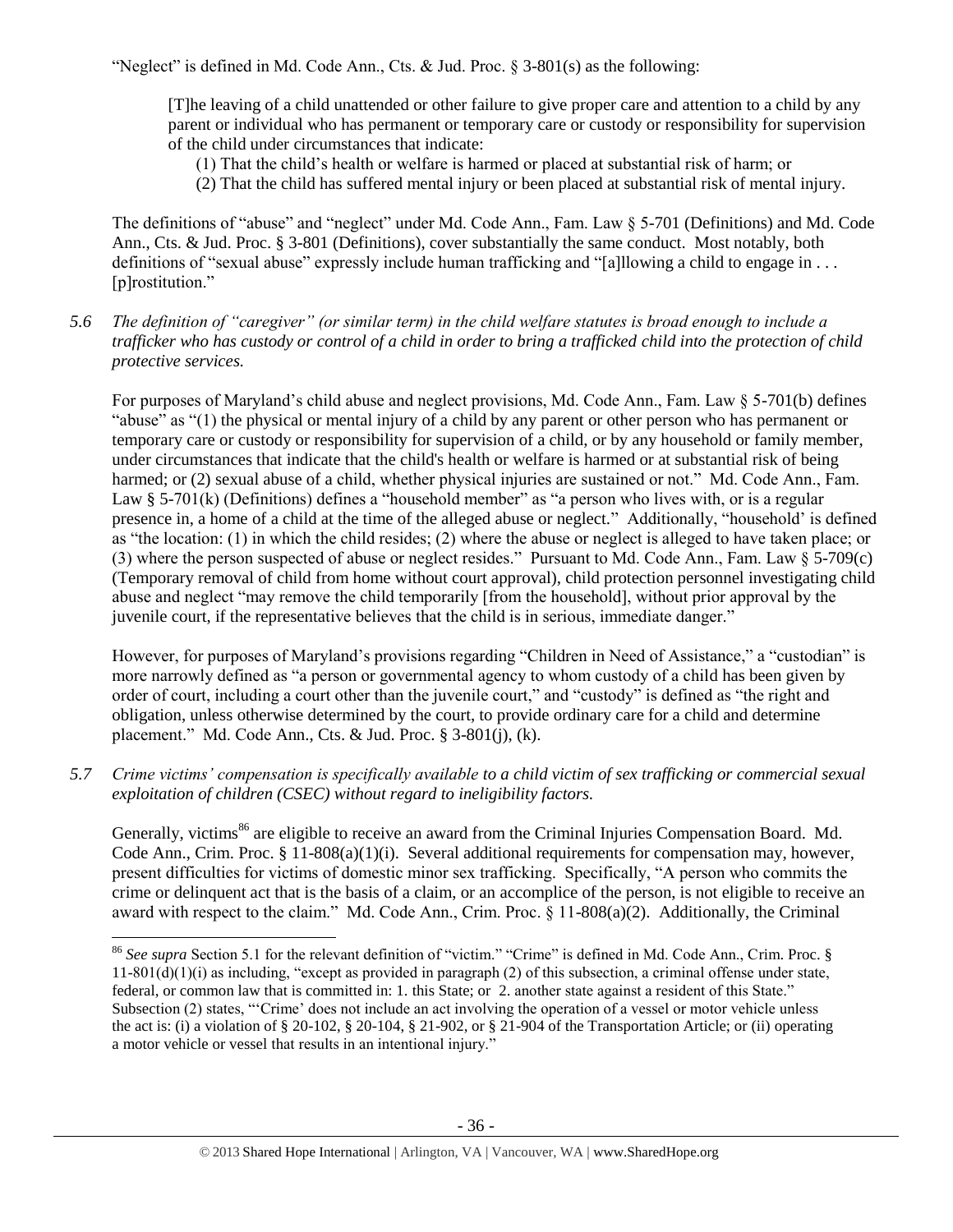Injuries Compensation Board will not award compensation to a victim unless it finds that "the crime or delinquent act or the discovery of child abuse was reported to the proper authorities within 48 hours after the occurrence of the crime or delinquent act or the discovery of the child abuse; and . . . the victim has cooperated fully with all law enforcement units," unless "good cause" is shown for the victim's failure to meet those requirements. Md. Code Ann., Crim. Proc.  $\S 11-810(a)(1)(iii)-(iv)$ , (2). Claims for compensation must be filed within 3 years of the crime's occurrence, except "[i]n a case of child abuse, a claimant may file a claim up to 3 years after the claimant knew or should have known of the child abuse." Md. Code Ann., Crim. Proc. § 11- 809(a).

Additionally, Md. Code Ann., Crim. Proc.  $\S 11-810(d)(1)(i)$  states in part that "the Board shall determine" whether the victim's conduct contributed to the infliction of the victim's injury, and, if so, reduce the amount of the award or reject the claim." Pursuant to Md. Code Ann., Crim. Proc. § 11-810(d)(1)(ii), however, the Criminal Injuries Compensation Board may

disregard the responsibility of the victim for the victim's own injury if that responsibility is attributable to efforts by the victim:

1. to prevent a crime or delinquent act or an attempted crime or delinquent act from occurring in the victim's presence; or

2. to apprehend an offender who had committed a crime or delinquent act in the victim's presence or had committed a felony or delinquent act that would be a felony if committed by an adult.

Nothing expressly exempts domestic minor sex trafficking victims from these requirements or award reduction factors, or explains what constitutes good cause for the failure to report the crime or cooperate with law enforcement.

5.7.1 Recommendation: Amend Md. Code Ann., Crim. Proc. § 11-808(a) (Eligibility for Awards), Md. Code Ann., Crim. Proc. § 11-809(a) (Filing of claims), and Md. Code Ann., Crim. Proc. § 11- 810(a), (d) (Conditions for awards on claims) to expressly provide that victims of domestic minor sex trafficking are exempt from all ineligibility and award reduction factors, and that victims of commercial sexual exploitation and sex trafficking are eligible for a good cause exception under Md. Code Ann., Crim. Proc. § 11-810(a)(1)(iv).

## *5.8 Victim-friendly procedures and protections are provided in the trial process for minors under 18.*

Maryland law provides special protections for children who are victims of abuse as defined and outlined under Md. Code Ann., Fam. Law § 5-701(b), Md. Code Ann., Crim. Law § 3-601 (Child abuse), or Md. Code Ann., Crim. Law § 3-602 (Sexual abuse of minor). Md. Code Ann., Crim. Proc. § 11-303(a).<sup>87</sup> Specifically, Md. Code Ann., Crim. Proc. § 11-303(b) (Testimony of child victim by closed circuit television) provides that such a child victim may give testimony outside the courtroom via closed circuit television in the following circumstances:

(1) the court determines that testimony by the child victim in the presence of a defendant or a child respondent will result in the child victim's suffering serious emotional distress such that the child victim cannot reasonably communicate; and

(2) the testimony is taken during the proceeding.

When the court determines that the child may provide testimony via closed circuit television, only certain people may be in the room, including "subject to the Maryland Rules, any person whose presence, in the

 $\overline{a}$ 

<sup>87</sup> *See supra* note [2.](#page-0-0)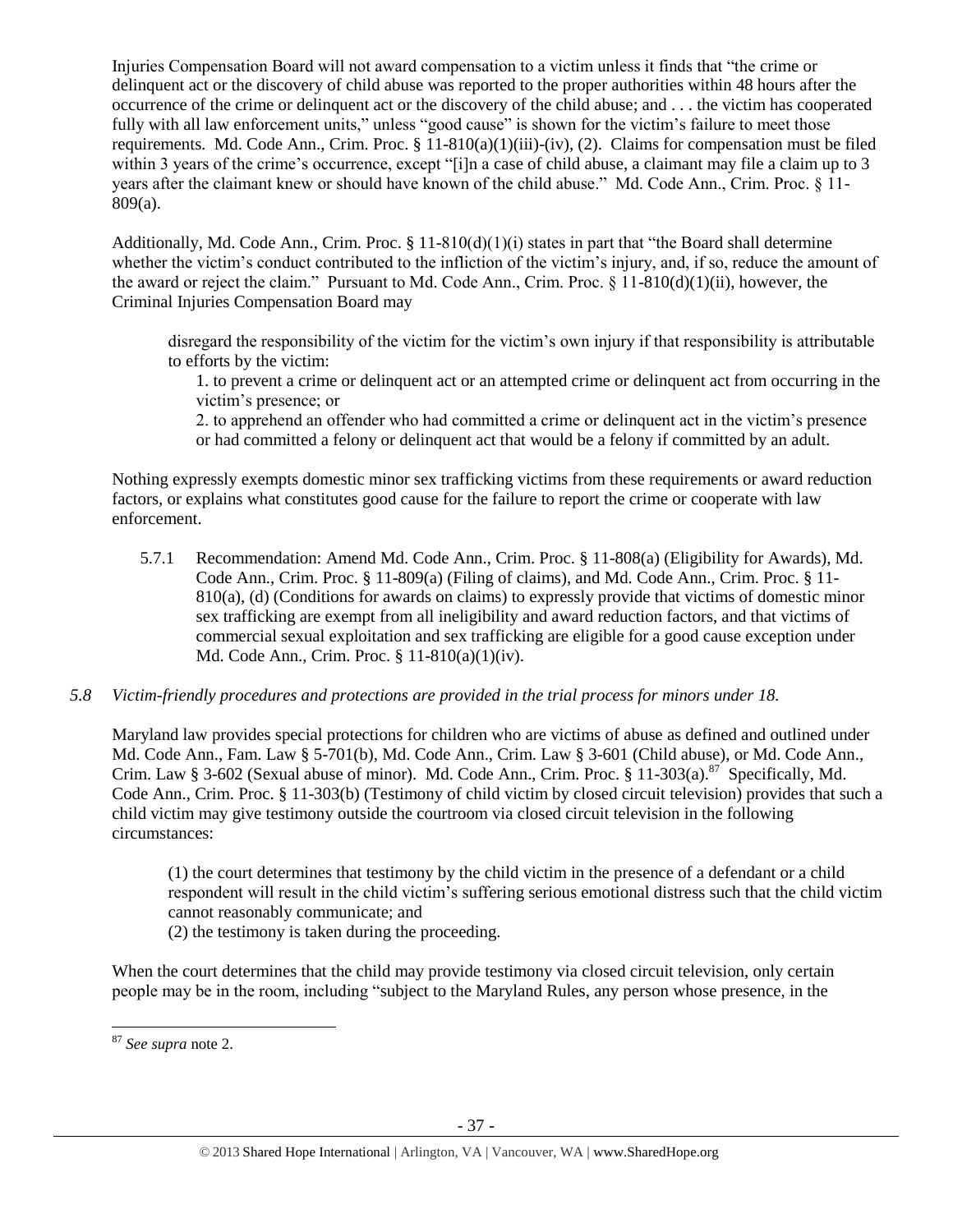opinion of the court, contributes to the well-being of the child victim, including a person who has dealt with the child victim in a therapeutic setting concerning the abuse." Md. Code Ann., Crim. Proc. § 11-303(d)(v).

The out of court statements of a child under 13 years old who is the victim of Md. Code Ann., Crim. Law § 3- 601, Md. Code Ann., Crim. Law § 3-602, Md. Code Ann., Crim. Law §§ 3-303–3-307 (first or second degree rape or first, second, or third degree sexual offense), Md. Code Ann., Crim. Law §§ 3-309–3-312 (attempted first or second degree rape or attempted first, second, or third degree sexual offense), or who has been abused or neglected as defined under Md. Code Ann., Fam. Law § 5-701, may be admitted in court "only if the statement was made to and is offered by a person acting lawfully in the course of the person's profession when the statement was made [to a person] who is: (1) a physician; (2) a psychologist; (3) a nurse; (4) a social worker;" a specified school employee, therapist, or counselor. Md. Code Ann., Crim. Proc. § 11-304(a)–(c).

Regardless of the victim's age, pursuant to Md. Code Ann., Crim. Law § 3-319(a) (Rape and sexual offense— Admissibility of evidence),

Evidence relating to a victim's reputation for chastity or abstinence and opinion evidence relating to a victim's chastity or abstinence may not be admitted in a prosecution for:

- (1) a crime specified under this subtitle or a lesser included crime;
- (2) the sexual abuse of a minor under § 3-602 of this title or a lesser included crime; or
- (3) the sexual abuse of a vulnerable adult under § 3-604 of this title or a lesser included crime.

Pursuant to Md. Code Ann., Crim. Law § 3-319(b),

Evidence of a specific instance of a victim's prior sexual conduct may be admitted in a prosecution described in subsection (a) of this section only if the judge finds that:

(1) the evidence is relevant;

(2) the evidence is material to a fact in issue in the case;

(3) the inflammatory or prejudicial nature of the evidence does not outweigh its probative value; and

(4) the evidence:

(i) is of the victim's past sexual conduct with the defendant;

(ii) is of a specific instance of sexual activity showing the source or origin of semen, pregnancy, disease, or trauma;

(iii) supports a claim that the victim has an ulterior motive to accuse the defendant of the crime; or

(iv) is offered for impeachment after the prosecutor has put the victim's prior sexual conduct in issue.

Human trafficking victims who testify in a prosecution under Md. Code Ann., Crim. Law § 11-303 (Human trafficking) are not provided the protection of Md. Code Ann., Crim. Law § 3-319(a) as it is not within subtitle 3 (Sexual crimes) of title 3 (Other crimes against the person). Also, Md. Code Ann., Crim. Law § 3-602 (Sexual abuse of minor) does not refer to Md. Code Ann., Crim. Law § 11-303.

5.8.1 Recommendation: Amend Md. Code Ann., Crim. Law § 3-319(a) (Rape and sexual offense— Admissibility of evidence) to allow the rape shield law to apply to testimony by minor victims of sex trafficking in a prosecution under Md. Code Ann., Crim. Law § 11-303 (Human trafficking).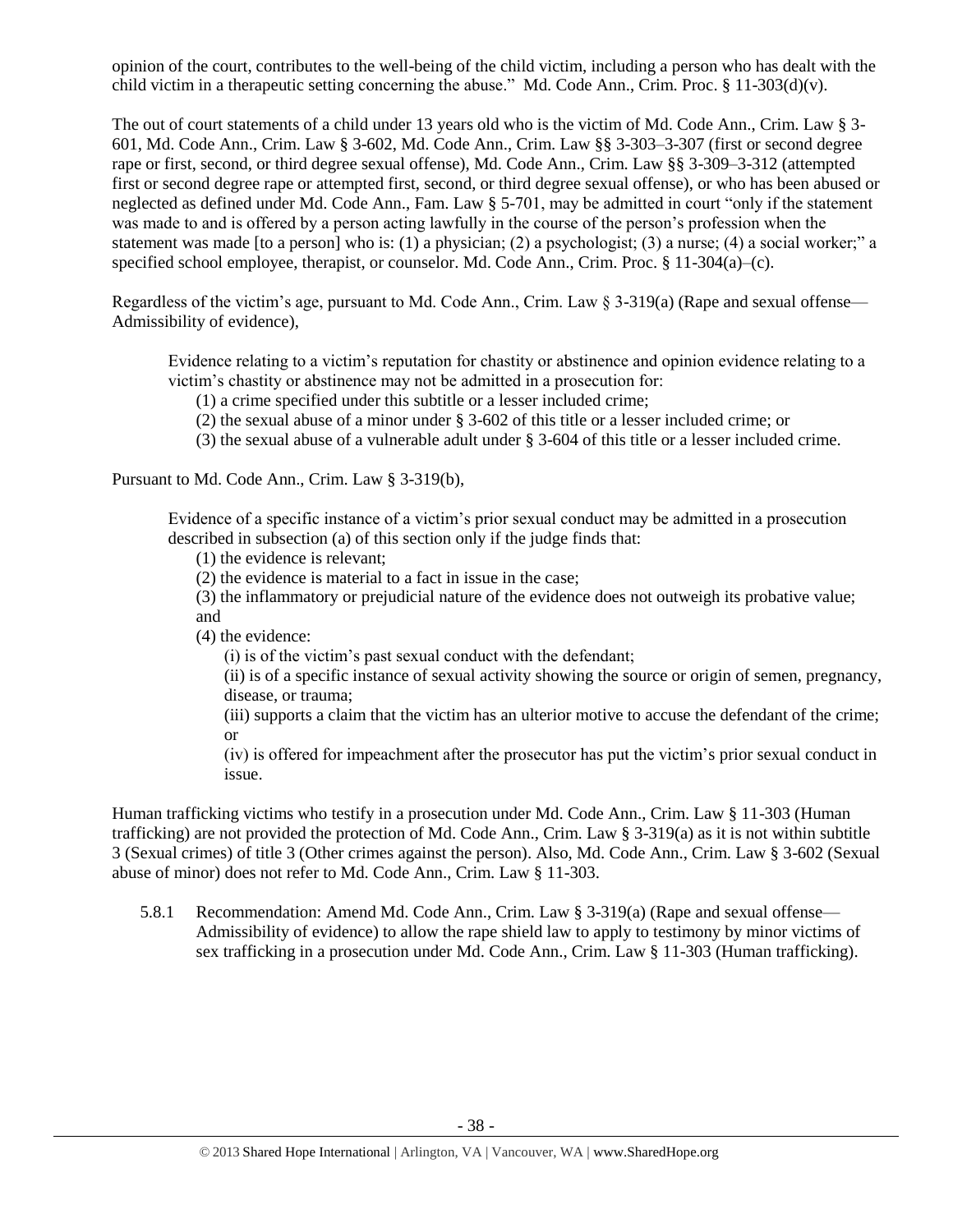*5.9 Expungement or sealing of juvenile delinquency records resulting from arrests or adjudications for prostitution-related offenses committed as a result of, or in the course of, the commercial sexual exploitation of a minor is available within a reasonable time after turning 18.*

Pursuant to Md. Code Ann., Cts. & Jud.Proc. § 3-8A-27(c),

The court on its own motion or on petition, and for good cause shown, may order the court records of a child sealed, and, upon petition or on its own motion, shall order them sealed after the child has reached 21 years of age. If sealed, the court records of a child may not be opened, for any purpose, except by order of the court upon good cause shown.

Also, under Md. Code Ann., Crim. Proc. § 10-106(b)<sup>88</sup> (Expungement of criminal charge transferred to juvenile court), "A person may file, and a court shall grant, a petition for expungement of a criminal charge transferred to the juvenile court under § 4-202 [Transfer of criminal cases to juvenile court] or § 4-202.2 [Transfer of case involving detained child–at sentencing] of this article."

Additionally, pursuant to Md. Code Ann., Cts. & Jud. Proc.  $\S$  3-8A-27(a)(1) (Confidentiality of records (Abrogation of amendment effective September 30, 2011)), police records concerning children are "confidential and shall be maintained separate from those of adults. [Their] contents may not be divulged, by subpoena or otherwise, except by order of the court upon good cause shown or as otherwise provided in § 7-303 of the Education Article [Arrest for reportable offense]." Also, a child's court records "may not be divulged, by subpoena or otherwise, except by order of the court upon good cause shown or as provided in Sections 7-303 and 22-309 [Cooperation] of the Education Article." Md. Code Ann., Cts. & Jud. Proc. § 3-8A-27(b)(1).

*5.10 Victim restitution and civil remedies for victims of domestic minor sex trafficking or commercial sexual exploitation of children (CSEC) are authorized by law.*

Pursuant to Md. Code Ann., Crim. Proc. § 11-603(b) (Restitution determination), "A victim is presumed to have a right to restitution under subsection (a) of this section if: (1) the victim or the State requests restitution; and (2) the court is presented with competent evidence of any item listed in subsection (a) of this section." However, a restitution order is not mandatory. Md. Code Ann., Crim. Proc. § 11-603(a) provides that a court *may* order restitution if any of the following circumstances exist:

(1) as a direct result of the crime or delinquent act, property of the victim was stolen, damaged, destroyed, converted, or unlawfully obtained, or its value substantially decreased;

- (2) as a direct result of the crime or delinquent act, the victim suffered:
	- (i) actual medical, dental, hospital, counseling, funeral, or burial expenses or losses;
	- (ii) direct out-of-pocket loss;
	- (iii) loss of earnings; or
	- (iv) expenses incurred with rehabilitation;

. . . .

l

If the court orders the defendant to pay restitution, the court may also enter "an immediate and continuing earnings withholding order" and specify an amount employers of the defendant must withhold and pay to the appropriate governmental entity. Md. Code. Ann., Crim. Proc. § 11-617(a)(1), (d).

<sup>&</sup>lt;sup>88</sup> Here and elsewhere in this report that Md. Code Ann., Crim. Proc. § 10-106 is quoted or cited, it has been updated to reflect amendments added by the passage of Senate Bill 698. 2012 Md. Laws 241, (effective October 1, 2012).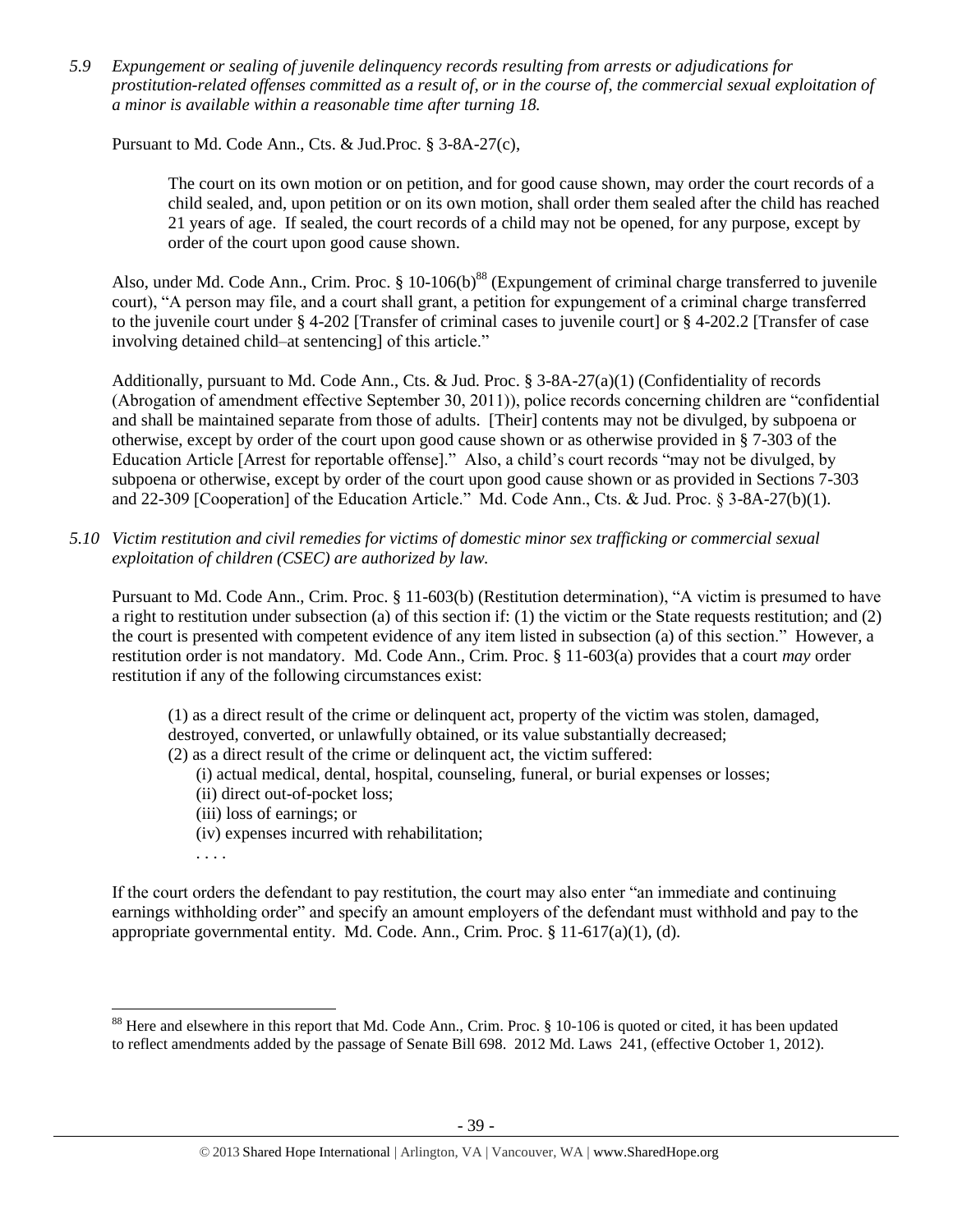- 5.10.1 Recommendation: Amend Md. Code Ann., Crim. Proc. § 11-603 to provide for mandatory restitution for victims of human trafficking or CSEC offenses.
- *5.11 Statutes of limitations for civil and criminal actions for child sex trafficking or commercial sexual exploitation of children (CSEC) offenses are eliminated or lengthened sufficiently to allow prosecutors and victims a realistic opportunity to pursue criminal action and legal remedies.*

Maryland law does not require prosecutions for felony offenses to be commenced within any designated time period.<sup>89</sup> Pursuant to Md. Code Ann., Cts. & Jud. Proc. § 5-106(a) (Prosecutions for misdemeanors; manslaughter by automobile, motorboat, etc.; homicide by motor vehicle), however, prosecutions for misdemeanors must be commenced within 1 year of the crime's occurrence, except, pursuant to subsection (b), "if a statute provides that a misdemeanor is punishable by imprisonment in the penitentiary or that a person is subject to this subsection [Md. Code Ann., Cts. & Jud. Proc. § 5-106(b)] . . . [t]he State may institute a prosecution for the misdemeanor at any time." Md. Code Ann., Cts. & Jud. Proc. § 5-106(b). Statutes subject to this exception include the following: Md. Code Ann., Crim. Law § 11-303(a)<sup>90</sup> (Human trafficking), Md. Code Ann., Crim. Law § 11-304 (Receiving earnings of prostitute), Md. Code Ann., Crim. Law § 11-305 (Abduction of child under 16), and Md. Code Ann., Crim. Law § 3-603 (Sale of minor). Md. Code Ann., Crim. Law §§ 11-303(c)(1)(ii), 11-304(c), 11-305(c), 3-603(c). Prosecution under Md. Code Ann., Crim Law § 11- 208 (Possession of visual representation of child under 16 engaged in certain sexual acts), however, must be brought within two years of the alleged crime. Md. Code Ann., Cts. & Jud. Proc. § 5-106(bb).

Prosecutions or suits for a "fine, penalty, or forfeiture" must be commenced within 1 year of the commission of the crime. Md. Code Ann., Cts. & Jud. Proc. § 5-107.

Pursuant to Md. Code Ann., Cts. & Jud. Proc. § 5-117(b) (Actions arising from alleged sexual abuse), "[a]n action for damages arising out of an alleged incident . . . of sexual abuse that occurred while the victim was a minor" must be commenced within 7 years from "the date that the victim attains the age of majority." Other civil actions generally are subject to a 3 year statute of limitations. Md. Code Ann., Cts. & Jud. Proc. § 5-101.

 $89$  Clark v. State, 774 A.2d 1136, 1144 n.8 (Md. 2001) ("Maryland has no statute of limitations on felonies or penitentiary misdemeanors beyond that imposed by the life of the offender.").

<sup>90</sup> *See supra* note [2.](#page-0-0)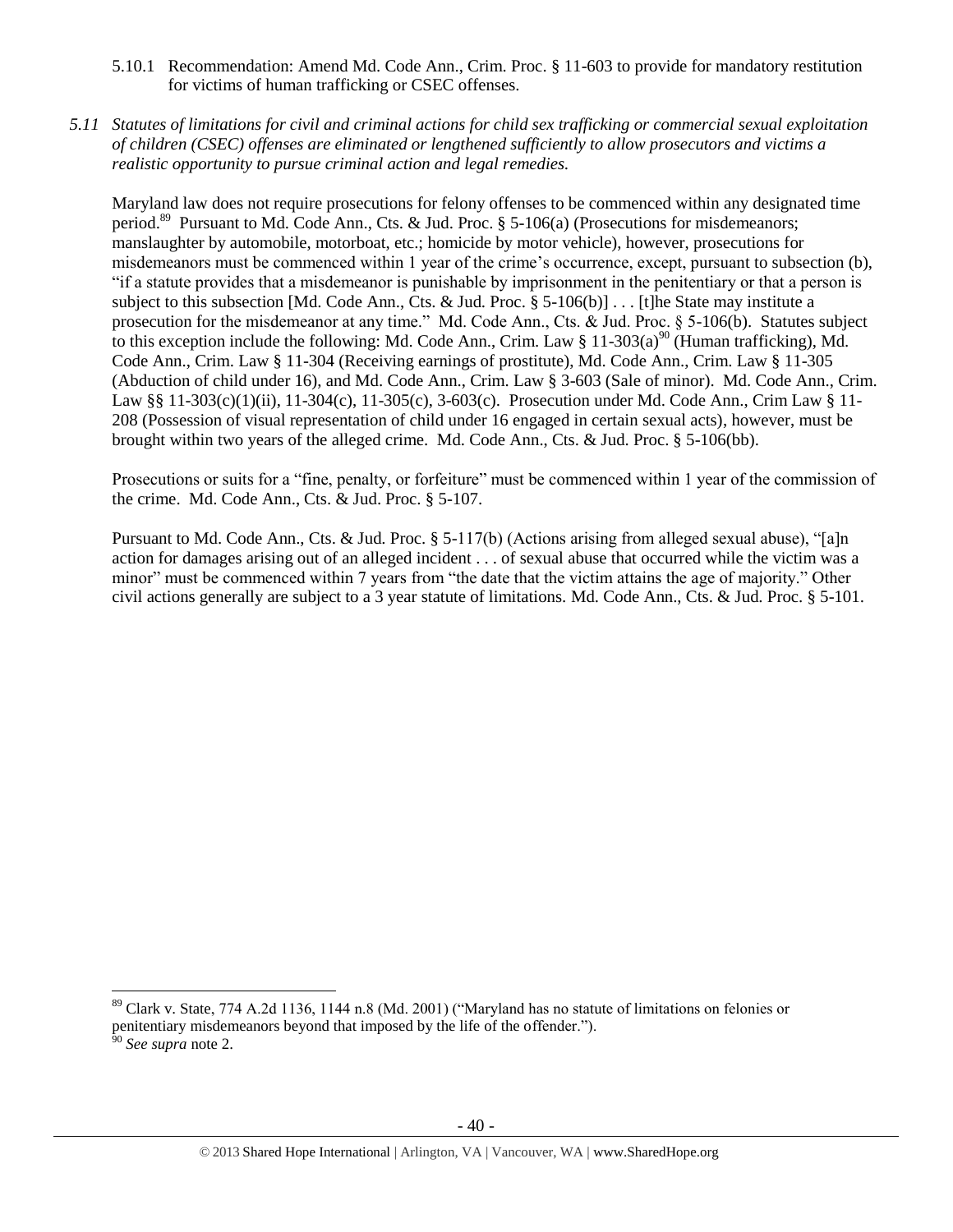### **FRAMEWORK ISSUE 6: CRIMINAL JUSTICE TOOLS FOR INVESTIGATION AND PROSECUTIONS**

#### *Legal Components:*

- *6.1 Training on human trafficking and domestic minor sex trafficking for law enforcement is statutorily mandated or authorized.*
- *6.2 Single party consent to audio-taping is permitted in law enforcement investigations.*
- *6.3 Wiretapping is an available tool to investigate domestic minor sex trafficking.*
- *6.4 Using a law enforcement posing as a minor to investigate buying or selling of commercial sex acts is not a defense to soliciting, purchasing, or selling sex with a minor.*
- *6.5 Using the Internet to investigate buyers and traffickers is a permissible investigative technique.*
- *6.6 Law enforcement and child welfare agencies are mandated to promptly report missing and recovered children. \_\_\_\_\_\_\_\_\_\_\_\_\_\_\_\_\_\_\_\_\_\_\_\_\_\_\_\_\_\_\_\_\_\_\_\_\_\_\_\_\_\_\_\_\_\_\_\_\_\_\_\_\_\_\_\_\_\_\_\_\_\_\_\_\_\_\_\_\_\_\_\_\_\_\_\_\_\_\_\_\_\_\_\_\_\_\_\_\_\_\_\_\_\_*

### *Legal Analysis:*

l

*6.1 Training on human trafficking and domestic minor sex trafficking for law enforcement is statutorily mandated or authorized.*

Maryland has established a Police Training Commission. Md. Code Ann., Pub. Safety § 3-202. Under Md. Code Ann., Pub. Safety § 3-207(5), the Police Training Commission has the authority

- (5) to establish the following for police training schools:
	- (i) curriculum;
	- (ii) minimum courses of study;
	- (iii) attendance requirements;
	- (iv) eligibility requirements;
	- (v) equipment and facilities;
	- (vi) standards of operation; and
	- (vii) minimum qualifications for instructors.

While Maryland law does not specifically mandate training on human trafficking and domestic minor sex trafficking, Maryland's Department of Public Safety & Correctional Services have previously instituted training regarding domestic violence and victims' issues.<sup>91</sup> Furthermore, training regarding "the criminal laws concerning rape and sexual offenses, including the sexual abuse and exploitation of children and related evidentiary procedures" and the treatment of victims and victims' services is mandated pursuant to Md. Code Ann., Pub. Safety § 3-207(6)(i). Although Maryland law enforcement officers must complete minimum training requirements as specified in Md. Code Regs. 12.04.01.09(A) (Minimum Standards for Entrance-Level Training for Police Officers) to be certified as police officers, nothing in the entrance-level program mandates law enforcement to receive training regarding human trafficking, domestic minor sex trafficking, or the sexual abuse or exploitation of children. Md. Code Regs. 12.04.01.09(A), (C)(1).

*6.2 Single party consent to audio-taping is permitted in law enforcement investigations.*

Md. Code Ann., Cts. & Jud. Proc. § 10-402(a)(1) (Interception of communications generally; divulging contents of communications; violations of subtitle) states that "[e]xcept as otherwise specifically provided

<sup>91</sup> *See Victim Services*, DEPT. OF PUB. SAFETY & CORRECTIONAL SERVS.,

http://www.dpscs.state.md.us/initiatives/bhc/index\_BHC\_vs-new.shtml#one (last visited Aug. 11, 2011).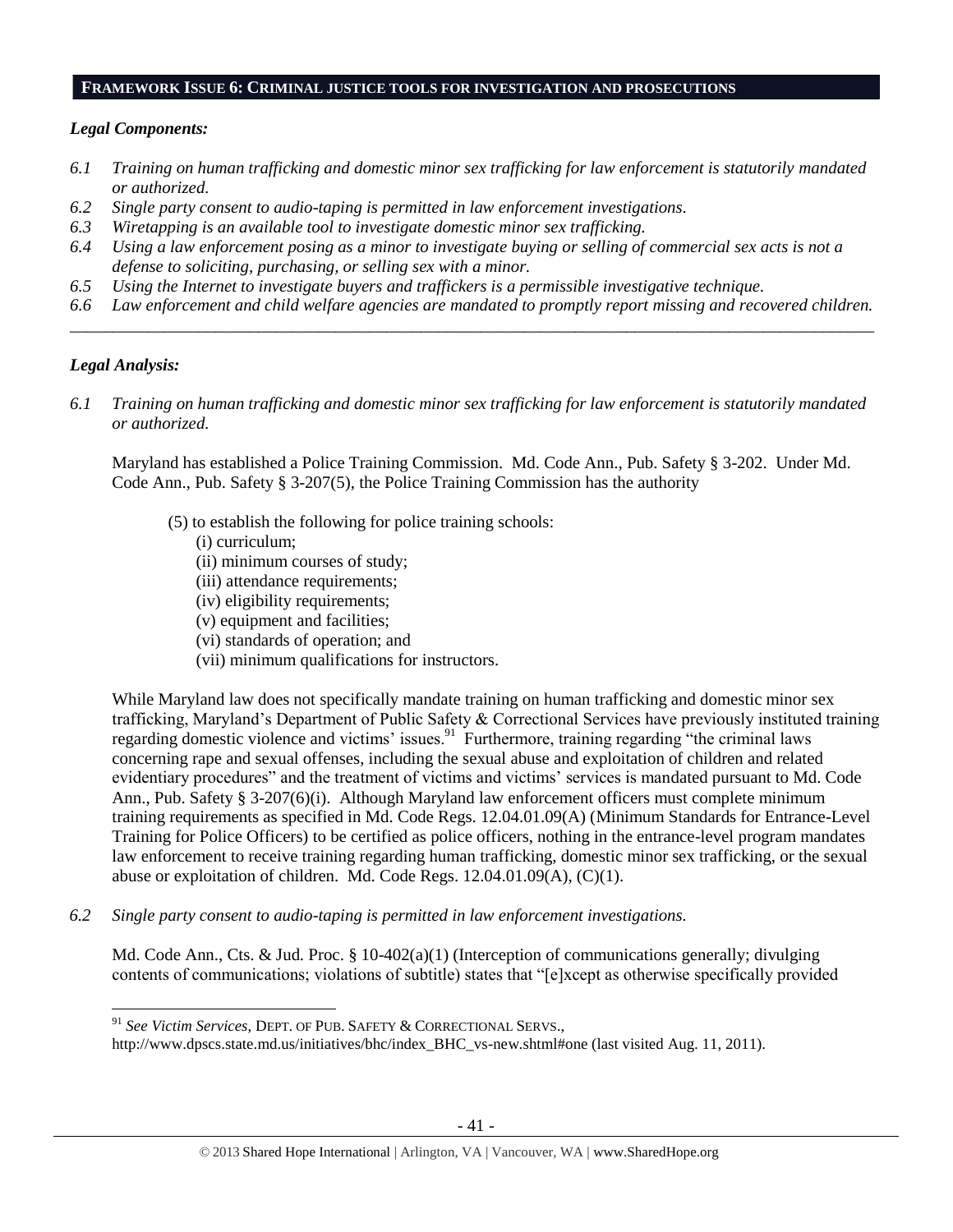in this subtitle it is unlawful for any person to: (1) Willfully intercept, endeavor to intercept, or procure any other person to intercept or endeavor to intercept, any wire, oral, or electronic communication." A conviction is a felony punishable by imprisonment up to 5 years, a fine not to exceed \$ 10,000, or both. Md. Code Ann., Cts. & Jud. Proc. § 10-402(b).

However, a law enforcement officer is allowed to use "body wires" to intercept an oral communication where "there is reasonable cause to believe that a law enforcement officer's safety may be in jeopardy;" however, such communications "may not be recorded, and may not be used against the defendant in a criminal proceeding." Md. Code Ann, Cts. & Jud. Proc. § 10-402(c)(6).

## *6.3 Wiretapping is an available tool to investigate domestic minor sex trafficking.*

Md. Code Ann., Cts. & Jud. Proc. § 10-402 (Interception of communications generally; divulging contents of communications; violations of subtitle) makes it unlawful, unless an exception is provided in the statute, for a person to "[w]illfully intercept, endeavor to intercept, or procure any other person to intercept or endeavor to intercept, any wire, oral, or electronic communication" without the consent of both parties. Md. Code Ann., Cts. & Jud. Proc. § 10-402(a)(1), (c)(3). A conviction under this statute is a felony punishable by imprisonment up to 5 years, a fine not to exceed \$10,000, or both. Md. Code Ann., Cts. & Jud. Proc. § 10-402(b).

However, Md. Code Ann., Cts. & Jud. Proc. § 10-406 (Attorney General, State Prosecutor or State's Attorney may apply for order authorizing interception) provides that a court may enter an order allowing law enforcement to intercept communications of non-consenting parties in investigating certain enumerated crimes. Specifically, Md. Code Ann., Cts. & Jud. Proc. § 10-406(a) states,

The Attorney General, State Prosecutor, or any State's Attorney may apply to a judge of competent jurisdiction, and the judge, in accordance with the provisions of Md. Code Ann., Cts. & Jud. Proc. § 10-408 of this subtitle, may grant an order authorizing the interception of wire, oral, or electronic communications by investigative or law enforcement officers when the interception may provide or has provided evidence of the commission of:

(2) Kidnapping;

(3) Rape;

. . .

. . .

(4) A sexual offense in the first or second degree;

(5) Child abuse in the first or second degree;

(6) Child pornography under  $\S 11-207$ ,  $\S 11-208$ , or  $\S 11-208$ . 1 of the Criminal Law Article; . . .

(15) A human trafficking offense under  $\S 11-303^{92}$  of the Criminal Law Article;

(16) Sexual solicitation of a minor under § 3-324 of the Criminal Law Article;

(18) Sexual abuse of a minor under § 3-602 of the Criminal Law Article; [or] . . . .

(20) A conspiracy or solicitation to commit an offense listed in items (1) through (19) of this subsection.

Md. Code Ann., Cts. & Jud. Proc. § 10-406(b) provides that "[n]o application or order shall be required if the interception is lawful under the provisions of Md. Code Ann., Cts. & Jud. Proc. § 10-402(c) of this subtitle." Md. Code Ann., Cts. & Jud. Proc.  $\S$  10-402(c)(2) permits interceptions when "[t]he investigative or law enforcement officer or other person is a party to the communication; or . . . [o]ne of

 92 *See supra* note [2.](#page-0-0)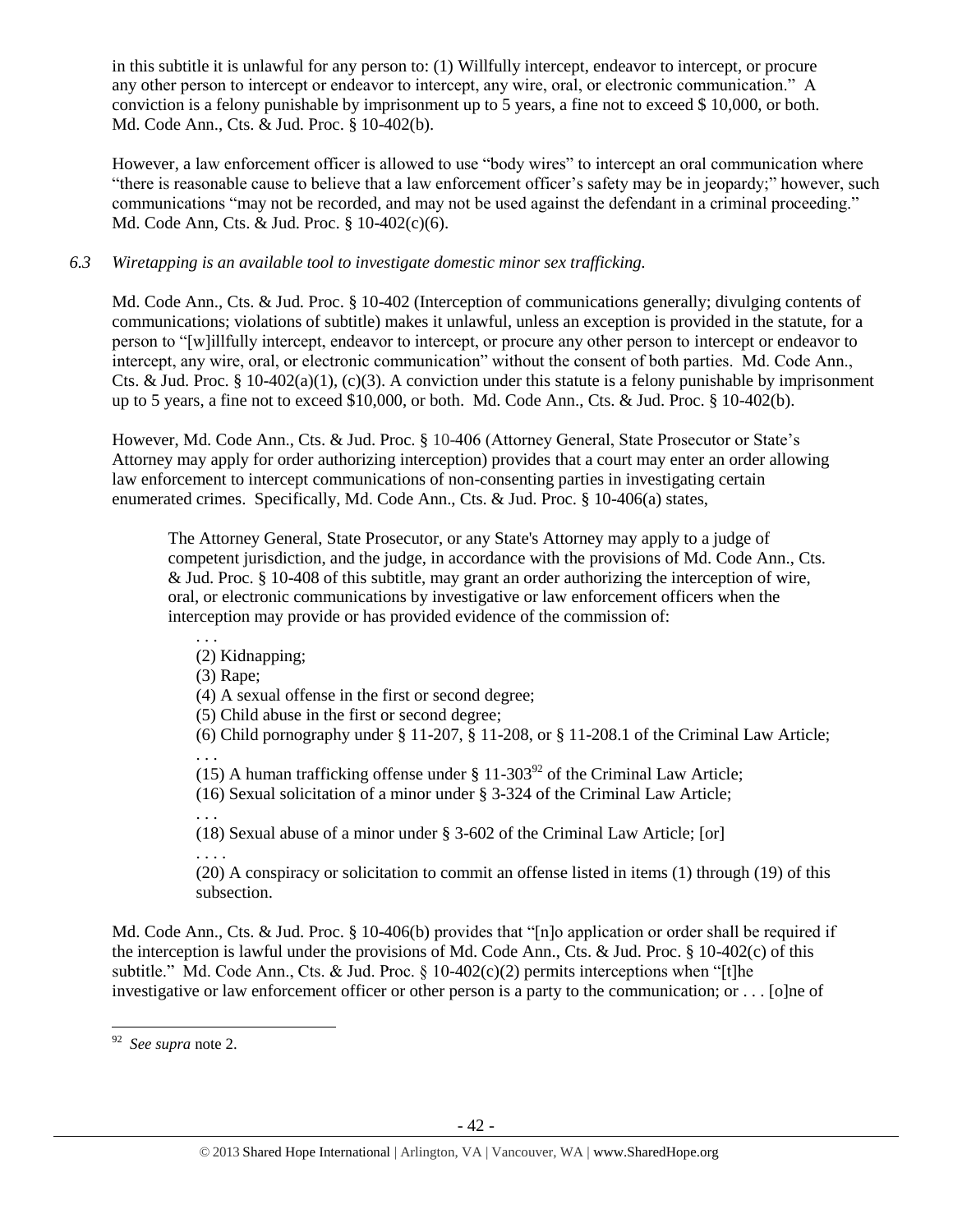the parties to the communication has given prior consent to the interception," and the officer is investigating certain criminal activity.

*6.4 Using a law enforcement posing as a minor to investigate buying or selling of commercial sex acts is not a defense to soliciting, purchasing, or selling sex with a minor.*

The use of a decoy by law enforcement in the investigating prostitution or sex trafficking is not a defense under Maryland law. Md. Code Ann., Crim. Law § 3-324(b) (Sexual solicitation of minor) states,

A person may not, with the intent to commit a violation of § 3-304 [Rape in the second degree], § 3-306 [Sexual offense in the second degree], or § 3-307 [Sexual offense in the third degree] of this subtitle or § 11-304 [Receiving earnings of prostitute], § 11-305 [Abduction of child under 16], or § 11-306 [House of prostitution] of this article, knowingly solicit<sup>93</sup> a minor, or a law enforcement officer posing as a minor, to engage in activities that would be unlawful for the person to engage in under § 3-304, § 3-306, or § 3-307 of this subtitle or § 11-304, § 11-305, or § 11-306 of this article.

## *6.5 Using the Internet to investigate buyers and traffickers is a permissible investigative technique.*

Using of the Internet to investigate buyers and traffickers appears to be a permissible investigative technique under Maryland law. Md. Code Ann., Crim. Law § 3-324(b) (Sexual solicitation of minor) states,

A person may not, with the intent to commit a violation of § 3-304 [Rape in the second degree], § 3-306 [Sexual offense in the second degree], or § 3-307 [Sexual offense in the third degree] of this subtitle or § 11-304 [Receiving earnings of prostitute], § 11-305 [Abduction of child under 16], or § 11-306 [House of prostitution] of this article, knowingly solicit a . . . law enforcement officer posing as a minor, to engage in activities that would be unlawful for the person to engage in under § 3-304, § 3- 306, or § 3-307 of this subtitle or § 11-304, § 11-305, or § 11-306 of this article.

The definition of "solicit" includes "to command, authorize, urge, entice, request, or advise a person by any means, including: . . . (6) by computer or Internet." Md. Code Ann., Crim. Law  $\S$  3-324(a)(6).

## *6.6 Law enforcement and child welfare agencies are mandated to promptly report missing and recovered children.*

Maryland does not mandate the reporting of rescued domestic minor sex trafficking victims. However, pursuant to Md. Code Ann., Fam. Law § 9-402(a) (Determinations of law enforcement agency upon receipt of report), law enforcement agencies that receive a report of a missing child are required to determine immediately whether the following has occurred:

- (1) the missing child has not been the subject of a prior missing persons report;
- (2) the missing child suffers from a mental or physical handicap or illness;
- (3) the disappearance of the missing child is of a suspicious or dangerous nature;

(4) the person filing the report of a missing child has reason to believe that the missing child may have been abducted;

(5) the missing child has ever previously been the subject of a child abuse report filed with the State or local law enforcement agency; or

(6) the missing child is under 17 years of age.

 $\overline{a}$ <sup>93</sup> See supra Section 1.2 for discussion of the definition of "solicit."